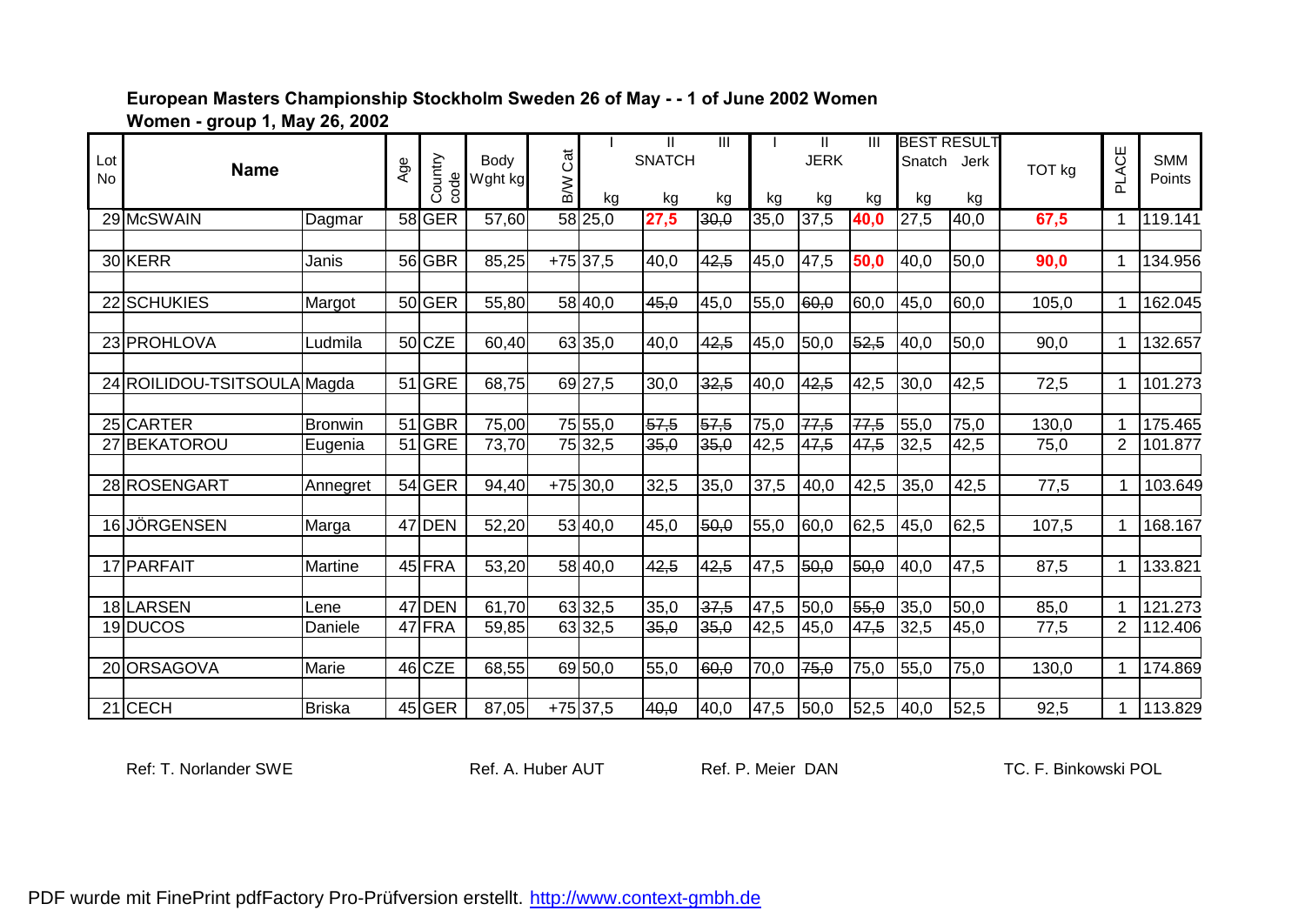**European Masters Championship Stockholm Sweden 26 of May - - 1of June 2002 Women** 

**Women - group 2 - May 26, 2002**

| Lot<br>No | <b>Name</b>    |           | Age | code<br>inuo: | Body<br>Wght kg | ී<br>B/W | kg         | Ш<br><b>SNATCH</b><br>kg | Ш<br>kg | kg   | <b>JERK</b><br>kg | Ш<br>kg | Snatch<br>kg | <b>BEST RESULT</b><br>Jerk<br>kg | TOT kg | PLACE          | <b>SMM</b><br><b>Points</b> |
|-----------|----------------|-----------|-----|---------------|-----------------|----------|------------|--------------------------|---------|------|-------------------|---------|--------------|----------------------------------|--------|----------------|-----------------------------|
|           | 6 SCHMIDBERGER | Gudrun    |     | 41 GER        | 47,8            |          | 48 45,0    | 48,0                     | 50,0    | 47,5 | 52,5              | 55,5    | 50,0         | 52,5                             | 102,5  |                | 163.911                     |
|           |                |           |     |               |                 |          |            |                          |         |      |                   |         |              |                                  |        |                |                             |
|           | 9 WITKOWSKI    | Dagmar    |     | 44 FRA        | 51,2            |          | 53 50,0    | 55,0                     | 55,0    | 62,5 | 67,5              | 70,0    | 55,0         | 67,5                             | 122,5  |                | 190.314                     |
|           | 8 HUNTER       | Seija     |     | $41$ FIN      | 54,9            |          | 58 50,0    | 55,0                     | 57,5    | 65,0 | 70,0              | 72,5    | 55,0         | 70,0                             | 125,0  |                | 179.821                     |
|           | 10 CHARLES     | Caroline  |     | 44 GBR        | 53,3            |          | 58 50,0    | 52,5                     | 52,5    | 60,0 | 62,5              | 65,0    | 52,5         | 62,5                             | 115,0  | 2              | 173.898                     |
|           | 11 ZANTSA      | Vassiliki |     | $40$ GRE      | 57,1            |          | 58 37,5    | 40,0                     | 40,0    | 45,0 | 47,5              | 50,0    | 40,0         | 47,5                             | 87,5   | 3              | 121.770                     |
|           | 7 SCHÄFER      | Andrea    |     | $42$ GER      | 57,9            |          | 58 30,0    | 32,5                     | 35,0    | 45,0 | 45,0              | 47,5    | 35,0         | 45,0                             | 80,0   | 4              | 112.504                     |
|           |                |           |     |               |                 |          |            |                          |         |      |                   |         |              |                                  |        |                |                             |
|           | 12 MOLIERE     | Sylvie    |     | 42 FRA        | 61,3            |          | 63 45,0    | 47,5                     | 50,0    | 60,0 | 62,5              | 62,5    | 47,5         | 62,5                             | 110,0  |                | 149.914                     |
|           |                |           |     |               |                 |          |            |                          |         |      |                   |         |              |                                  |        |                |                             |
|           | 15 SMITH       | Sandra    |     | $40$ GBR      | 93,5            |          | $+75$ 70,0 | 75,0                     | 77,5    | 90,0 | 95,0              | 97,5    | 75,0         | 95,0                             | 170,0  |                | 196.133                     |
|           | 14 KULLTI      | Tanja     |     | $41$ FIN      | 119,5           |          | $+75 60,0$ | 65,0                     | 65,0    | 80,0 | 85,0              | 87,5    | 65,0         | 85,0                             | 150,0  | $\overline{2}$ | 172.299                     |
|           |                |           |     |               |                 |          |            |                          |         |      |                   |         |              |                                  |        |                |                             |
|           | <b>HEHL</b>    | Ute       |     | $39$ GER      | 51,7            |          | 53 27,5    | 32,5                     | 35,0    | 37,5 | 42,5              | 42,5    | 35,0         | 42,5                             | 77,5   |                | 113.815                     |
|           |                |           |     |               |                 |          |            |                          |         |      |                   |         |              |                                  |        |                |                             |
|           | 4 SCHUBERT     | Heide     |     | 37 GER        | 60,8            |          | 63 47,5    | 50,0                     | 52,5    | 60,0 | 65,0              | 67,5    | 52,5         | 67,5                             | 120,0  |                | 156.035                     |
|           |                |           |     |               |                 |          |            |                          |         |      |                   |         |              |                                  |        |                |                             |
|           | 5STOLFOVA      | Jitka     |     | 36 CZE        | 72,5            |          | 75 55,0    | 60,0                     | 65,0    | 75,0 | 80,0              | 85,0    | 65,0         | 85,0                             | 150,0  |                | 177.627                     |

Ref. G. Schall GER **Ref. L. Nikiforov RUS** Ref. E. Hagman SWE TC. D. Walker GBR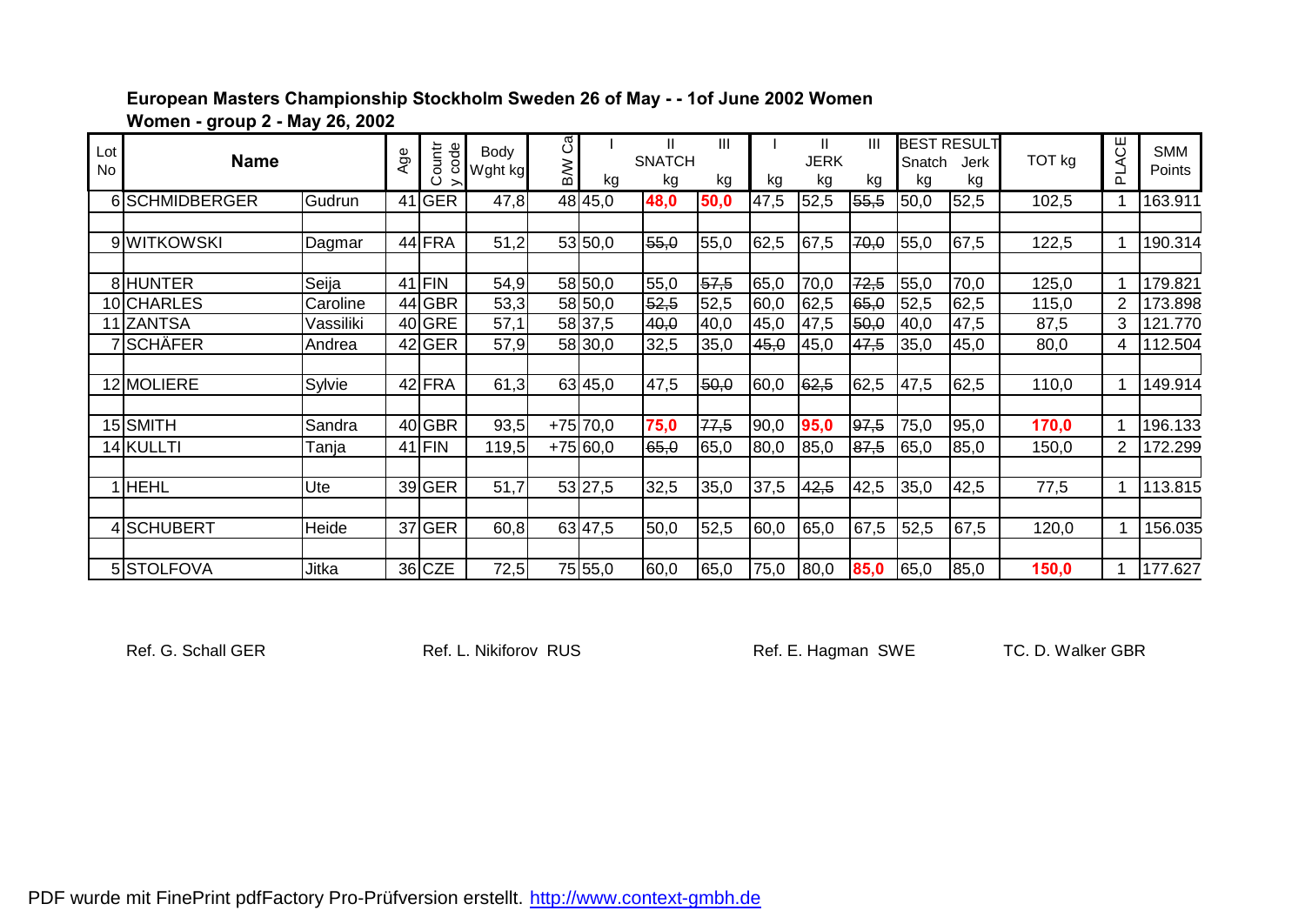|                  |                  |                     |    | $\overline{5}$ |               |                                     |     |      | -H            | Ш    |      |             | Ш       |        | <b>BEST RESULT</b> |        |                |                             |
|------------------|------------------|---------------------|----|----------------|---------------|-------------------------------------|-----|------|---------------|------|------|-------------|---------|--------|--------------------|--------|----------------|-----------------------------|
| Lot<br><b>No</b> | <b>Name</b>      |                     |    | ౚ<br>ട്ട       | ountry:       | <b>Body</b><br><b>&amp;</b> Wght kg | Cat |      | <b>SNATCH</b> |      |      | <b>JERK</b> |         | Snatch | <b>Jerk</b>        | TOT kg | ACE<br>군       | <b>SMM</b><br><b>Points</b> |
|                  |                  |                     |    |                | ē             |                                     | WB  | kg   | kg            | kg   | kg   | kg          | kg      | kg     | kg                 |        |                |                             |
|                  | <b>SZABO</b>     | Ferenc              | 82 |                | <b>HUN</b>    | 56,90                               | 56  | 27,5 | 30,0          | 32.5 | 30,0 | 32,5        | $-38,5$ | 32,5   | 32,5               | 65,0   |                | 298.754                     |
|                  |                  |                     |    |                |               |                                     |     |      |               |      |      |             |         |        |                    |        |                |                             |
|                  | 3 DUCHON         | Karl                | 82 |                | <b>10 AUT</b> | 75,75                               | 77  | 42.5 | 47.5          | 50,0 | 52,5 | 57,5        | 57,5    | 47,5   | 52,5               | 100,0  |                | 397.956                     |
|                  |                  |                     |    |                |               |                                     |     |      |               |      |      |             |         |        |                    |        |                |                             |
|                  | <b>4 MROSAK</b>  | Werner              | 89 | 10             | <b>GER</b>    | 83,45                               | 85  | 30,0 | 35,0          | 37.5 | 40,0 | 45,0        | 50,0    | 35,0   | 50,0               | 85,0   |                | 356.169                     |
|                  |                  |                     |    |                |               |                                     |     |      |               |      |      |             |         |        |                    |        |                |                             |
|                  | <b>5 SPACIL</b>  | Antonin             | 77 | 9              | <b>CZE</b>    | 60,75                               | 62  | 27,5 | 30,0          | 32.5 | 30,0 | 35,0        | 40,0    | 30,0   | 35,0               | 65,0   |                | 211.347                     |
|                  |                  |                     |    |                |               |                                     |     |      |               |      |      |             |         |        |                    |        |                |                             |
|                  | <b>7 SAITL</b>   | Karel               | 78 | 9              | <b>CZE</b>    | 69,14                               | 77  | 50,0 | 55,0          | 57,5 | 70,0 | 72,5        | 75,5    | 57,5   | 75,5               | 132,5  |                | 411.231                     |
|                  |                  |                     |    |                |               |                                     |     |      |               |      |      |             |         |        |                    |        |                |                             |
|                  | 9 BRETAGNE       | Jean-Jacques        | 74 | 8              | <b>FRA</b>    | 61,15                               | 62  | 50,0 | 52.5          | 55,0 | 70,0 | 72,5        | 72,5    | 52,5   | 72,5               | 125,0  |                | 379.753                     |
|                  | <b>10 PITSIS</b> | <b>Christoforos</b> |    | 8              | <b>GRE</b>    | 59,70                               | 62  | 62,5 | 62.5          | 65,0 | 70,0 | 75,5        | 75,5    | 65,0   | 70,0               | 135,0  |                | 395.923                     |
|                  | 11 ZOUBOV        | Vassili             | 71 | 8              | <b>RUS</b>    | 61,25                               | 62  | 47.5 | 50,0          | 52.5 | 62,5 | 70,0        | 70,0    | 47,5   | 62,5               | 110,0  | 3              | 316.230                     |
|                  |                  |                     |    |                |               |                                     |     |      |               |      |      |             |         |        |                    |        |                |                             |
|                  | <b>12 CLAJUS</b> | Günther             | 72 | 8              | <b>GER</b>    | 66,20                               | 69  | 45,0 | 50,0          | 52.5 | 60,0 | 62,5        | 65,0    | 50,0   | 65,0               | 115,0  |                | 320.168                     |
|                  | 13 FLOOD         | Tony                | 70 | 8              | <b>GBR</b>    | 68,50                               | 69  | 55,0 | 55,0          | 58.5 | 70,0 | 78,0        | 78,0    | 55,0   | 70,0               | 125,0  |                | 320.027                     |
|                  | <b>14 KEROL</b>  | Roy                 | 72 | 8              | <b>DEN</b>    | 66,45                               | 69  | 50,0 | 55,0          | 0,0  | 60,0 | 60,0        | 65,0    | 50,0   | 60,0               | 110,0  | 3 <sup>1</sup> | 305.437                     |

#### **European Masters Championship Stockholm Sweden 26 of May - - 1of June 2002 Men Agegroup 10 - 8 May 26, 2002**

Ref. M. Oksanen FIN Ref. B. Barton GBR Ref. F. Rieder SUI Ref. F. Rieder SUI TC. C. Gladding GBR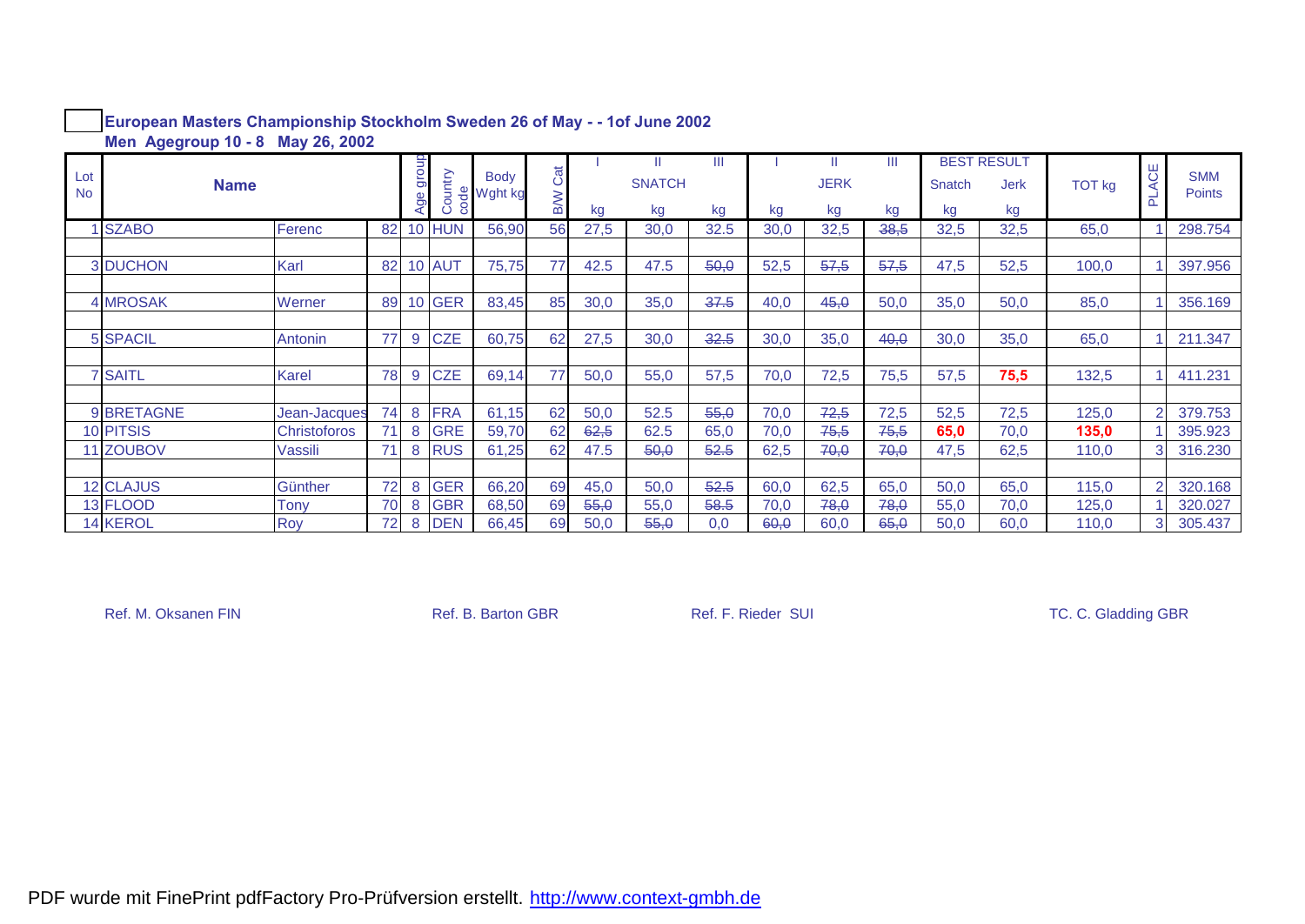|                  | Men Agegroup 8 May 26, 2002 |                  |    |         |                         |                                 |        |      |                     |         |      |            |      |              |                                         |        |                |                      |
|------------------|-----------------------------|------------------|----|---------|-------------------------|---------------------------------|--------|------|---------------------|---------|------|------------|------|--------------|-----------------------------------------|--------|----------------|----------------------|
| Lot<br><b>No</b> | <b>Name</b>                 |                  |    | Ξ<br>ರಾ | ountr<br>$\overline{e}$ | <b>Body</b><br><b>○ Wght kg</b> |        | kg   | <b>SNATCH</b><br>kg | Ш<br>kg | kg   | JERK<br>kg | kg   | Snatch<br>kg | <b>BEST RESULT</b><br><b>Jerk</b><br>kg | TOT kg | UΗ<br>$\Omega$ | <b>SMM</b><br>Points |
|                  | <b>15 KOZEMOV</b>           | <b>Albert</b>    | 70 | 8       | <b>RUS</b>              | 76,80                           | 77     | 75,0 | 80,0                | 80,0    | 85.0 | 92,5       | 95,0 | 75,0         | 95,0                                    | 170.0  |                | 404.966              |
|                  | <b>16 KARLSTRÖM</b>         | <b>Karl-Erik</b> | 70 | 8       | <b>SWE</b>              | 76,95                           | 77     | 65,0 | 67,5                | 70,0    | 75,0 | 80,0       | 85,0 | 67,5         | 80,0                                    | 147,5  |                | 350.968              |
|                  |                             |                  |    |         |                         |                                 |        |      |                     |         |      |            |      |              |                                         |        |                |                      |
|                  | <b>18 OBERGFELL</b>         | <b>Klaus</b>     | 71 | 8       | <b>GER</b>              | 83,95                           | 85     | 62,5 | 65,0                | 67,5    | 87,5 | 92,5       | 95,0 | 67,5         | 95,0                                    | 162,5  |                | 381.851              |
|                  | 20 CORFITSEN                | <b>Kurt</b>      | 72 | 8       | <b>DEN</b>              | 83,95                           | 85     | 42,5 | 47,5                | 50,0    | 62,5 | 67.5       | 67,5 | 50,0         | 67.5                                    | 117,5  |                | 283.142              |
|                  |                             |                  |    |         |                         |                                 |        |      |                     |         |      |            |      |              |                                         |        |                |                      |
|                  | 21 ROSENBERGER              | <b>Kurt</b>      | 74 | 8       | <b>GER</b>              | 92,40                           | 94     | 40,0 | 45,0                | 50,0    | 60,0 | 65,0       | 67,5 | 45,0         | 65,0                                    | 110,0  |                | 260.741              |
|                  | 23 SAUERLACHNER             | Georg            | 70 | 8       | <b>AUT</b>              | 90,25                           | 94     | 65,0 | 70,0                | 70,0    | 85,0 | 90,0       | 90,0 | 65,0         | 85,0                                    | 150,0  |                | 328.674              |
|                  |                             |                  |    |         |                         |                                 |        |      |                     |         |      |            |      |              |                                         |        |                |                      |
|                  | 22 HUBER                    | Anton            | 72 | 8       | <b>AUT</b>              | 97.70                           | 105    | 52,5 | 57,5                | 60,0    | 60,0 | 65,0       | 70,0 | 57,5         | 70,0                                    | 127,5  | $\mathcal{P}$  | 287.0                |
|                  | <b>24 HOFF LEIRVIK</b>      | Gunnar           | 73 | 8       | <b>NOR</b>              | 102,70                          | 105    | 45,0 | 50,0                | 52,5    | 65,0 | 65,0       | 65,0 | 45,0         | 65.0                                    | 110,0  | 3              | 247.138              |
|                  | 25 WALKER                   | <b>Donald</b>    | 70 | 8       | <b>GBR</b>              | 96,14                           | 105    | 62,5 | 65,0                | 67,5    | 80,0 | 85,0       | 87,5 | 67,5         | 87,5                                    | 155,0  |                | 330.598              |
|                  |                             |                  |    |         |                         |                                 |        |      |                     |         |      |            |      |              |                                         |        |                |                      |
|                  | 26 KÛHN                     | <b>Manfred</b>   | 70 | 8       | <b>AUT</b>              | 108,55                          | $+105$ | 55,0 | 60,0                | 62,5    | 62,5 | 67,5       | 67,5 | 60,0         | 62,5                                    | 122,5  | $\overline{2}$ | 250.377              |
|                  | <b>27 NISKANEN</b>          | Pentti           | 70 | 8       | <b>FIN</b>              | $113,30 + 105$                  |        | 57,5 | 62,5                | 65,0    | 82,5 | 87,5       | 90,0 | 65,0         | 90,0                                    | 155,0  |                | 312.972              |

#### **European Masters Championship Stockholm Sweden 26 of May - - 1of June 2002 Men Agegroup 8 May 26, 2002**

Ref. P. Meir DAN Ref. L. Prohlova CZE Ref. T. Norlander SWE TC. N. Galiatsatos GRE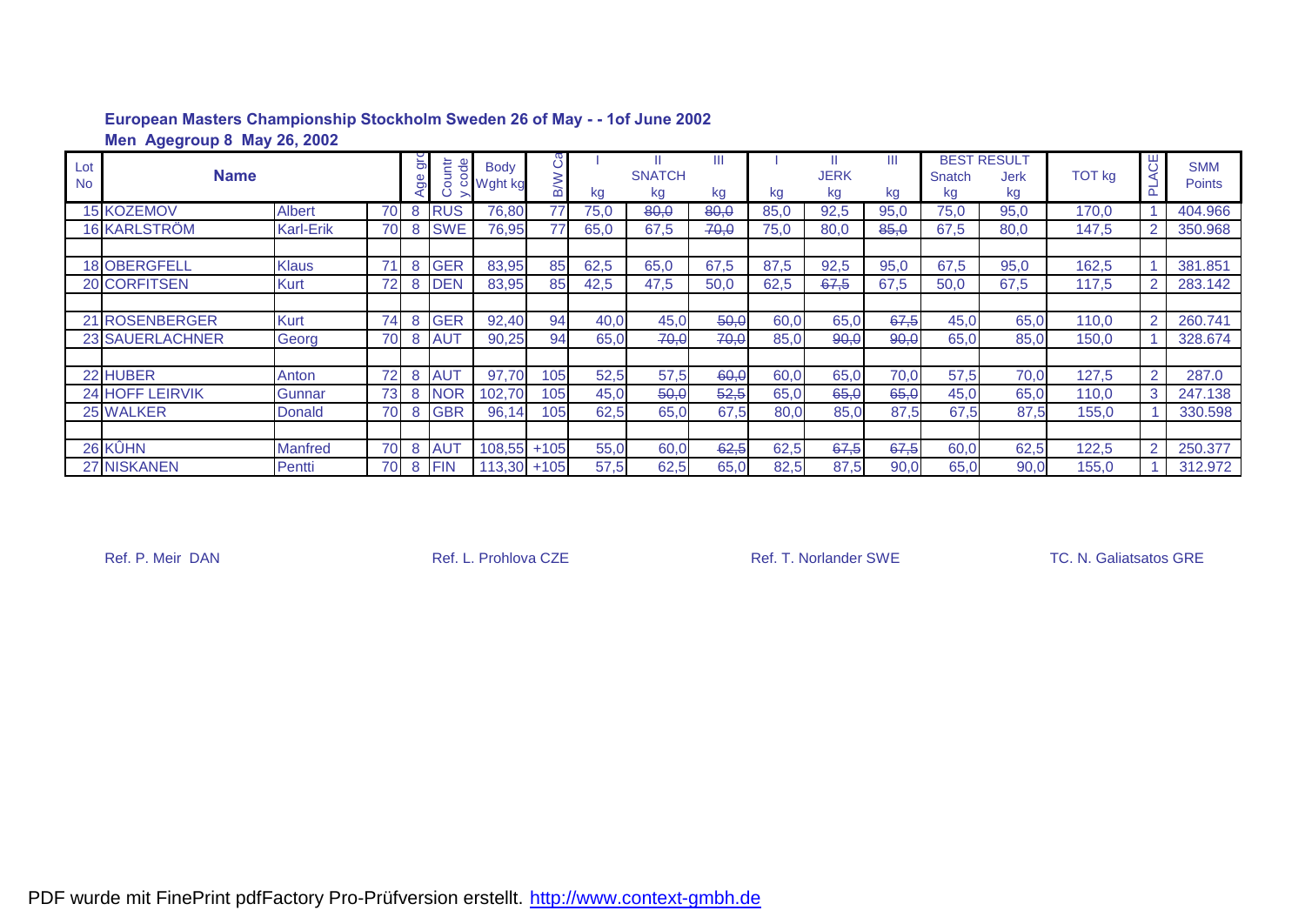|                  | Men Agegroup 7 class 56 - 77 kg May 26, 2002 |                 |    |                       |            |               |                  |      |                          |         |      |                   |         |              |                                         |        |          |                             |
|------------------|----------------------------------------------|-----------------|----|-----------------------|------------|---------------|------------------|------|--------------------------|---------|------|-------------------|---------|--------------|-----------------------------------------|--------|----------|-----------------------------|
| Lot<br><b>No</b> | <b>Name</b>                                  |                 | Ąσ | $\overline{5}$<br>Age | ountr      | ed<br>Mght kg | ပဳ<br><b>B/W</b> | kg   | Ш<br><b>SNATCH</b><br>kg | Ш<br>kg | kg   | <b>JERK</b><br>kg | Ш<br>kg | Snatch<br>kg | <b>BEST RESULT</b><br><b>Jerk</b><br>kg | TOT kg | ACE<br>군 | <b>SMM</b><br><b>Points</b> |
|                  | 29 MÄHÖNEN                                   | Pentti          | 67 |                       | <b>FIN</b> | 55,20         | 56               | 40,0 | 45,0                     | 45,0    | 45,0 | 50,0              | 52,5    | 45,0         | 52,5                                    | 97,5   |          | 261.839                     |
|                  |                                              |                 |    |                       |            |               |                  |      |                          |         |      |                   |         |              |                                         |        |          |                             |
|                  | <b>30 NORRBACK</b>                           | Arne            | 65 |                       | <b>SWE</b> | 61,00         | 62               | 60,0 | 65,0                     | 65,0    | 82,5 | 87,5              | 90,5    | 65,0         | 87,5                                    | 152,5  |          | 359.391                     |
|                  | <b>31 REICHELT</b>                           | <b>Rolf</b>     | 66 |                       | <b>GER</b> | 61,70         | 62               | 30,0 | 32,5                     | 35,0    | 35,0 | 37,5              | 40,0    | 32,5         | 40,0                                    | 72,5   |          | 172.993                     |
|                  | <b>32 SCHALL</b>                             | Georg           | 68 |                       | <b>GER</b> | 61,90         | 62               | 55,0 | 60,0                     | 60,0    | 75,0 | 80,0              | 82,5    | 60,0         | 82,5                                    | 142,5  |          | 361.716                     |
|                  |                                              |                 |    |                       |            |               |                  |      |                          |         |      |                   |         |              |                                         |        |          |                             |
|                  | <b>33 NITSCHKE</b>                           | <b>Horst</b>    | 65 |                       | <b>GER</b> | 67,60         | 69               | 47,5 | 52,5                     | 57,5    | 62,5 | 67,5              | 70,0    | 52,5         | 67,5                                    | 120,0  |          | 262.378                     |
|                  |                                              |                 |    |                       |            |               |                  |      |                          |         |      |                   |         |              |                                         |        |          |                             |
|                  | <b>36 ZHUHALKA</b>                           | <b>Eduard</b>   | 66 |                       | <b>BLR</b> | 68,50         | 69               | 60,0 | 65,0                     | 67,5    | 80,0 | 87,5              | 87,5    | 65,0         | 80,0                                    | 145,0  |          | 320.914                     |
|                  | 37 BOHATSCHEK                                | <b>Kurt</b>     | 67 |                       | <b>AUT</b> | 67,05         | 69               | 62,5 | 67,5                     | 67,5    | 77,5 | 82,5              | 85,0    | 67,5         | 82,5                                    | 150,0  |          | 346.563                     |
|                  | <b>38 NIVAULT</b>                            | Marcel          | 69 |                       | <b>FRA</b> | 63,35         | 69               | 50,0 | 55,0                     | 55,0    | 72,5 | 72,5              | 77,5    | 55,0         | 72,5                                    | 127,5  |          | 331.276                     |
|                  | <b>39 KAZADOV</b>                            | <b>Mikhail</b>  | 66 |                       | <b>RUS</b> | 68,75         | 69               | 70,0 | 75,0                     | 77,5    | 85,0 | 90,0              | 92,5    | 75,0         | 90,0                                    | 165,0  |          | 364.281                     |
|                  | <b>40 BINKOWSKI</b>                          | Felike          | 66 |                       | POL        | 68,65         | 69               | 65,0 | 67,5                     | 67,5    | 82,5 | 85,0              | 87,5    | 67,5         | 87,5                                    | 155,0  |          | 342.539                     |
|                  |                                              |                 |    |                       |            |               |                  |      |                          |         |      |                   |         |              |                                         |        |          |                             |
|                  | 41 GLIZ                                      | <b>Miroslav</b> | 66 |                       | <b>CZE</b> | 76,40         | 77               | 65,0 | 70,0                     | 72,5    | 82,5 | 87,5              | 90,0    | 72,5         | 87,5                                    | 160,0  |          | 330.493                     |
|                  | 44 WOSK                                      | Tadeusz         | 65 |                       | <b>POL</b> | 75,85         | 77               | 45,0 | 45,0                     | 45,0    | 60,0 | 62,5              | 65,0    | 45,0         | 62,5                                    | 107,5  | 6        | 218.329                     |
|                  | <b>45 BORKOWSKI</b>                          | Jan             | 67 |                       | POL        | 76,95         | 77               | 67,5 | 72,5                     | 72,5    | 92,5 | 95,0              | 402,5   | 67,5         | 95,0                                    | 162,5  |          | 343.853                     |
|                  | 46 TÖLLI                                     | Arvo            | 67 |                       | <b>FIN</b> | 76,30         | 77               | 70,0 | 70,0                     | 75,0    | 92,5 | 97,5              | 97,5    | 75,0         | 92,5                                    | 167,5  |          | 356.198                     |
|                  | 47 SCHÛTZ                                    | <b>Herbert</b>  | 65 |                       | <b>GER</b> | 75,70         | 77               | 50,0 | 52,5                     | 55,0    | 65,0 | 70,0              | 75,0    | 55,0         | 70,0                                    | 125,0  |          | 254.170                     |
|                  | 48 GREIF                                     | <b>Helmut</b>   | 67 |                       | <b>GER</b> | 76,45         | 77               | 55,0 | 57,5                     | 57,5    | 75,0 | 80,0              | 80,0    | 57,5         | 80,0                                    | 137,5  |          | 292.064                     |

Ref. F Rieder SUI **Ref. T. Flood GBR** Ref. A. Huber AUT **Ref. A. Huber AUT** TC. M. Oksanen FIN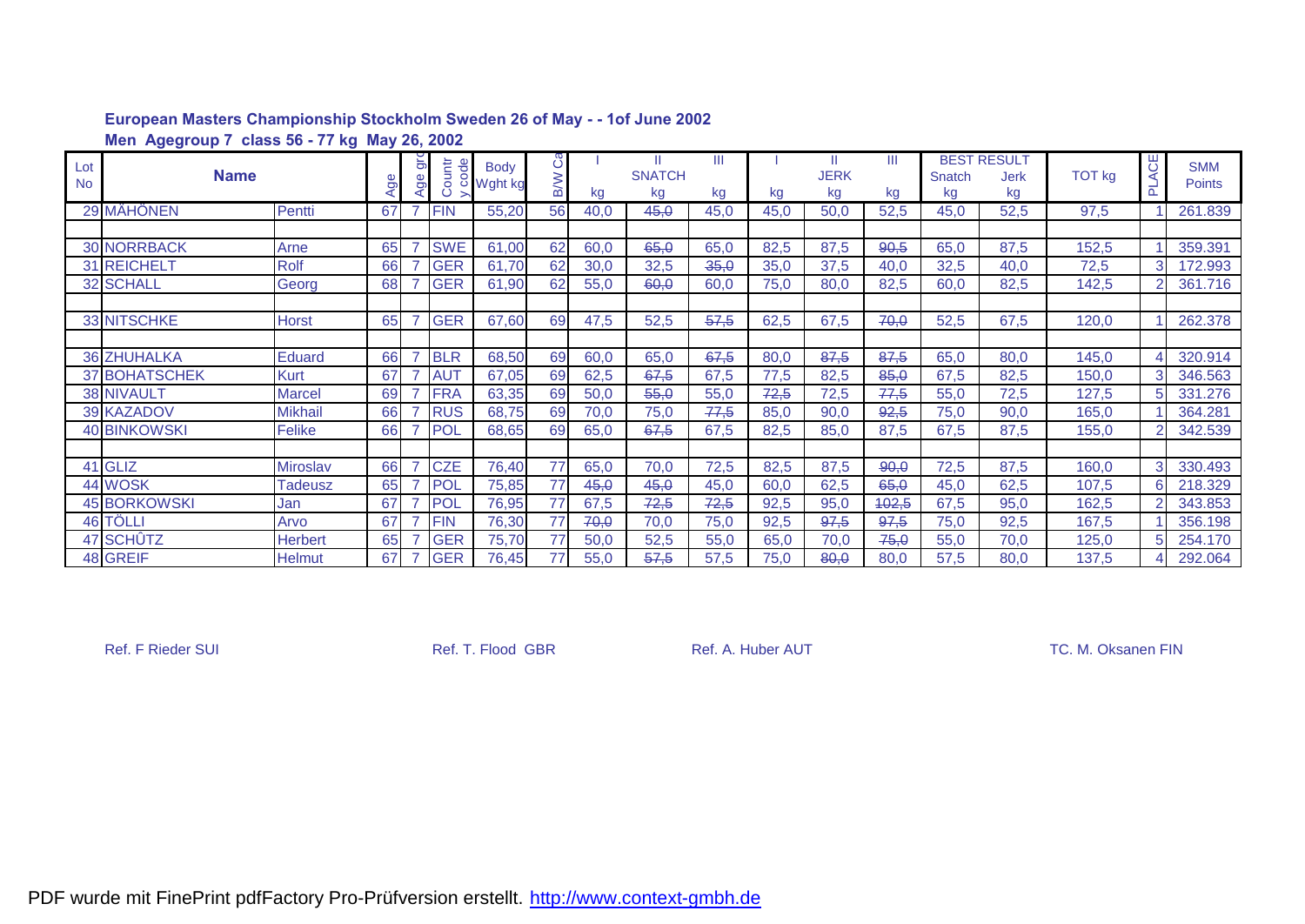|                  | Men Agegroup 7 class 85kg May 26, 2002 |               |    |   |            |                          |    |      |                     |         |      |                   |         |              |                                  |               |    |                             |
|------------------|----------------------------------------|---------------|----|---|------------|--------------------------|----|------|---------------------|---------|------|-------------------|---------|--------------|----------------------------------|---------------|----|-----------------------------|
| Lot<br><b>No</b> | <b>Name</b>                            |               |    | ă | 县<br>ā     | <b>Body</b><br>ರ Wght kg |    | kg   | <b>SNATCH</b><br>kg | Ш<br>kg | kg   | <b>JERK</b><br>kg | Ш<br>kg | Snatch<br>kg | <b>BEST RESULT</b><br>Jerk<br>kg | <b>TOT kg</b> | ЯO | <b>SMM</b><br><b>Points</b> |
|                  | <b>43 SUSCHITZ</b>                     | Johann        | 67 |   | <b>AU</b>  | 84,20                    | 85 | 72,5 | 77,5                | 77,5    | 92.5 | 97.5              | 0.0     | 72,5         | 97,5                             | 170,0         |    | 342.486                     |
|                  | 51 KLOSS                               | Harald        | 65 |   | <b>GER</b> | 84,05                    | 85 | 62,5 | 67,5                | 70,0    | 87,5 | 92,5              | 92,5    | 67,5         | 92,5                             | 160.0         | 5. | 307.055                     |
|                  | 53 FIASKOU                             | Aliaksei      | 66 |   | <b>BLR</b> | 83,55                    | 85 | 70,0 | 70,0                | 75,0    | 92,5 | 92,5              | 95,0    | 70.0         | 0.0                              | 70,0          |    |                             |
|                  | <b>54 SCHAUMANN</b>                    | Josef         | 68 |   | <b>AUT</b> | 82,65                    | 85 | 70,0 | 75,0                | 75,0    | 90.0 | 95,0              | 97,5    | 70,0         | 95,0                             | 165,0         | 3  | 347.917                     |
|                  | <b>55 LESKINEN</b>                     | Pentti        | 67 |   | <b>FIN</b> | 84,85                    | 85 | 60,0 | 60,0                | 60,0    | 0.0  | 0.0               | 0,0     | 0.0          | 0,0                              | 0,0           |    |                             |
|                  | 56 BYNG                                | George        | 66 |   | <b>GBR</b> | 81,95                    | 85 | 67.5 | 72,5                | 75,0    | 87.5 | 87.5              | 87.5    | 75,0         | 87,5                             | 162,5         |    | 322.746                     |
|                  | 57 ELFVING                             | Kurt          | 68 |   | <b>DEN</b> | 84.45                    | 85 | 45,0 | 50,0                | 50,0    | 57,5 | 57,5              | 57,5    | 50,0         | 57,5                             | 107,5         |    | 224.172                     |
|                  | <b>58 LINKOWSKI</b>                    | <b>Marian</b> | 68 |   | POI        | 80,35                    | 85 | 77.5 | 77,5                | 82,5    | 97.5 | 102.5             | 407,5   | 77.5         | 102.5                            | 180,0         |    | 385.324                     |
|                  | 59 HELMAN                              | Ivan          | 68 |   | <b>CRO</b> | 83,55                    | 85 | 75,0 | 75,0                | 75,0    | 0,0  | 0.0               | 0,0     | 0,0          | 0,0                              | 0,0           |    |                             |

Ref. F. Rieder SUI **Ref. T. Flood GBR** Ref. A. Huber AUT **Ref. A. Huber AUT** TC. M. Oksanen FIN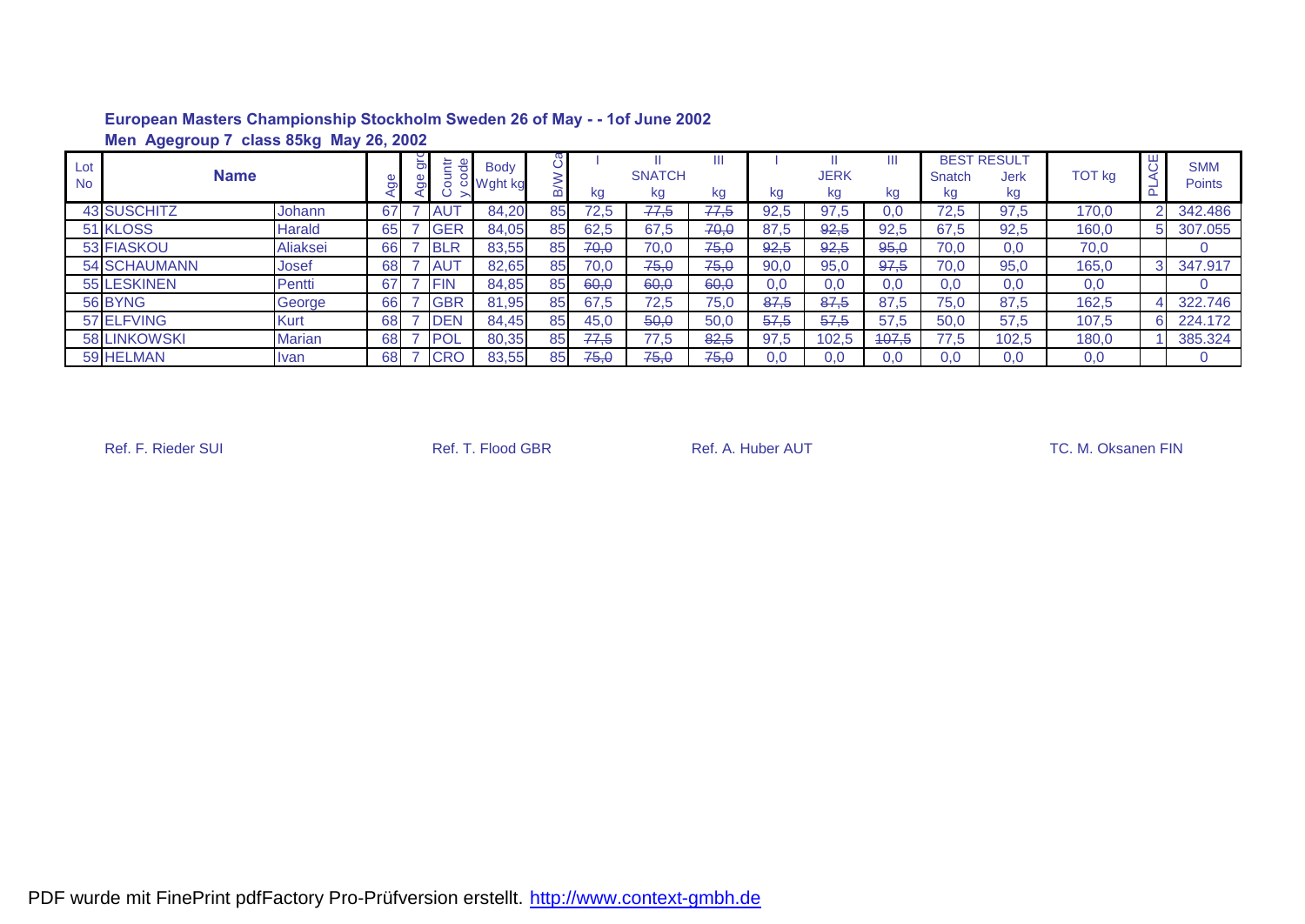|                  | Men Agegroup 7 class 94 - +105 kg May 27, 2002 |                |    |            |                                                                                                                                                                                                                                                                                                                     |                  |      |                          |         |       |                   |         |              |                                  |        |         |                             |
|------------------|------------------------------------------------|----------------|----|------------|---------------------------------------------------------------------------------------------------------------------------------------------------------------------------------------------------------------------------------------------------------------------------------------------------------------------|------------------|------|--------------------------|---------|-------|-------------------|---------|--------------|----------------------------------|--------|---------|-----------------------------|
| Lot<br><b>No</b> | <b>Name</b>                                    |                | შe |            | $\frac{1}{2}$ $\frac{1}{2}$ $\frac{1}{2}$ $\frac{1}{2}$ $\frac{1}{2}$ $\frac{1}{2}$ $\frac{1}{2}$ $\frac{1}{2}$ $\frac{1}{2}$ $\frac{1}{2}$ $\frac{1}{2}$ $\frac{1}{2}$ $\frac{1}{2}$ $\frac{1}{2}$ $\frac{1}{2}$ $\frac{1}{2}$ $\frac{1}{2}$ $\frac{1}{2}$ $\frac{1}{2}$ $\frac{1}{2}$ $\frac{1}{2}$ $\frac{1}{2}$ | ပိ<br><b>B/W</b> | kg   | Ш<br><b>SNATCH</b><br>kg | Ш<br>kg | kg    | <b>JERK</b><br>kg | Ш<br>kg | Snatch<br>kg | <b>BEST RESULT</b><br>Jerk<br>kg | TOT kg | UΗ<br>⋖ | <b>SMM</b><br><b>Points</b> |
|                  | 60 ANER                                        | Roger          | 68 | <b>FRA</b> | 94,00                                                                                                                                                                                                                                                                                                               | 94               | 57,5 | 60,0                     | 62,5    | 70,0  | 72,5              | 75,0    | 60,0         | 72,5                             | 132,5  |         | 262.945                     |
|                  | <b>61 SCHENK</b>                               | Kurt           | 65 | <b>SUI</b> | 93,20                                                                                                                                                                                                                                                                                                               | 94               | 47,5 | 47,5                     | 50,0    | 67,5  | 72,5              | 75,0    | 47,5         | 72,5                             | 120,0  |         | 292.599                     |
|                  | <b>63 AHLAMAA</b>                              | Seppo          | 67 | <b>FIN</b> | 92,20                                                                                                                                                                                                                                                                                                               | 94               | 70,0 | 75,0                     | 77,5    | 90,0  | 95,0              | 97,5    | 77,5         | 97,5                             | 175,0  |         | 337.784                     |
|                  | <b>65 SADOWSKI</b>                             | Wolfgang       | 65 | <b>GER</b> | 92,70                                                                                                                                                                                                                                                                                                               | 94               | 70,0 | 70,0                     | 75,0    | 90,0  | 400,0             | 400,0   | 70,0         | 90,0                             | 160,0  | 3       | 293.233                     |
|                  | 66 KUHN                                        | Heinz          | 65 | <b>GER</b> | 92,35                                                                                                                                                                                                                                                                                                               | 94               | 70,0 | 75,0                     | 77,5    | 92,5  | 97,5              | 402,5   | 75,0         | 97,5                             | 172,5  |         | 316.659                     |
|                  | 67 UHLENBERG                                   | Paul           | 66 | <b>GER</b> | 92,00                                                                                                                                                                                                                                                                                                               | 94               | 50,0 | 50,0                     | 52,5    | 62,5  | 67,5              | 72,5    | 50,0         | 67,5                             | 117,5  |         | 220.674                     |
|                  | <b>ZAGAYKEVICH</b>                             | Leonid         | 65 | UKR        | 88,95                                                                                                                                                                                                                                                                                                               | 94               | 55,0 | 60,0                     | 60,0    | 75,0  | 80,0              | 80,0    | 55,0         | 75,0                             | 130,0  |         | 242.692                     |
|                  |                                                |                |    |            |                                                                                                                                                                                                                                                                                                                     |                  |      |                          |         |       |                   |         |              |                                  |        |         |                             |
|                  | <b>68 JOHANN</b>                               | <b>Horst</b>   | 69 | <b>GER</b> | 95,60                                                                                                                                                                                                                                                                                                               | 105              | 45,0 | 50,0                     | 52,5    | 65,0  | 70,0              | 75,0    | 52,5         | 75,0                             | 127,5  | 6       | 261.704                     |
|                  | <b>62 STROBL</b>                               | August         | 65 | <b>AUT</b> | 96,95                                                                                                                                                                                                                                                                                                               | 105              | 80,0 | 85,0                     | 90,0    | 102,5 | 110,0             | 115,0   | 90,0         | 115,0                            | 205,0  |         | 368.830                     |
|                  | 64 LENZI                                       | Pierre         | 65 | <b>FRA</b> | 97,05                                                                                                                                                                                                                                                                                                               | 105              | 50,0 | 52,5                     | 52,5    | 70,0  | 75,0              | 77.5    | 52,5         | 75,0                             | 127,5  |         | 229.301                     |
|                  | 69 MITTMANN                                    | Joachim        | 66 | <b>GER</b> | 103,15                                                                                                                                                                                                                                                                                                              | 105              | 80,0 | 85,0                     | 85,0    | 102,5 | 110.0             | 442,5   | 85,0         | 110,0                            | 195,0  |         | 350.253                     |
|                  | 72 LAINE                                       | Reino          | 67 | <b>FIN</b> | 103,35                                                                                                                                                                                                                                                                                                              | 105              | 65,0 | 70,0                     | 75,0    | 90,0  | 95,0              | 400,0   | 75,0         | 95,0                             | 170,0  |         | 313.911                     |
|                  | <b>75 KONSTANTINOV</b>                         | <b>Mikhail</b> | 66 | <b>RUS</b> | 104,10                                                                                                                                                                                                                                                                                                              | 105              | 80,0 | 85,0                     | 85,0    | 97,5  | 102,5             | 0,0     | 80,0         | 102,5                            | 182,5  |         | 326.782                     |
|                  | 73 GAHNSTRÖM                                   | Arne           | 68 | <b>SWE</b> | 100,60                                                                                                                                                                                                                                                                                                              | 105              | 62,5 | 65,0                     | 67,5    | 82,5  | 82,5              | 85,0    | 65,0         | 85,0                             | 150,0  | 5       | 289.875                     |
|                  |                                                |                |    |            |                                                                                                                                                                                                                                                                                                                     |                  |      |                          |         |       |                   |         |              |                                  |        |         |                             |
|                  | <b>71 NIKIFOREV</b>                            | Lev            | 66 | <b>RUS</b> | 132,5                                                                                                                                                                                                                                                                                                               | $+105$           | 72,5 | 75,0                     | 0,0     | 95,0  | 400,0             | 100,0   | 75,0         | 100,0                            | 175,0  |         | 295.913                     |

Ref. A. Huber AUT **Ref. G. Schall GER** Ref. C. Gladding GBR TC. K-A Rosenberger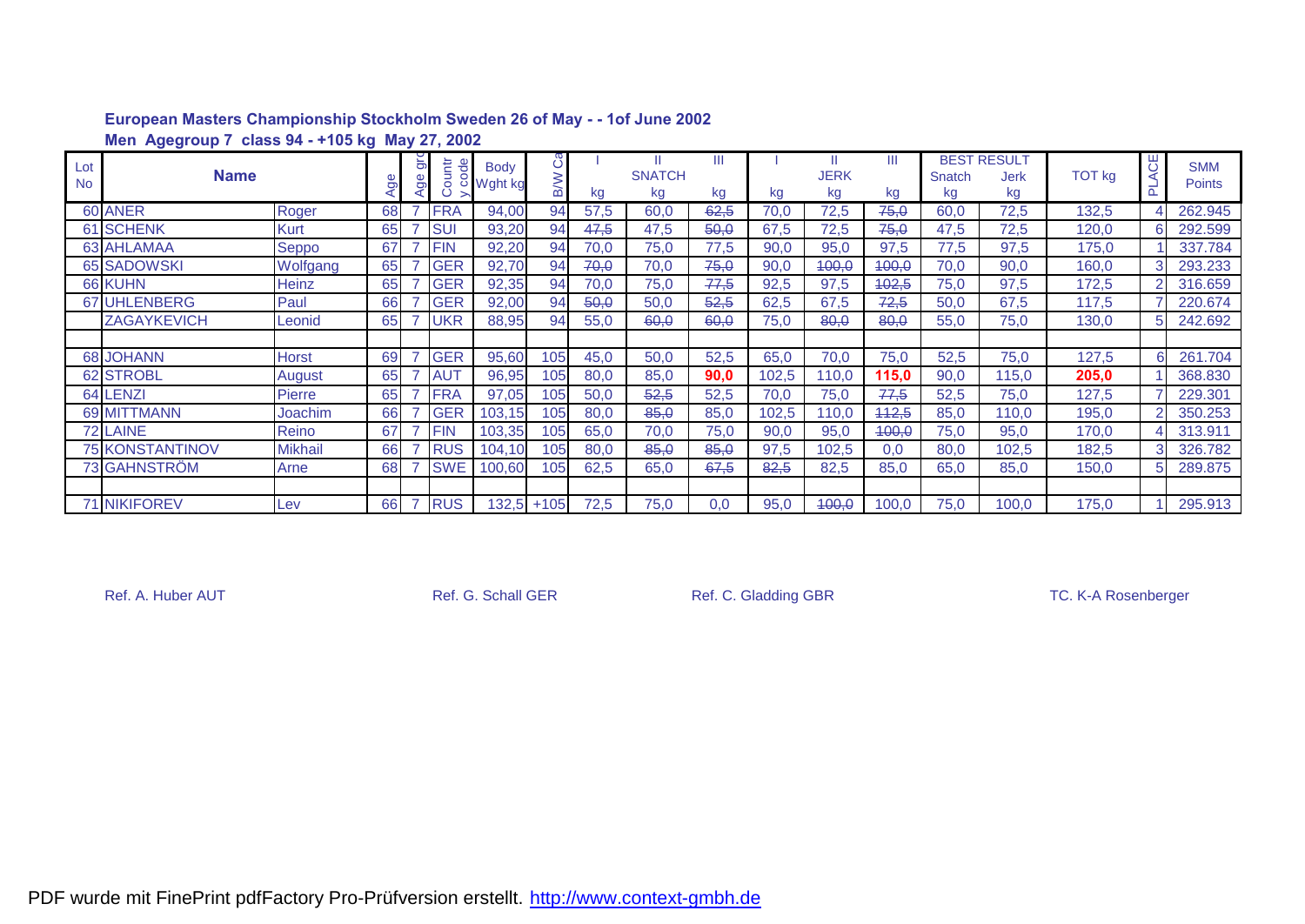|                  | Men Agegroup 6 class 56 - 77 kg May 27, 2002 |                |    |                      |            |                     |                  |      |                           |         |       |                        |         |              |                                         |        |          |                             |
|------------------|----------------------------------------------|----------------|----|----------------------|------------|---------------------|------------------|------|---------------------------|---------|-------|------------------------|---------|--------------|-----------------------------------------|--------|----------|-----------------------------|
| Lot<br><b>No</b> | <b>Name</b>                                  |                | ರಾ | $\overline{5}$<br>ge | ountr      | e Body<br>C Wght kg | Ĉã<br><b>B/W</b> | kg   | H.<br><b>SNATCH</b><br>kg | Ш<br>kg | kg    | Ш<br><b>JERK</b><br>kg | Ш<br>kg | Snatch<br>kg | <b>BEST RESULT</b><br><b>Jerk</b><br>kg | TOT kg | ACE<br>군 | <b>SMM</b><br><b>Points</b> |
|                  | <b>76 OKSANEN</b>                            | Matti          | 62 | 6                    | <b>FIN</b> | 55,85               | 56               | 50,0 | 55,0                      | 60,0    | 65,0  | 70,0                   | 70,0    | 55,0         | 70,0                                    | 125,0  |          | 301.825                     |
|                  |                                              |                |    |                      |            |                     |                  |      |                           |         |       |                        |         |              |                                         |        |          |                             |
|                  | 77 HESS                                      | <b>Claus</b>   | 63 | 6                    | <b>GER</b> | 61,30               | 62               | 55,0 | 60,0                      | 62,5    | 70,0  | 75,0                   | 77,5    | 60,0         | 75,0                                    | 135,0  |          | 306.876                     |
|                  | 84 HACHEERELLE                               | <b>Michel</b>  | 60 | 6                    | <b>FRA</b> | 61,75               | 62               | 55,0 | 60,0                      | 62,5    | 72,5  | 77,5                   | 82,5    | 60,0         | 77,5                                    | 137,5  |          | 296.100                     |
|                  | 82 STAREGA                                   | Roman          | 61 | 6                    | <b>POL</b> | 60,80               | 62               | 75,0 | 80,0                      | 82,5    | 95,0  | 400,0                  | 0,0     | 80,0         | 95,0                                    | 175,0  |          | 388.191                     |
|                  |                                              |                |    |                      |            |                     |                  |      |                           |         |       |                        |         |              |                                         |        |          |                             |
|                  | <b>78 CABALL</b>                             | <b>Billy</b>   | 60 | 6                    | <b>IRL</b> | 67,25               | 69               | 52,5 | 55,0                      | 57,5    | 67,5  | 72,5                   | 75,0    | 55,0         | 75,0                                    | 130,0  |          | 263.118                     |
|                  | <b>79 LAPPALAINEN</b>                        | Mauri          | 61 | 6                    | <b>FIN</b> | 68,25               | 69               | 62,5 | 65,0                      | 67,5    | 80,0  | 85,0                   | 85,0    | 67,5         | 85,0                                    | 152,5  |          | 311.016                     |
|                  | <b>80 BARTON</b>                             | <b>Melvyn</b>  | 63 | 6                    | <b>GBR</b> | 68,95               | 69               | 52,5 | 52,5                      | 55,0    | 80,0  | 82,5                   | 85,0    | 52,5         | 85,0                                    | 137,5  |          | 287.200                     |
|                  | 81 BELL PETERSEN                             | Erling         | 60 | 6                    | <b>DEN</b> | 68,25               | 69               | 57,5 | 62,5                      | 62,5    | 67,5  | 72,5                   | 75,0    | 57,5         | 75,0                                    | 132,5  | 3        | 265.477                     |
|                  |                                              |                |    |                      |            |                     |                  |      |                           |         |       |                        |         |              |                                         |        |          |                             |
|                  | <b>85 DVORKIN</b>                            | Leonid         | 61 | 6                    | <b>RUS</b> | 75,20               | 77               | 77,5 | 82,5                      | 87,5    | 100,0 | 110,0                  | 447,5   | 82,5         | 110,0                                   | 192,5  | 3        | 368.956                     |
|                  | <b>86 RYBARCZYK</b>                          | <b>Gisbert</b> | 61 | 6                    | <b>GER</b> | 75,60               | 77               | 52,5 | 57,5                      | 60,0    | 70,0  | 72,5                   | 75,0    | 60,0         | 75,0                                    | 135,0  |          | 257.928                     |
|                  | 88 ZIMPEL                                    | Edgar          | 63 | 6                    | <b>GER</b> | 76,55               | 77               | 80,0 | 85,0                      | 87,5    | 105,0 | 110,0                  | 115,0   | 85,0         | 115,0                                   | 200,0  |          | 391.157                     |
|                  | 89 TEHLAR                                    | Willi          | 64 | 6                    | <b>GER</b> | 76,35               | 77               | 57,5 | 62,5                      | 65,0    | 77,5  | 82,5                   | 85,0    | 62,5         | 85,0                                    | 147,5  |          | 293.300                     |
|                  | 90 BARTON                                    | Bill           | 63 | 6                    | <b>GBR</b> | 76,65               | 77               | 70,0 | 75,0                      | 77,5    | 90,0  | 95,0                   | 95,0    | 75,0         | 90,0                                    | 165,0  |          | 322.458                     |
|                  | 91 HANSEN                                    | <b>Esbern</b>  | 64 | 6                    | <b>DEN</b> | 76,70               | 77               | 70,0 | 75,0                      | 75,0    | 92,5  | 97,5                   | 97,5    | 75,0         | 92,5                                    | 167,5  |          | 332.177                     |
|                  | 92 KOWALEWSKI                                | Piotr          | 60 | 6                    | <b>POL</b> | 75,10               | 77               | 80,0 | 85,0                      | 87,5    | 105,0 | 110,0                  | 112,5   | 85,0         | 112,5                                   | 197,5  |          | 372.183                     |
|                  | 93 GOLIK                                     | Janusz         | 61 | 6                    | <b>POL</b> | 74,20               | 77               | 62,5 | 62,5                      | 65,0    | 80,0  | 82,5                   | 85,0    | 62,5         | 85,0                                    | 147,5  |          | 285.011                     |

Ref. V. Zubov RUS
Ref. V. Zubov RUS
Ref. P. Meier DAN
Ref. F. Binkowski POL
Ref. V. Zubov RUS
Ref. V. Zubov RUS
Ref. Rieder SUI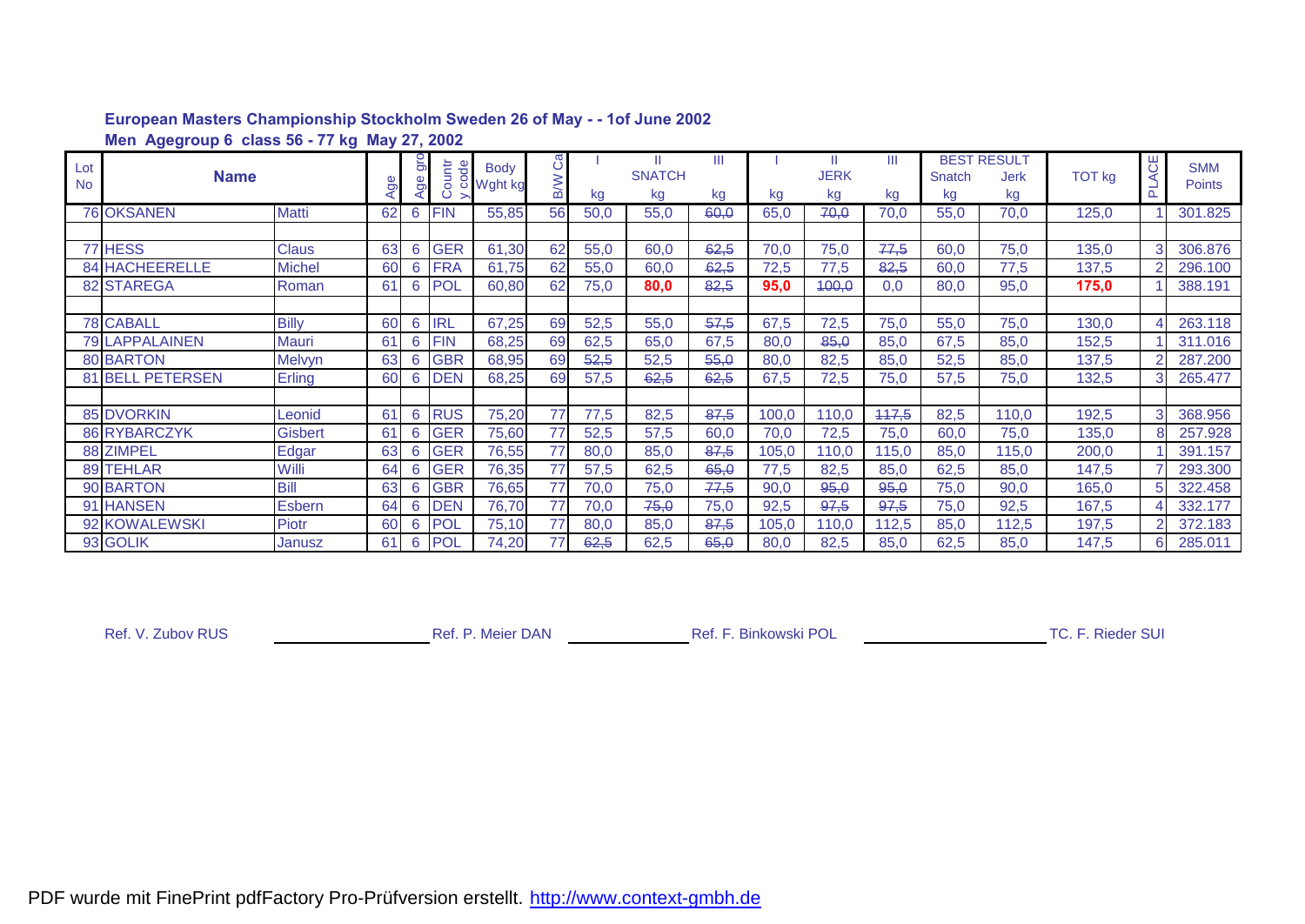|                  | Men Agegroup 6 class 85 kg May 27, 2002 |              |    |        |            |                          |    |      |                     |       |       |                   |         |              |                                  |               |    |                             |
|------------------|-----------------------------------------|--------------|----|--------|------------|--------------------------|----|------|---------------------|-------|-------|-------------------|---------|--------------|----------------------------------|---------------|----|-----------------------------|
| Lot<br><b>No</b> | <b>Name</b>                             |              |    | ី<br>ច | Ħ.         | <b>Body</b><br>Wght kg ا |    | kg   | <b>SNATCH</b><br>kg | kg    | kg    | <b>JERK</b><br>kg | Ш<br>kg | Snatch<br>kg | <b>BEST RESULT</b><br>Jerk<br>kg | <b>TOT kg</b> | 5  | <b>SMM</b><br><b>Points</b> |
|                  | 101 JOOSS                               | <b>Horst</b> | 62 |        | <b>GER</b> | 84,35                    | 85 | 70.0 | 75,0                | 77,5  | 80.0  | 85,0              | 85,0    | 77,5         | 80,0                             | 157,5         |    | 287.878                     |
|                  | 103 PETER                               | <b>Rolf</b>  | 64 | 6      | <b>GER</b> | 82,75                    | 85 | 77.5 | 82,5                | 85,0  | 402,5 | 102,5             | 107,5   | 82,5         | 107,5                            | 190,0         |    | 361.284                     |
|                  | 104 SEIDEL                              | Rudi         | 64 | 6      | <b>GER</b> | 84,05                    | 85 | 90,0 | 95,0                | 95,0  | 10.0  | 112.5             | 447.5   | 95,0         | 112.5                            | 207,5         |    | 391.396                     |
|                  | 105 AYSESEK                             | Dogan        | 64 | 6      | TUR        | 80,80                    | 85 | 55,0 | 60,0                | 62.5  | 82.5  | 87,5              | 90,0    | 60,0         | 90,0                             | 150,0         |    | 288.870                     |
|                  | 106 TARASAU                             | Vitali       | 62 | 6      | <b>BLR</b> | 83,50                    | 85 | 77,5 | 82,5                | 85,0  | 97,5  | 102,5             | 105,0   | 82,5         | 102,5                            | 185,0         | 5. | 339.899                     |
|                  | 107 STEINER                             | Friedrich    | 63 | 6      | <b>AUT</b> | 84,40                    | 85 | 87,5 | 95,0                | 400,5 | 17,5  | 123,0             | 425,0   | 95,0         | 122,5                            | 217,5         |    | 403.283                     |
|                  | 108 ULFVING                             | <b>Bo</b>    | 61 | 6      | <b>SWE</b> | 83,85                    | 85 | 75.0 | 80,0                | 80,0  | 100,0 | 105.0             | 440.0   | 75,0         | 105,0                            | 180,0         |    | 324.717                     |
|                  | <b>109 KALINICHENKO</b>                 | Eugen        | 64 | 6      | <b>UKR</b> | 83.95                    | 85 | 80,0 | 85,0                | 85,0  | 10.0  | 422,5             | 422,5   | 85,0         | 110.0                            | 195,0         |    | 368.042                     |
|                  | <b>SJÖLIN</b>                           | Rolf         | 64 | 6      | <b>SWE</b> | 79,50                    | 85 | 50,0 | 55,0                | 60,0  | 75.0  | 80.0              | 82,5    | 60,0         | 82,5                             | 142,5         |    | 276.880                     |

Ref. F. Rieder SUI **Ref. J. Kerr GBR** Ref. H. Kuhn GER Ref. H. Kuhn GER TC. T. Flood GBR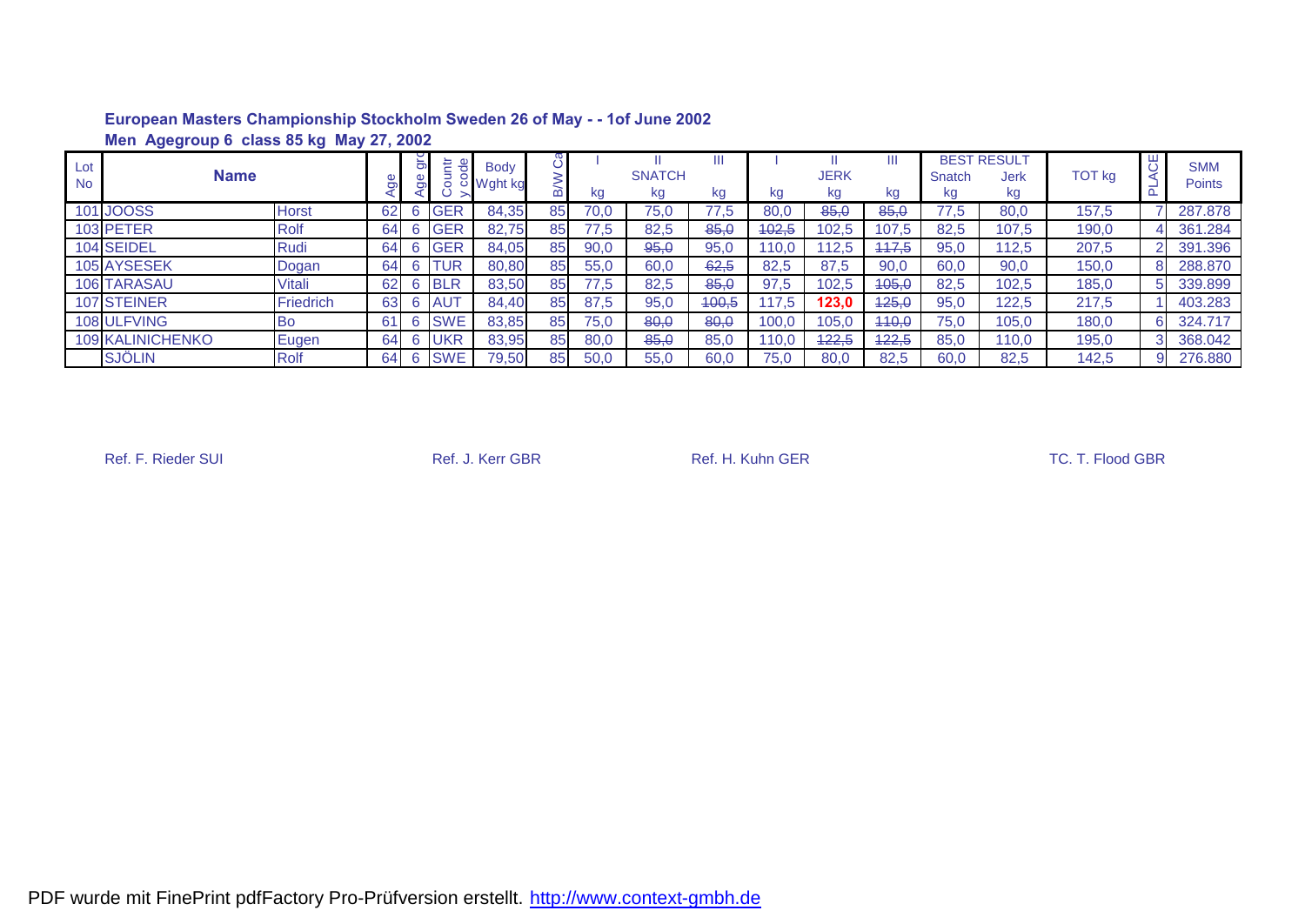|                  | Agegroup 6 class 94 kg May 27, 2002<br>Men |                 |    |   |             |                                 |    |      |                     |         |       |                   |         |              |                                  |               |   |                             |
|------------------|--------------------------------------------|-----------------|----|---|-------------|---------------------------------|----|------|---------------------|---------|-------|-------------------|---------|--------------|----------------------------------|---------------|---|-----------------------------|
| Lot<br><b>No</b> | <b>Name</b>                                |                 |    | ă | 는           | <b>Body</b><br><b>5 Wght kg</b> |    | kg   | <b>SNATCH</b><br>kg | Ш<br>kg | kg    | <b>JERK</b><br>kg | Ш<br>kg | Snatch<br>kg | <b>BEST RESULT</b><br>Jerk<br>kg | <b>TOT kg</b> | 5 | <b>SMM</b><br><b>Points</b> |
|                  | <b>110 NORDENGREN</b>                      | Ove             | 64 |   | <b>SWE</b>  | 93,55                           | 94 | 70.0 | 75,0                | 80,0    | 85.0  | 95,0              | 402,5   | 80.0         | 95,0                             | 175,0         |   | 314.010                     |
|                  | <b>VINTERSBORG</b>                         | Peter           | 61 | 6 | <b>DEN</b>  | 93,35                           | 94 | 90,0 | 95,0                | 97,5    | 15,0  | 120,0             | 125,0   | 95,0         | 120,0                            | 215,0         |   | 368.844                     |
|                  | 112 BELJEGÅRD                              | Preben          | 63 | 6 | <b>IDEN</b> | 90,80                           | 94 | 70.0 | 75.0                | 77.5    | 92,5  | 100,0             | 405,0   | 75.0         | 100.0                            | 175,0         |   | 313.364                     |
|                  | <b>113 SALO</b>                            | Pekka           | 61 | 6 | <b>IFIN</b> | 93,30                           | 94 | 90,0 | 95,0                | 97,5    | 15.0  | 120.0             | 125, C  | 97.5         | 125,0                            | 222,5         |   | 381.797                     |
|                  | <b>114 WILDMAN</b>                         | Pavel           | 60 |   | <b>CZE</b>  | 93,85                           | 94 | 70.0 | 75,0                | 77,5    | 95.0  | 100.0             | 405,0   | 77.5         | 100,0                            | 177,5         |   | 298,484                     |
|                  | <b>115 PAVLISKA</b>                        | Jiri            | 63 |   | <b>CZE</b>  | 93,50                           | 94 | 85,0 | 92,5                | 97,5    | 110.0 | 445.0             | 0.0     | 92,5         | 110.0                            | 202,5         |   | 358,012                     |
|                  | <b>116 MANNSBERGER</b>                     | Alfred          | 63 | 6 | <b>AUT</b>  | 93,45                           | 94 | 57,5 | 57,5                | 62,5    | 80,0  | 85,0              | 85,0    | 62,5         | 80,0                             | 142,5         |   | 251.991                     |
|                  | <b>121 SAUERBECK</b>                       | Rudi            | 63 | 6 | <b>GER</b>  | 92,30                           | 94 | 90,0 | 95,0                | 95,0    | 120.0 | 125.0             | 127.5   | 95,0         | 127.5                            | 222,5         |   | 395,555                     |
|                  | 501 KAMPS                                  | <b>Bernhard</b> | 62 | 6 | <b>GER</b>  | 86,85                           | 94 | 70,0 | 75,0                | 75,0    | 90,0  | 95,0              | 95,0    | 70.0         | 95,0                             | 165.0         |   | 297.255                     |

Ref.A. Huber AUT **Ref. P. Meier DAN** Ref. P. Meier DAN Ref. D. Walker GBR **Ref.A. Huber AUT** C. L. Nikiforev RUS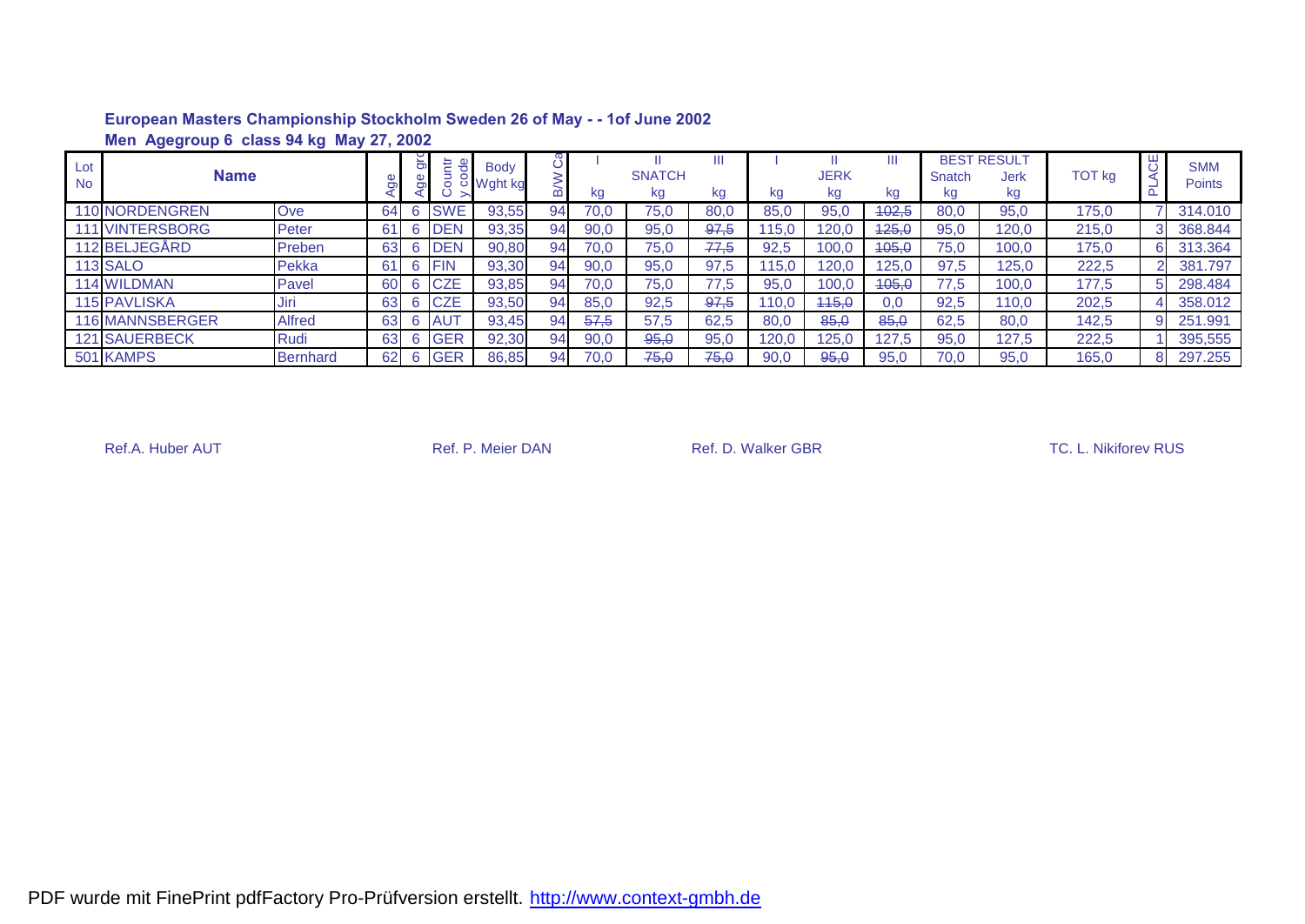|                  | Men Agegroup 6 class 105 - +105 kg May 27, 2002 |                 |    |        |            |                          |        |      |                     |         |       |                   |         |              |                                  |               |              |                             |
|------------------|-------------------------------------------------|-----------------|----|--------|------------|--------------------------|--------|------|---------------------|---------|-------|-------------------|---------|--------------|----------------------------------|---------------|--------------|-----------------------------|
| Lot<br><b>No</b> | <b>Name</b>                                     |                 |    | 5<br>Ō | te el      | <b>Body</b><br>ರ Wght kg |        | kg   | <b>SNATCH</b><br>kg | kg      | kg    | <b>JERK</b><br>kg | Ш<br>kg | Snatch<br>kg | <b>BEST RESULT</b><br>Jerk<br>kg | <b>TOT kg</b> | ₩            | <b>SMM</b><br><b>Points</b> |
|                  | 120 WERRA                                       | <b>Manfred</b>  | 62 | 6      | <b>GER</b> | 94.45                    | 105l   | 75,0 | 75,0                | 80,0    | 0.0   | 0.0               | 0.0     | 75,0         | 0.0                              | 0,0           |              |                             |
|                  | 117 SCHIPANY                                    | Johann          | 64 |        | <b>AUT</b> | 98,10                    | 105    | 70,0 | 72,5                | 75,0    | 85,0  | 87,5              | 90,0    | 72,5         | 87,5                             | 160,0         | 5.           | 281.646                     |
|                  | 124 BEISIEGEL                                   | <b>Hans</b>     | 63 | 6      | <b>GER</b> | 101,85                   | 105    | 90,0 | 95,0                | 95,0    | 125,0 | 430,0             | 130,0   | 95,0         | 130,0                            | 225,0         |              | 384.793                     |
|                  | 125 ORTIZ                                       | <b>Francois</b> | 63 | 6      | <b>FRA</b> | 94,50                    | 105    | 85,0 | 85,0                | 90,0    | 440,0 | 110,0             | 0.0     | 85,0         | 110,0                            | 195,0         |              | 334.219                     |
|                  | 127 JAROS                                       | <b>Vladimir</b> | 60 | 6      | <b>CZE</b> | 103,50                   | 105    | 90,0 | 95,0                | 97,5    | 110,0 | 117,5             | 117.5   | 95,0         | 17,5                             | 212,5         |              | 344.283                     |
|                  | <b>PALUMÄE</b>                                  | <b>Heinar</b>   | 63 | 6      | <b>EST</b> | 96,50                    | 105    | 90,0 | 95,0                | $-97,5$ | 15.0  | 420,0             | 120,0   | 95,0         | 120.0                            | 215,0         |              | 375.217                     |
|                  |                                                 |                 |    |        |            |                          |        |      |                     |         |       |                   |         |              |                                  |               |              |                             |
|                  | 123 SAMER                                       | <b>Klaus</b>    | 61 | 6      | <b>GER</b> | 115.60                   | $+105$ | 75.0 | 80,0                | 85,0    | 405,0 | 405,0             | 440,0   | 80,0         | 0,0                              | 0,0           |              | $\Omega$                    |
|                  | 128 AHLIN                                       | <b>Boo</b>      | 62 | 6      | <b>SWE</b> | 120.20                   | $+105$ | 82,5 | 87,5                | 90,0    | 100,0 | 105,0             | 0.0     | 87,5         | 105,0                            | 192,5         | $\mathbf{2}$ | 309.419                     |
|                  | 129 GUDKOV                                      | Yuriy           | 64 | 6      | <b>UKR</b> | .65                      | $+105$ | 90,0 | 95,0                | 100,0   | 15.0  | 120,0             | 0.0     | 100,0        | 120.0                            | 220,0         |              | 366.048                     |
|                  | 130 GLADDING                                    | Christopher     | 62 | 6      | <b>GBR</b> | ,50                      | $+105$ | 75.0 | 77,5                | 80,0    | 102,5 | 407.5             | 407,5   | 80,0         | 102.5                            | 182,5         | 3            | 298.887                     |

Ref. D. Walker GBR **Ref. A. Huber AUT** Ref. A. Huber AUT Ref. P. Meier DAN **Ref. D. Walker GBR** TC. L. Nikiforev RUS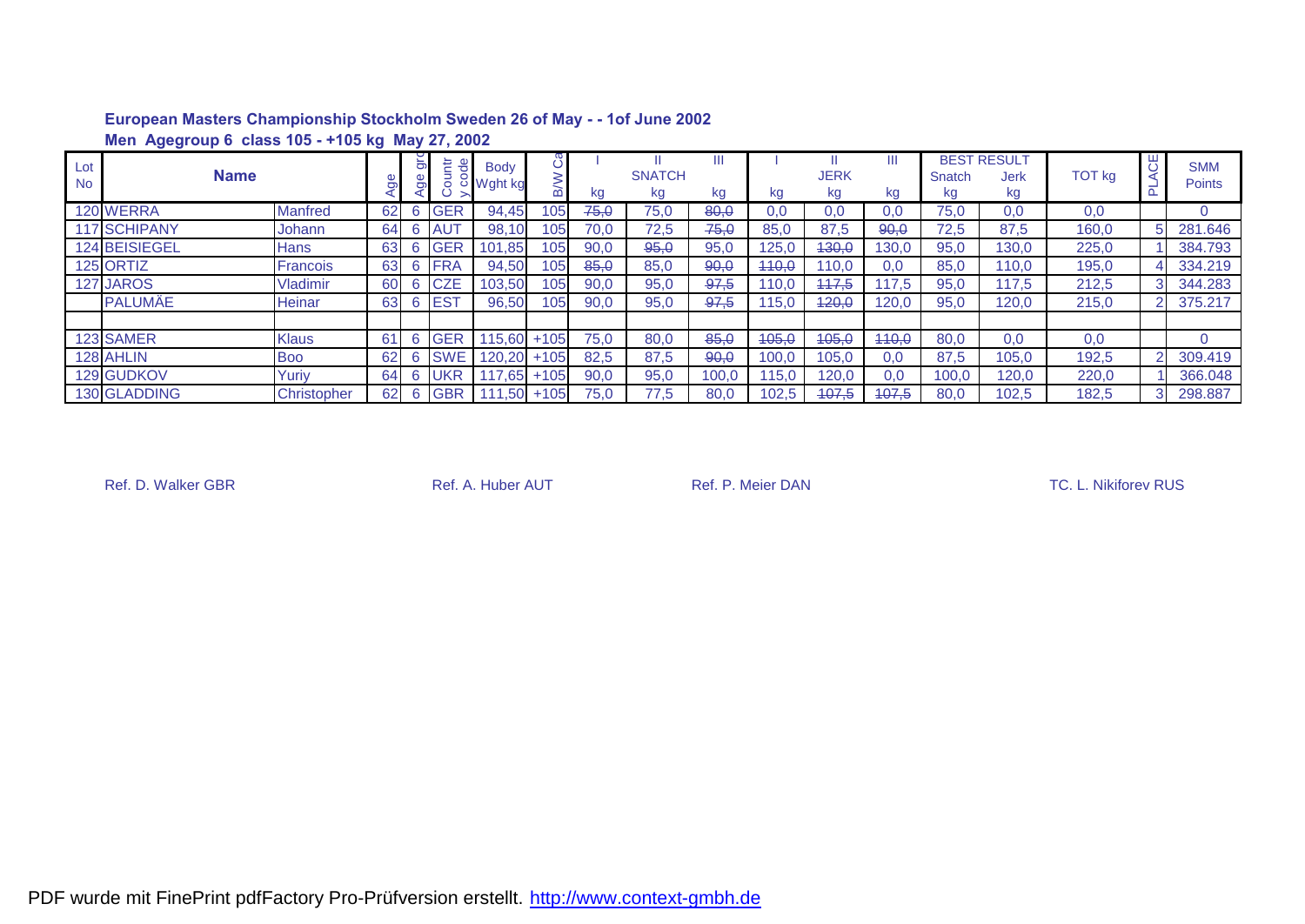|                  | Men Agegroup 5 class 56 - 77 kg May 28, 2002 |                  |    |                     |                                      |                                 |            |      |                          |         |       |                   |                  |              |                                  |               |         |                             |
|------------------|----------------------------------------------|------------------|----|---------------------|--------------------------------------|---------------------------------|------------|------|--------------------------|---------|-------|-------------------|------------------|--------------|----------------------------------|---------------|---------|-----------------------------|
| Lot<br><b>No</b> | <b>Name</b>                                  |                  | ත  | $\overline{5}$<br>ō | tt de<br>$\bigcap$<br>$\overline{5}$ | <b>Body</b><br><b>○ Wght kg</b> | <b>B/W</b> | Kg   | Ш<br><b>SNATCH</b><br>kg | Ш<br>kg | kg    | <b>JERK</b><br>kg | Ш<br>kg          | Snatch<br>kg | <b>BEST RESULT</b><br>Jerk<br>kg | <b>TOT kg</b> | ЯO<br>൨ | <b>SMM</b><br><b>Points</b> |
|                  | 132 KASZA                                    | György           | 57 | 5                   | <b>HUN</b>                           | 55,50                           | 56         | 50,0 | 55.0                     | 55,0    | 55.0  | 65,0              | 70,0             | 50,0         | 70,0                             | 120,0         |         | 264.425                     |
|                  |                                              |                  |    |                     |                                      |                                 |            |      |                          |         |       |                   |                  |              |                                  |               |         |                             |
|                  | <b>134 PROHL</b>                             | <b>Karel</b>     | 55 | 5                   | <b>CZE</b>                           | 61.75                           | 62         | 75,0 | 80,0                     | 83,0    | 90,0  | 97,5              | 103,0            | 82,5         | 102,5                            | 185,0         |         | 356.411                     |
|                  | <b>135 HERLOV</b>                            | Jørn             | 55 | 5                   | <b>DEN</b>                           | 61.25                           | 62         | 57,5 | 60,0                     | 65,0    | 77,5  | 80,0              | 82,5             | 65,0         | 82,5                             | 147,5         |         | 285.938                     |
|                  | <b>136 SZUMNIAK</b>                          | Edward           | 56 | 5                   | POL                                  | 61.10                           | 62         | 60,0 | 60,0                     | 65,0    | 75,0  | 85,0              | 0.0              | 60,0         | 75,0                             | 135,0         | 3       | 268.804                     |
|                  | <b>137 HENRIKSSON</b>                        | Jan-Ove          | 57 | 5                   | <b>SWE</b>                           | 61.60                           | 62         | 55,0 | 57,5                     | 57,5    | 65,0  | 70,0              | 75,0             | 55,0         | 70,0                             | 125,0         |         | 253.239                     |
|                  |                                              |                  |    |                     |                                      |                                 |            |      |                          |         |       |                   |                  |              |                                  |               |         |                             |
|                  | <b>139 INGOLD</b>                            | <b>Marcel</b>    | 55 | 5                   | <b>SU</b>                            | 68.9                            | 69         | 60,0 | 65,0                     | 70,0    | 82,5  | 87,5              | 90,0             | 70,0         | 90,0                             | 160,0         |         | 284.966                     |
|                  | <b>141 BOCHENEK</b>                          | Franciszek       | 56 | 5                   | <b>POL</b>                           | 67.10                           | 69         | 80,0 | 80,0                     | 87.5    | 95,0  | 100.0             | 105,0            | 80,0         | 105,0                            | 185,0         |         | 343.952                     |
|                  |                                              |                  |    |                     |                                      |                                 |            |      |                          |         |       |                   |                  |              |                                  |               |         |                             |
|                  | <b>MAKOWSKI</b>                              | Zbignew          | 55 | 5                   | <b>POL</b>                           | 74.20                           | 77         | 85,0 | 90,0                     | 90,0    | 105,0 | 440,0             | 110,0            | 85,0         | 110,0                            | 195,0         |         | 331.166                     |
|                  | 143 ROSENGART                                | <b>Siegfried</b> | 58 | -5                  | <b>GER</b>                           | 76.10                           | 77         | 87,5 | 92,5                     | 95,0    | 405,0 | 405,0             | <del>105.0</del> | 95,0         | 0,0                              | 0,0           |         |                             |
|                  | <b>145 KROTTENTHALER</b>                     | <b>Manfred</b>   | 59 | 5                   | <b>AUT</b>                           | 76.90                           | 77         | 70,0 | 75,0                     | 75,0    | 90,0  | 0,0               | 0.0              | 75,0         | 0,0                              | 0,0           |         |                             |
|                  | <b>146 NOSICKY</b>                           | Jozef            | 55 | 5                   | <b>CZE</b>                           | 76.45                           | 77         | 75,0 | 75,0                     | 80,0    | 95,0  | 100.0             | 102,5            | 75,0         | 100,0                            | 175,0         | 2       | 291.925                     |
|                  | 147 HUTTUNEN                                 | Juhani           | 55 | 5                   | <b>FIN</b>                           | 75.60                           | 77         | 75,0 | 75,0                     | 80,0    | 92,5  | 97,5              | 97,5             | 80,0         | 92,5                             | 172,5         | 3       | 289.665                     |
|                  | 148 HOVLID                                   | Arne             | 55 | 5                   | <b>SWE</b>                           | 76.90                           | 77         | 72,5 | 77,5                     | 77,5    | 95,0  | 400,0             | 100,0            | 72,5         | 100,0                            | 172,5         |         | 286.768                     |

Ref. F. Binkowski POL **Ref. A. Huber AUT** Ref. L. Prahlova CSE TC. N. Galiatsatos GRE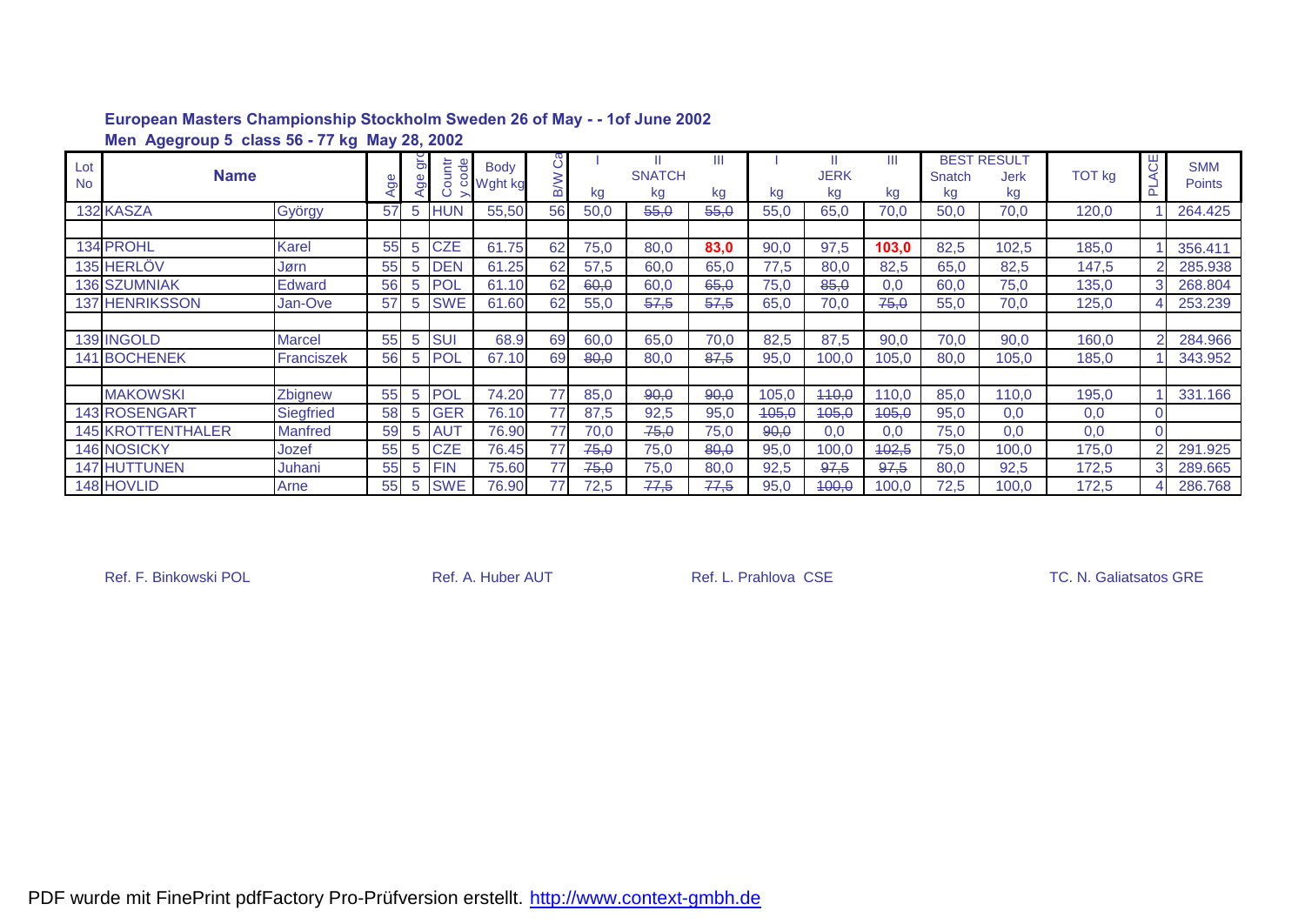|                  | Men Agegroup 5 class 85 kg May 28, 2002 |                  |    |          |                          |                          |                 |       |                          |         |       |                   |         |              |                                  |               |                 |                             |
|------------------|-----------------------------------------|------------------|----|----------|--------------------------|--------------------------|-----------------|-------|--------------------------|---------|-------|-------------------|---------|--------------|----------------------------------|---------------|-----------------|-----------------------------|
| Lot<br><b>No</b> | <b>Name</b>                             |                  | Ō  | 5<br>Age | 분 <sub>명</sub><br>ā<br>Ö | <b>Body</b><br>o Wght kg | ී<br><b>N/B</b> | kg    | Ш<br><b>SNATCH</b><br>kg | Ш<br>kg | kg    | <b>JERK</b><br>kg | Ш<br>kg | Snatch<br>kg | <b>BEST RESULT</b><br>Jerk<br>kg | <b>TOT kg</b> | ₩<br>A<br>P     | <b>SMM</b><br><b>Points</b> |
|                  | <b>150 TREFILYEV</b>                    | Alexander        | 55 | 5        | <b>UKR</b>               | 79,80                    | 85              | 70,0  | 77,5                     | 77,5    | 95,0  | 95,0              | 400,0   | 77,5         | 95,0                             | 172,5         | 17              | 280.807                     |
|                  | <b>151 AZAROV</b>                       | Vyachesla        | 58 | 5        | UKR                      | 84,90                    | 85              | 85,0  | 85,0                     | 0,0     | 100,0 | 440,0             | 0,0     | 85,0         | 100,0                            | 185,0         |                 | 312.854                     |
|                  | 153 STURM                               | Gerhard          | 55 | 5        | <b>GER</b>               | 84,90                    | 85              | 85,0  | 85,0                     | 90,0    | 115.0 | 422,5             | 0.0     | 85,0         | 115,0                            | 200,0         | 6               | 315.112                     |
|                  | <b>154 BABAZADEH</b>                    | Ali              | 55 | 5        | <b>GER</b>               | 80,95                    | 85              | 100,0 | 405,0                    | 105,0   | 120,0 | 125,0             | 127,5   | 105,0        | 127,5                            | 232,5         |                 | 375.530                     |
|                  | <b>156 UNTIEDT</b>                      | <b>Dieter</b>    | 59 | 5        | <b>GER</b>               | 82,40                    | 85              | 85,0  | 90,0                     | 90,0    | 105,0 | 440,0             | 110,0   | 85,0         | 110,0                            | 195,0         | 9               | 342.035                     |
|                  | <b>158 KANIUSHUK</b>                    | <b>Mikalai</b>   | 57 | 5        | <b>BLR</b>               | 83,90                    | 85              | 70,0  | 75,0                     | 77,5    | 95,0  | 100,0             | 402,5   | 77,5         | 100,0                            | 177,5         | 14              | 295.309                     |
|                  | 160 FOLTYN                              | Miroslav         | 58 | 5        | <b>CZE</b>               | 84,95                    | 85              | 92,5  | 97,5                     | 97,5    | 122,5 | 437,5             | 437,5   | 97,5         | 122,5                            | 220,0         | 3               | 371.933                     |
|                  | <b>161 SOKOLOWSKI</b>                   | Jozef            | 55 | 5        | <b>POL</b>               | 83,75                    | 85              | 95,0  | 95,0                     | 95,0    | 0,0   | 0,0               | 0,0     | 0,0          |                                  | 0,0           | $\Omega$        |                             |
|                  | 162 SAARI                               | <b>Simo</b>      | 57 | 5        | <b>FIN</b>               | 84,30                    | 85              | 85,0  | 90,0                     | 90,0    | 105,0 | 440,0             | 0,0     | 85,0         | 105,0                            | 190,0         |                 | 315.344                     |
|                  | <b>164 JOHANSEN</b>                     | Erling           | 58 | 5        | <b>DEN</b>               | 81,90                    | 85              | 90,0  | 95,0                     | 400,0   | 110.0 | 115,0             | 117,5   | 95,0         | 115,0                            | 210,0         |                 | 361.793                     |
|                  | <b>165 KOZLOWSKI</b>                    | <b>Stanislaw</b> | 55 | 5        | POL                      | 83,50                    | 85              | 85,0  | 90,0                     | 90,0    | 105,0 | 112,5             | 445,0   | 90,0         | 112,5                            | 202,5         | 5               | 321.761                     |
|                  | 167 KATO                                | Laszlo           | 56 | 5        | <b>SWE</b>               | 84,00                    | 85              | 87,5  | 92,5                     | 95,0    | 95,0  | 100,0             | 405,0   | 92,5         | 100,0                            | 192,5         | 10 <sup>1</sup> | 312.616                     |
|                  | <b>168 KJELLMAN</b>                     | Lars             | 59 | 5        | <b>SWE</b>               | 81,10                    | 85              | 65,0  | 70,0                     | 75,0    | 90,0  | 400,0             | 100,0   | 75,0         | 100,0                            | 175,0         | 15 <sup>1</sup> | 309.566                     |
|                  | 169 HEDESUND                            | Alf              | 55 | 5        | <b>SWE</b>               | 84,20                    | 85              | 82,5  | 87,5                     | 90,0    | 440,0 | 110,0             | 445,0   | 87,5         | 110,0                            | 197,5         | 8               | 312.478                     |
|                  | <b>170 ISOVAARA</b>                     | Bo               | 58 | 5        | <b>SWE</b>               | 84,85                    | 85              | 95,0  | 100,0                    | 402,5   | 115,0 | 122,5             | 425,0   | 100,0        | 122,5                            | 222,5         |                 | 376.382                     |
| 171              | <b>POPADIUKHA</b>                       | Yuriy            | 55 | 5        | UKR                      | 83,45                    | 85              | 67,5  | 72,5                     | 72,5    | 97,5  | 97,5              | 97,5    | 72,5         | 97,5                             | 170,0         | 18              | 270.204                     |
|                  | 172 FORSLUND                            | Per              | 59 | 5        | <b>SWE</b>               | 84,65                    | 85              | 75,0  | 80,0                     | 80,0    | 100,0 | 440,0             | 440,0   | 75,0         | 100,0                            | 175,0         | 16              | 302.723                     |
|                  | 149 BIGOT                               | Francois         | 55 | 5        | FRA                      | 79,05                    | 85              | 72,5  | 77,5                     | 80,0    | 95,0  | 100,0             | 102,5   | 77,5         | 102,5                            | 180,0         | 13              | 294.559                     |
|                  | <b>SZEPESSY</b>                         | Laszlo           | 59 | 5        | UN                       | 80,85                    | 85              | 80,0  | 90,0                     | 90,0    | 105,0 | 440,0             | 115,0   | 80,0         | 105,0                            | 185,0         |                 | 327.803                     |

Ref. J. Kerr GBR TC. V. Zoubov RUS Ref. H. Johann GER Ref. P. Meier DEN TC. V. Zoubov RUS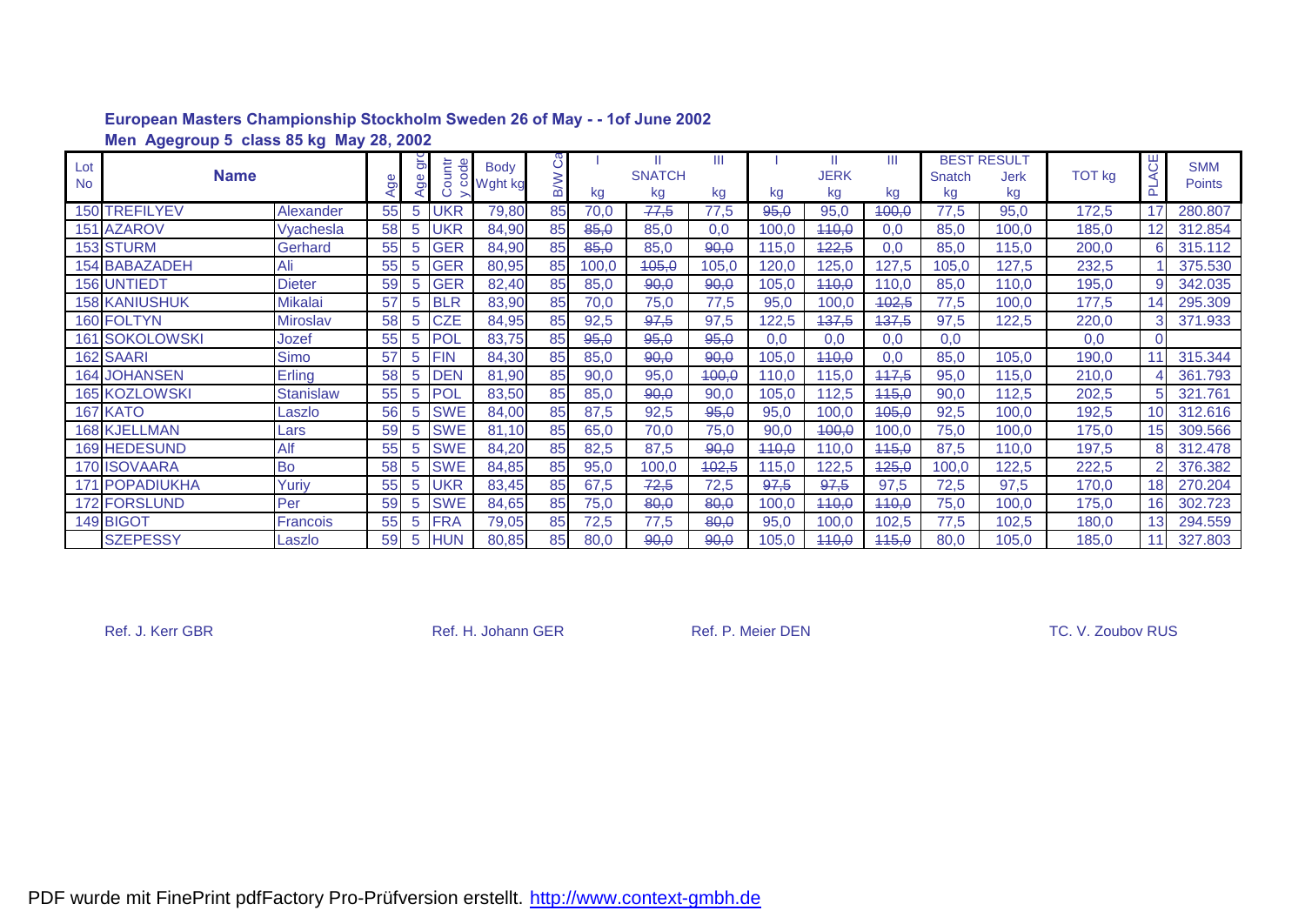|           | Men Agegroup 5 class 94 - +105 kg May 28, 2002 |                |     |     |               |             |            |       |               |       |       |             |       |        |                    |               |              |               |
|-----------|------------------------------------------------|----------------|-----|-----|---------------|-------------|------------|-------|---------------|-------|-------|-------------|-------|--------|--------------------|---------------|--------------|---------------|
| Lot       |                                                |                |     | 5   | $\frac{1}{2}$ | <b>Body</b> | ပိ         |       |               | Ш     |       | H.          | Ш     |        | <b>BEST RESULT</b> |               | <b>PLACE</b> | <b>SMM</b>    |
| <b>No</b> | <b>Name</b>                                    |                | Age | Age | Countr        | o Wght kg   | <b>B/W</b> |       | <b>SNATCH</b> |       |       | <b>JERK</b> |       | Snatch | <b>Jerk</b>        | <b>TOT kg</b> |              | <b>Points</b> |
|           |                                                |                |     |     |               |             |            | kg    | kg            | kg    | kg    | kg          | kg    | kg     | kg                 |               |              |               |
|           | <b>163 CARSTENSEN</b>                          | Ole            | 59  | 5   | <b>DEN</b>    | 87,05       | 94         | 70,0  | 75,0          | 75,0  | 90,0  | 95,0        | 95,0  | 70,0   | 95,0               | 165,0         |              | 281.518       |
|           | 173 GRAF                                       | Josef          | 56  | 5   | <b>GER</b>    | 93,30       | 94         | 82,5  | 87,5          | 90,0  | 107,5 | 112,5       | 117,5 | 87,5   | 112,5              | 200,0         |              | 309.227       |
|           | <b>174 SCHUSSLER</b>                           | <b>Walter</b>  | 59  | 5   | <b>GER</b>    | 93,15       | 94         | 85,0  | 90,0          | 92,5  | 115,0 | 120,0       | 125,0 | 90,0   | 120,0              | 210,0         |              | 347.448       |
|           | 175 BOSTRÖM                                    | Arnold         | 56  | 5   | <b>SWE</b>    | 87,25       | 94         | 60,0  | 65,0          | 70,0  | 85,0  | 90,0        | 95,0  | 70,0   | 95,0               | 165,0         |              | 262.967       |
|           | 179 JAKOBSSON                                  | <b>Stefan</b>  | 55  | 5   | <b>SWE</b>    | 93,20       | 94         | 110,0 | 115,0         | 120,0 | 137,5 | 142,5       | 150,0 | 120,0  | 150,0              | 270,0         |              | 407.387       |
|           | 181 LEBAILLY                                   | Pierre         | 58  | 5   | <b>FRA</b>    | 91,70       | 94         | 75,0  | 80,0          | 80,0  | 100,0 | 105,0       | 440,0 | 80,0   | 105,0              | 185,0         |              | 301.715       |
|           |                                                |                |     |     |               |             |            |       |               |       |       |             |       |        |                    |               |              |               |
|           | <b>176 LIAN</b>                                | <b>Eskil</b>   | 57  | 5   | <b>NOR</b>    | 96,20       | 105        | 90,0  | 92,5          | 97,5  | 115,0 | 420,0       | 120,0 | 92,5   | 120.0              | 212,5         |              | 332.167       |
|           | 177 SEDLAR                                     | Jozef          | 55  | 5   | <b>SVK</b>    | 97,85       | 105        | 80,0  | 85,0          | 87,5  | 97,5  | 102.5       | 105,0 | 87,5   | 105,0              | 192,5         |              | 286.677       |
|           | 178 STOIFL                                     | <b>Alois</b>   | 55  | 5   | <b>AUT</b>    | 95,10       | 105        | 100,0 | 105,0         | 110,0 | 125,0 | 130,0       | 135,0 | 110,0  | 135,0              | 245,0         |              | 366.564       |
|           | <b>180 RAGNARSSON</b>                          | <b>Svante</b>  | 55  | 5   | <b>SWE</b>    | 97,60       | 105        | 80,0  | 85,0          | 90,0  | 110,0 | 115,0       | 115,0 | 85,0   | 110,0              | 195,0         |              | 288.751       |
|           | 184 BULAN                                      | Zdenek         | 55  | 5   | <b>CZE</b>    | 104,55      | 105        | 90,0  | 95,0          | 95,0  | 110,0 | 445,0       | 445,0 | 90,0   | 110,0              | 200,0         |              | 288.906       |
|           | 185 WESTBERG                                   | Jöran          | 55  | 5   | <b>SWE</b>    | 97,40       | 105        | 75,0  | 75,0          | 80,0  | 100,0 | 105,0       | 405,0 | 75,0   | 100,0              | 175,0         |              | 259.342       |
|           | 186 KUTZ                                       | Valeriy        | 56  | 5   | UKR           | 99,65       | 105        | 85,0  | 90,0          | 95,0  | 110,0 | 117,5       | 120,0 | 95,0   | 120,0              | 215,0         |              | 323.818       |
|           | <b>187 SEMENOV</b>                             | <b>Nikolai</b> | 55  | 5   | <b>RUS</b>    | 98,55       | 105        | 87,5  | 87,5          | 87,5  | 105,0 | 442,5       | 442,5 | 87,5   | 105,0              | 192,5         |              | 283.990       |
|           |                                                |                |     |     |               |             |            |       |               |       |       |             |       |        |                    |               |              |               |
|           | 183 NYSTRÖM                                    | Jan-Ölav       | 58  | 5   | <b>NOR</b>    | 106,60      | $+105$     | 400,0 | 100,0         | 405,0 | 117,5 | 122,5       | 427,5 | 100,0  | 122,5              | 222,5         |              | 342.813       |
|           | 188 FIGGE                                      | Erich          | 59  | 5   | <b>GER</b>    | 112,25      | $+105$     | 65,0  | 65,0          | 65,0  | 85,0  | 90,0        | 95,0  | 65,0   | 90,0               | 155,0         |              | 240.231       |
|           | <b>189 LICHTENWÖRTHER</b>                      | Johann         | 55  | 5   | <b>AUT</b>    | 131,25      | $+105$     | 90,0  | 95,0          | 95,0  | 115,0 | 120,0       | 125,0 | 90,0   | 125,0              | 215,0         |              | 294.110       |
|           | 190 BOSTRÖM                                    | Georg          | 55  | 5   | <b>SWE</b>    | 116,40      | $+105$     | 55,0  | 60,0          | 0.0   | 75,0  | 0,0         | 0.0   | 60,0   | 75,0               | 135,0         |              | 189.065       |
|           | <b>191 SVOBODNY</b>                            | Jaroslav       | 55  | 5   | <b>CZE</b>    | 115.70      | $+105$     | 105,0 | 112,5         | 0,0   | 125,0 | 0,0         | 0,0   | 112,5  | 125,0              | 237,5         |              | 333.111       |
|           | 192 NILSSON                                    | Bo             | 55  | 5   | <b>SWE</b>    | 124,70      | $+105$     | 90,0  | 90,0          | 95,0  | 442,5 | 112,5       | 115,0 | 95,0   | 112,5              | 207,5         |              | 286.297       |

Ref. Anton Huber (AUT) **Ref. Lev Nikiforev (RUS)** Ref. Franz Rieder (SUI) T.C. Don 'TC. Don Walker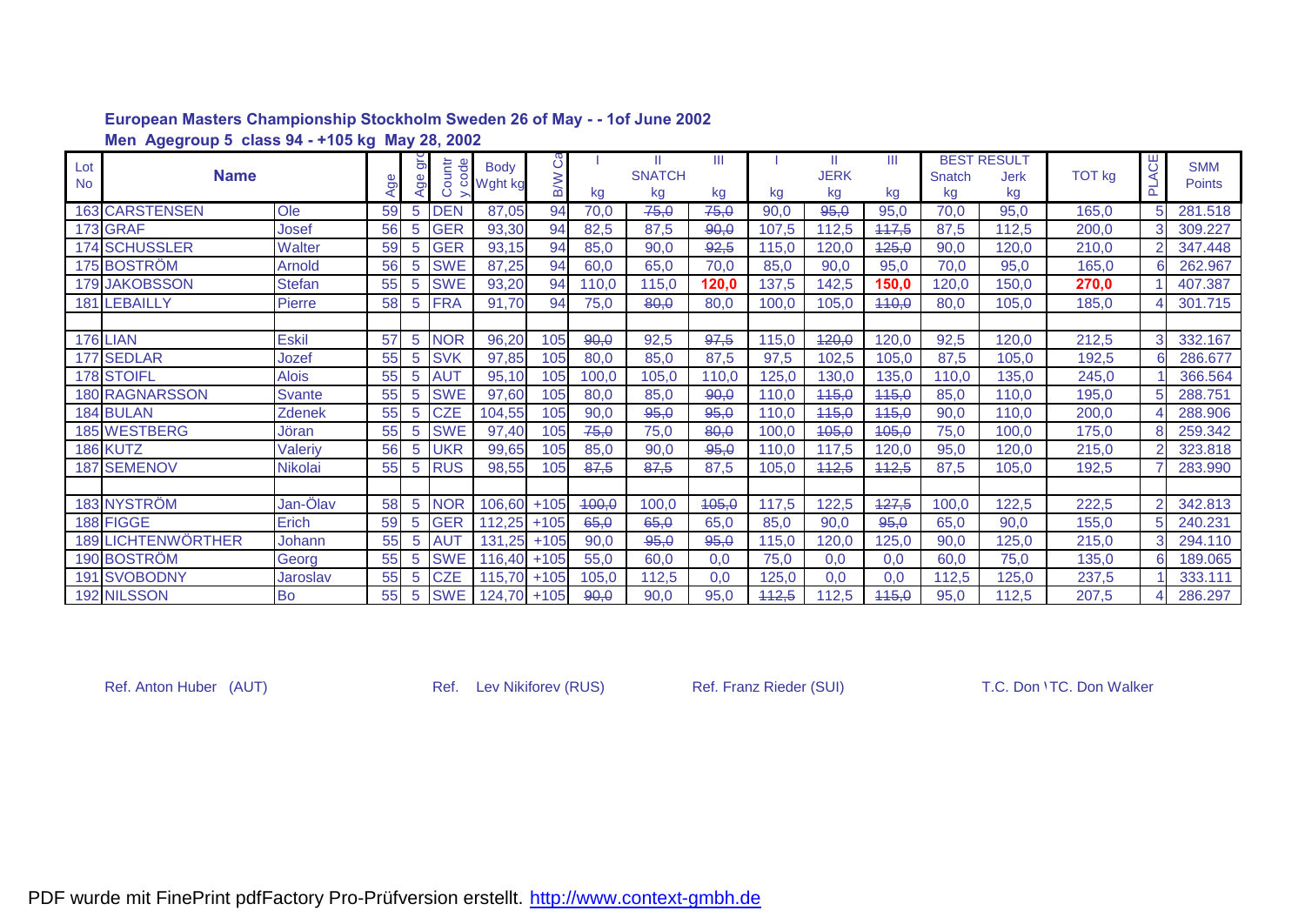|                  | Men Agegroup 4 class 56 - 69 kg May 28, 2002 |                 |    |          |                                       |                          |            |      |                     |         |       |                   |         |              |                                         |               |         |                             |
|------------------|----------------------------------------------|-----------------|----|----------|---------------------------------------|--------------------------|------------|------|---------------------|---------|-------|-------------------|---------|--------------|-----------------------------------------|---------------|---------|-----------------------------|
| Lot<br><b>No</b> | <b>Name</b>                                  |                 |    | ౚ<br>မ္တ | ŧ<br>$\overline{e}$<br>$\overline{a}$ | <b>Body</b><br>o Wght kg | ပိ<br>_ മ് | kg   | <b>SNATCH</b><br>kg | Ш<br>kg | kg    | <b>JERK</b><br>kg | Ш<br>kg | Snatch<br>kg | <b>BEST RESULT</b><br><b>Jerk</b><br>kg | <b>TOT kg</b> | ЪŐ<br>ᅌ | <b>SMM</b><br><b>Points</b> |
|                  | <b>193 VICENTE</b>                           | <b>Francois</b> | 51 |          | <b>FRA</b>                            | 55,65                    | 56         | 50,0 | 55,0                | 57,5    | 70.0  | 75,0              | $-80,0$ | 57,5         | 75,0                                    | 132,5         |         | 257.999                     |
|                  | <b>194 SAVTCHUK</b>                          | <b>Viktor</b>   | 51 |          | <b>RUS</b>                            | 55,70                    | 56         | 55,0 | 55,0                | 60,0    | 70,0  | 70,0              | 80,0    | 55,0         | 70,0                                    | 125,0         |         | 243.210                     |
|                  |                                              |                 |    |          |                                       |                          |            |      |                     |         |       |                   |         |              |                                         |               |         |                             |
|                  | <b>196 HERMANN</b>                           | Günter          | 53 |          | <b>GER</b>                            | 60,90                    | 62         | 50,0 | 55,0                | 60,0    | 70,0  | 75,0              | 75,0    | 55,0         | 75,0                                    | 130,0         | 2       | 242.441                     |
|                  | 197 GURSKY                                   | Igor            | 52 |          | <b>SVK</b>                            | 61,95                    | 62         | 75,0 | 85,0                | 91,0    | 100,0 | $110*$            | 112,5   | 85,0         | 110,0                                   | 195,0         |         | 352.824                     |
|                  |                                              |                 |    |          |                                       |                          |            |      |                     |         |       |                   |         |              |                                         |               |         |                             |
|                  | 200 MIKHAILOV                                | Ivan            | 52 |          | <b>UKR</b>                            | 67,05                    | 69         | 45,0 | 50,0                | 55,0    | 65,0  | 70.0              | 0,0     | 50,0         | 70,0                                    | 120,0         | 9       | 204.994                     |
|                  | 201 SANDERBERG                               | Ronald          | 52 |          | <b>SWE</b>                            | 68,30                    | 69         | 75,0 | 80,0                | 80,0    | 92,5  | 97,5              | 97,5    | 80,0         | 92,5                                    | 172,5         | 6       | 290.964                     |
|                  | 202 KITTENBERGER                             | Anton           | 53 |          | <b>AUT</b>                            | 67,95                    | 69         | 75,0 | 80,0                | 82,5    | 95,0  | 100,0             | 405,0   | 80,0         | 100,0                                   | 180,0         | 5       | 309.954                     |
|                  | 203 COZERET                                  | Jean-Claude     | 53 |          | <b>FRA</b>                            | 68,85                    | 69         | 75,0 | 80,0                | 82,5    | 100,0 | 105,0             | 440,0   | 82,5         | 105,0                                   | 187,5         |         | 320.0                       |
|                  | 205 PERLITZ                                  | <b>Bernd</b>    | 50 |          | <b>GER</b>                            | 68,15                    | 69         | 60,0 | 62,5                | 62,5    | 80,0  | 82,5              | 85,0    | 62,5         | 82,5                                    | 145,0         |         | 239.549                     |
|                  | 206 AUGUSTIN                                 | <b>Detlef</b>   | 51 |          | <b>GER</b>                            | 68,30                    | 69         | 87,5 | 92,5                | 92,5    | 112,5 | 120,0             | 427,5   | 87,5         | 120,0                                   | 207,5         |         | 345.595                     |
|                  | 207 GREINER                                  | Jürgen          | 51 |          | <b>GER</b>                            | 68,70                    | 69         | 90,0 | 95,0                | 97,5    | 112.5 | 117.5             | 120,0   | 95,0         | 120,0                                   | 215,0         |         | 356.674                     |
|                  | 208 WUNDERLICH                               | Jürgen          | 51 |          | <b>GER</b>                            | 68,10                    | 69         | 80,0 | 85,0                | 85,0    | 100,0 | 105,0             | 107,5   | 85,0         | 105,0                                   | 190,0         | 3       | 317.080                     |
|                  | 210 ARBATOW                                  | Valerij         | 54 |          | <b>GER</b>                            | 67,35                    | 69         | 67,5 | 70,0                | 72,5    | 87,5  | 90,0              | 92,5    | 70,0         | 90,0                                    | 160,0         |         | 282.772                     |

Ref. Anton Huber (AUT) Ref. N. Galiatsatos (GRE) Ref. T. Norlander (SWE) TC. Janis Kerr (GB)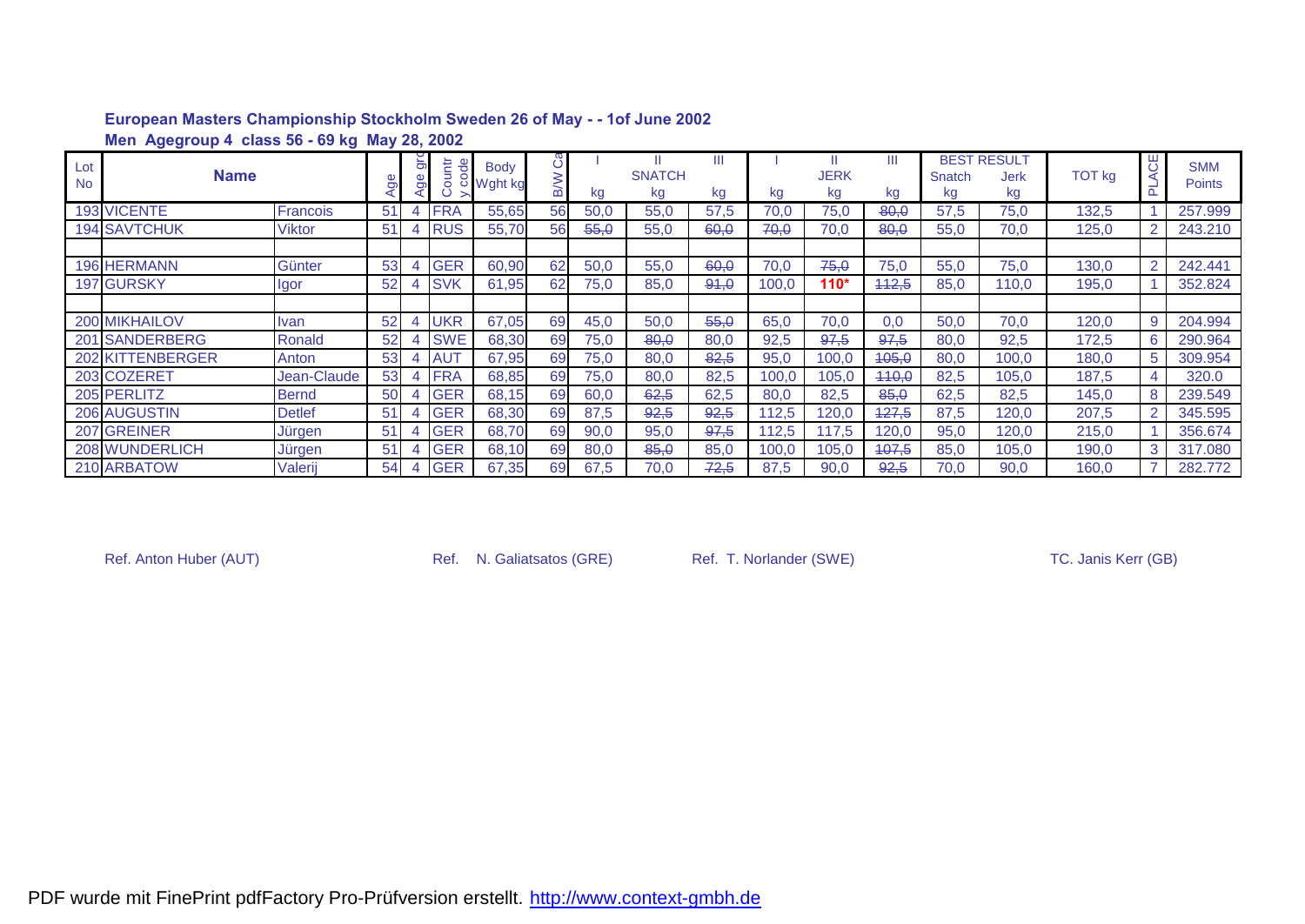|                  | Men Agegroup 4 class 77 kg May 29, 2002 |              |    |   |                             |                          |                 |      |                     |       |       |            |       |                             |                                    |        |    |                             |
|------------------|-----------------------------------------|--------------|----|---|-----------------------------|--------------------------|-----------------|------|---------------------|-------|-------|------------|-------|-----------------------------|------------------------------------|--------|----|-----------------------------|
| Lot<br><b>No</b> | <b>Name</b>                             |              |    | ౚ | untr<br>$\overline{d}$<br>ō | <b>Body</b><br>o Wght kg |                 | kg   | <b>SNATCH</b><br>kg | kg    | kg    | JERK<br>kg | kg    | <b>BEST</b><br>Snatch<br>κg | <b>RESULT</b><br><b>Jerk</b><br>kg | TOT kg | щ  | <b>SMM</b><br><b>Points</b> |
|                  | 211 KOSSMAN                             | Reinhart     | 54 |   | <b>GER</b>                  | 76.70                    | 77              | 85,0 | 85,0                | 85,0  | 0.0   | 0,0        | 0,0   | 0,0                         | 0,0                                | 0,0    |    |                             |
|                  | 212 VERKLAND                            | Knut-Terje   | 50 |   | <b>NOR</b>                  | 77,00                    | 77              | 85,0 | 90,0                | 90,0  | 407,5 | 407.5      | 107,5 | 85,0                        | 107,5                              | 192,5  |    | 294.430                     |
|                  | 214 SCHOEBERL                           | Johann       | 50 |   | <b>AUT</b>                  | 76,90                    | 77              | 82.5 | 87.5                | 87.5  | 0.0   | 0.0        | 0,0   | 82,5                        | 0,0                                | 82,5   |    |                             |
|                  | 215 TÖRMIKOSKI                          | Lasse        | 53 |   | <b>FIN</b>                  | 76,90                    | 77 <sub>1</sub> | 85,0 | 90,0                | 92,5  | 105,0 | 440,0      | 442,5 | 90,0                        | 105,0                              | 195,0  | 61 | 310.486                     |
|                  | 220 SOLLEVI                             | Nils-Erik    | 51 |   | <b>SWE</b>                  | 76,90                    | 77              | 85,0 | 90,0                | 92,5  | 110.0 | 117,5      | 425,0 | 92,5                        | 117.5                              | 210,0  | າເ | 324.542                     |
| <b>221 ASK</b>   |                                         | Morgan       | 53 |   | <b>SWE</b>                  | 76.45                    | 77              | 95.0 | 95,0                | 100,0 | 115.0 | 420,0      | 420,0 | 100.0                       | 115.0                              | 215,0  |    | 343.508                     |
|                  | 222 OTTERBRANDT                         | Lars         | 52 |   | <b>SWE</b>                  | 77,00                    | 77              | 90,0 | 95,0                | 95,0  | 110,0 | 115.0      | 447,5 | 90,0                        | 115,0                              | 205,0  |    | 320.612                     |
|                  | 223 POKHILA                             | <b>Boris</b> | 54 |   | <b>UKR</b>                  | 75,85                    | 77 <sub>1</sub> | 95,0 | 400,0               | 400,0 | 440,0 | 110,0      | 445,0 | 95,0                        | 110,0                              | 205,0  | ЗI | 335.675                     |
|                  | 224 YEPOV                               | Vladimir     | 51 |   | <b>UKR</b>                  | 75,95                    | 77              | 82,5 | 87,5                | 87,5  | 107,5 | 112,5      | 445,0 | 82,5                        | 112,5                              | 195,0  | 51 | 303.570                     |
|                  |                                         |              |    |   |                             |                          |                 |      |                     |       |       |            |       |                             |                                    |        |    |                             |

Ref. N. Galiatsatos (GRE) **Ref. K. Rosenberger GER** Ref. P. Meier DEN TC. A. Huber AUT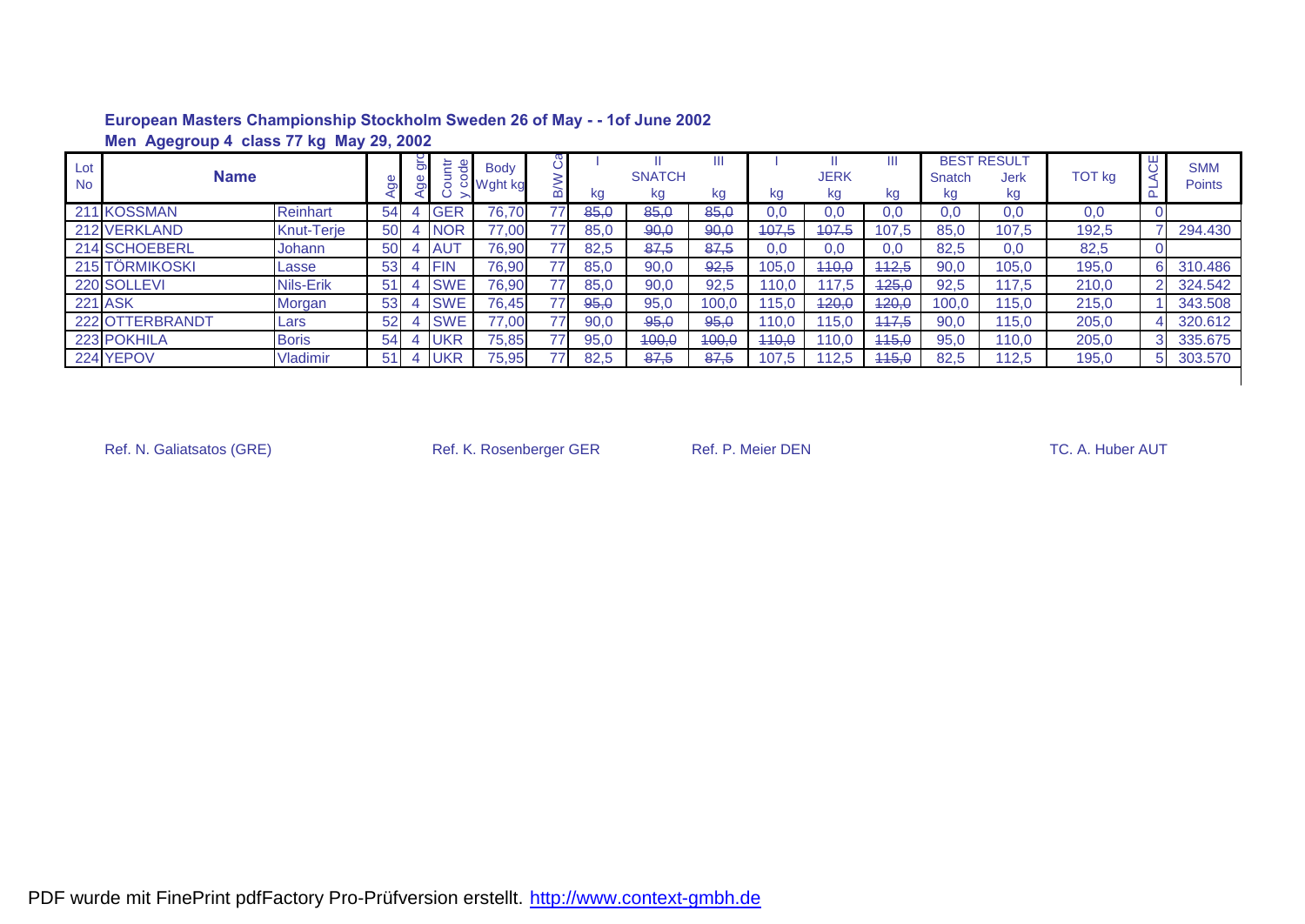|                  | Men Agegroup 4 class 85 kg May 29, 2002 |                    |                 |                |                               |                        |    |       |                     |       |       |                   |         |              |                                  |               |                 |                             |
|------------------|-----------------------------------------|--------------------|-----------------|----------------|-------------------------------|------------------------|----|-------|---------------------|-------|-------|-------------------|---------|--------------|----------------------------------|---------------|-----------------|-----------------------------|
| Lot<br><b>No</b> | <b>Name</b>                             |                    |                 | $\overline{5}$ | tr<br>$\frac{1}{\alpha}$<br>ā | <b>Body</b><br>Wght kg |    | kg    | <b>SNATCH</b><br>kg | kg    | kg    | <b>JERK</b><br>kg | Ш<br>kg | Snatch<br>kg | <b>BEST RESULT</b><br>Jerk<br>kg | <b>TOT kg</b> | ଞ               | <b>SMM</b><br><b>Points</b> |
|                  | 225 MOURACHOV                           | Gennadi            | 52              |                | <b>RUS</b>                    | 79,60                  | 85 | 97,5  | 97,5                | 0,0   | 0.01  | 0.0               | 0.0     | 97,5         | 0,0                              | 0,0           |                 |                             |
|                  | 228 DEBRECZENI                          | Sandor             | 51              |                | <b>HUN</b>                    | 84,00                  | 85 | 85,0  | 90,0                | 95,0  | 105,0 | 440,0             | 12,5    | 90,0         | 112.5                            | 202,5         |                 | 298.204                     |
|                  | 229 KOVACOVIC                           | <b>Miroslav</b>    | 53              |                | <b>SVK</b>                    | 83,90                  | 85 | 65,0  | 65,0                | 65,0  | 0,0   | 0.0               | 0,0     | 0,0          | 0,0                              | 0,0           |                 |                             |
|                  | 230 SMOLIK                              | Jiri               | 51              |                | <b>CZE</b>                    | 84,70                  | 85 | 105,0 | 110,0               | 115,0 | 127,5 | 432,5             | 435,0   | 15,0         | 127,5                            | 242,5         |                 | 355.608                     |
|                  | 232 SEPPÄLÄ                             | Martti             | 63              |                | <b>FIN</b>                    | 83,65                  | 85 | 82,5  | 87,5                | 87,5  | 402,5 | 102,5             | 105,0   | 82,5         | 102,5                            | 185,0         |                 | 276,497                     |
|                  | 233 ZALEJKO                             | Jerzy              | 51              |                | <b>POL</b>                    | 84,10                  | 85 | 107,5 | 442,5               | 442,5 | 135,0 | 145,0             | 445,0   | 107,5        | 135,0                            | 242,5         |                 | 356.892                     |
|                  | 235 NILSSON                             | <b>Karl-Gunnar</b> | 52              |                | <b>SWE</b>                    | 82,10                  | 85 | 80,0  | 80,0                | 85,0  | 100,0 | 105,0             | 407,5   | 80,0         | 105,0                            | 185,0         |                 | 279.208                     |
|                  | 236 FÄLTH                               | Inge               | 54              |                | <b>SWE</b>                    | 85,00                  | 85 | 80,0  | 85,0                | 85,0  | 105,0 | 440,0             | 110,0   | 85,0         | 110,0                            | 195,0         | 6               | 307.053                     |
|                  | 237 HÖGBERG                             | Jan                | 53              |                | <b>SWE</b>                    | 80,35                  | 85 | 70,0  | 75,0                | 80,0  | 95,0  | 100,0             | 105,0   | 80,0         | 105,0                            | 185,0         |                 | 287.353                     |
|                  | 239 SANDBERG                            | <b>Nils</b>        | 50              |                | <b>SWE</b>                    | 83,10                  | 85 | 95,0  | 400,0               | 400,0 | 120,0 | 125,0             | 125,0   | 95,0         | 120,0                            | 215,0         | 3               | 315.329                     |
|                  | <b>HÖGBERG</b>                          | Lars               | 53              |                | <b>SWE</b>                    | 85,00                  | 85 | 70,0  | 75,0                | 80,0  | 100,0 | 105,0             | 440,0   | 80,0         | 105,0                            | 185,0         | 10 <sup>1</sup> | 279.007                     |
|                  | <b>PEKA</b>                             | <b>Mykola</b>      | 53 <sub>l</sub> |                | <b>UKR</b>                    | 84,05                  | 85 | 85,0  | 90,0                | 95,0  | 107,5 | 107,5             | 442,5   | 90.0         | 107.5                            | 197,5         | 5               | 299.556                     |

Ref. C. Charles GBR **Ref. N. Galiatsatos (GRE)** Ref. F. Binkowski POL **Ref. C. Charles GBR** TC. V. Zoubov RUS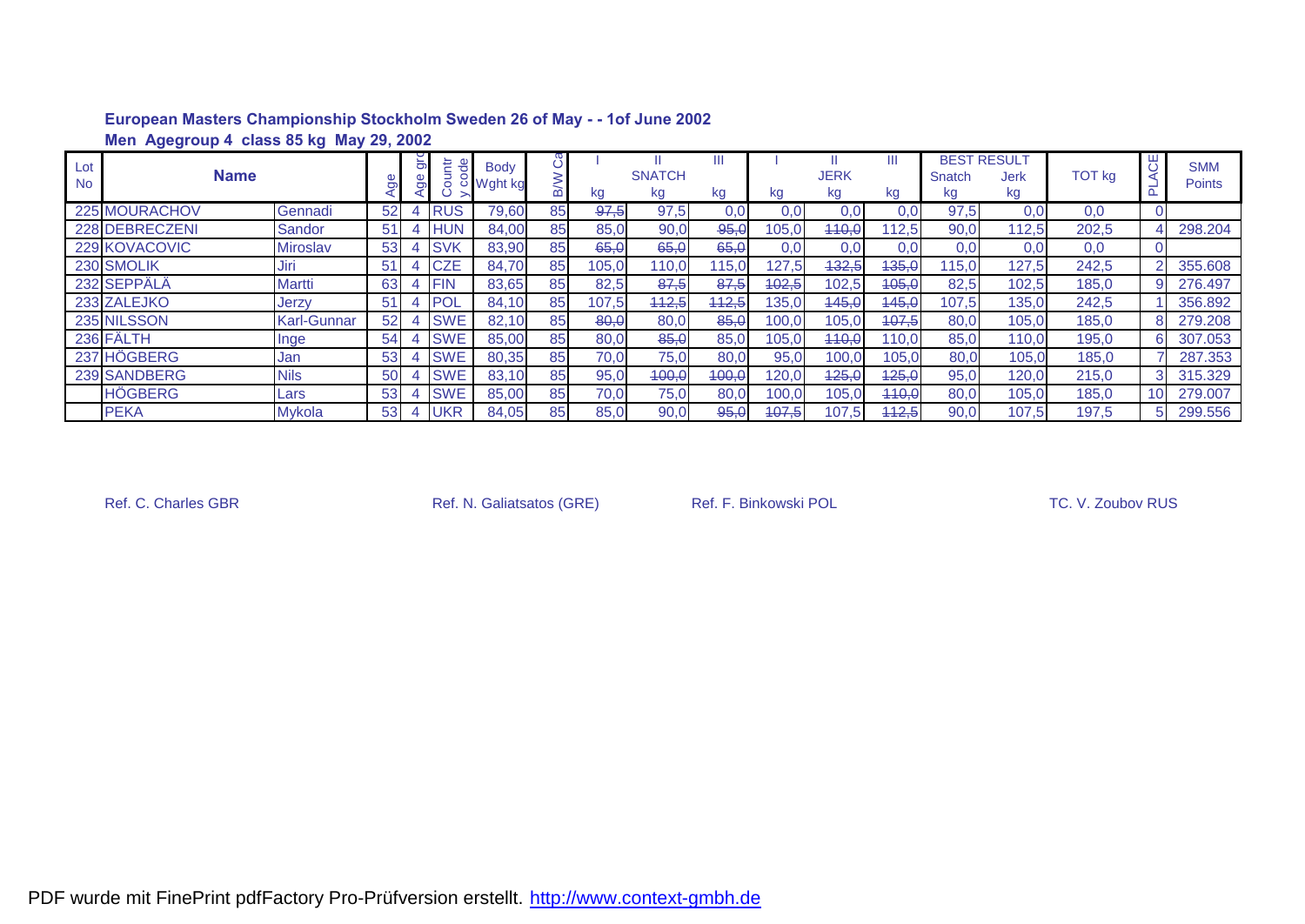|           | Men Agegroup 4 class 94 - +105 kg May 29, 2002 |                  |                |                |            |             |            |       |               |       |       |             |        |                    |             |        |          |               |
|-----------|------------------------------------------------|------------------|----------------|----------------|------------|-------------|------------|-------|---------------|-------|-------|-------------|--------|--------------------|-------------|--------|----------|---------------|
| Lot       |                                                |                  |                | $\overline{5}$ | ode        | <b>Body</b> | ပိ         |       | Ш             | Ш     |       | Ш           | Ш      | <b>BEST RESULT</b> |             |        |          | <b>SMM</b>    |
| <b>No</b> | <b>Name</b>                                    |                  |                | ge             | Countr     | o Wght kg   | <b>B/W</b> |       | <b>SNATCH</b> |       |       | <b>JERK</b> |        | Snatch             | <b>Jerk</b> | TOT kg | PLACE    | <b>Points</b> |
|           |                                                |                  | $\overline{P}$ |                |            |             |            | kg    | kg            | kg    | kg    | kg          | kg     | kg                 | kg          |        |          |               |
|           | 238 ABRAHAMSON                                 | <b>Karl-Axel</b> | 51             | 4              | <b>SWE</b> | 93,80       | 94         | 75,0  | 75,0          | 80,0  | 105,0 | 105,        | 440,0  | 80,0               | 105,0       | 185,0  |          | 258.789       |
|           | <b>242 TOUROMCHA</b>                           | Anatoli          | 50             |                | <b>BLR</b> | 89,30       | 94         | 92,5  | 97,5          | 97,5  | 115,0 | 120,0       | 420,0  | 92,5               | 115,0       | 207,5  |          | 293.784       |
|           | 243 KREBS                                      | Preben           | 5 <sub>1</sub> |                | <b>DEN</b> | 92,90       | 94         | 97,5  | 102,5         | 402,5 | 125,0 | 130,0       | 132, 5 | 97,5               | 132,5       | 230,0  |          | 323.057       |
|           | 244 RYZNAR                                     | Franciszek       | 51             |                | <b>POL</b> | 90,95       | 94         | 105,0 | 110,0         | 112,5 | 125,0 | 130,0       | 135,0  | 112,5              | 135,0       | 247,5  |          | 350.877       |
|           | 245 HESSELBERG                                 | Erik             | 52             |                | <b>DEN</b> | 91,95       | 94         | 92,5  | 97,5          | 97,5  | 110,0 | 115,0       | 120,0  | 92,5               | 115,0       | 207,5  |          | 296.485       |
|           | 246 BELMAS                                     | Jean-Paul        | 53             |                | <b>FRA</b> | 91,10       | 94         | 90,0  | 0,0           | 0,0   | 0,0   | 0,0         | 0,0    | 0,0                | 0,0         | 0,0    | $\Omega$ |               |
|           | 247 KLEINSCHMIDT                               | Gerd             | 50             |                | <b>GER</b> | 91.10       | 94         | 100.0 | 405,0         | 105,0 | 120,0 | 125,0       | 427,5  | 105,0              | 125,0       | 230,0  |          | 321.395       |
|           | <b>KUTNER</b>                                  | Petr             | 52             |                | <b>GER</b> | 85,30       | 94         | 100,0 | 105,0         | 405,0 | 117,5 | 122,5       | 430,0  | 100,0              | 122,5       | 222,5  |          | 332.973       |
|           |                                                |                  |                |                |            |             |            |       |               |       |       |             |        |                    |             |        |          |               |
|           | 250 HERRMAN                                    | <b>Richard</b>   | 50             |                | <b>GER</b> | 99,50       | 105        | 112,5 | 117,5         | 117,5 | 142,5 | 150,0       | 455,0  | 117,5              | 150,0       | 267,5  |          | 362.046       |
|           | <b>BLACHOWICS</b>                              | <b>Mateusz</b>   | 51             |                | POI        | 105,30      | 105        | 70,0  | 75,0          | 80,0  | 100,0 | 105,0       | 440,0  | 75,0               | 105,0       | 180,0  |          | 241.150       |
|           | 256 GUSTAVSSON                                 | Erik             | 52             |                | <b>SWE</b> | 97,90       | 105        | 90,0  | 97,5          | 402,5 | 117,5 | 122,5       | 127.5  | 97,5               | 127.5       | 225,0  |          | 313.305       |
|           | 257 HELLEBJÖRK                                 | <b>Krister</b>   | 53             |                | <b>SWE</b> | 104,30      | 105        | 80,0  | 80,0          | 80,0  | 105,0 | 110,0       | 110,0  | 80,0               | 110,0       | 190,0  |          | 263.082       |
|           | 259 LAZAREV                                    | Serguei          | 53             |                | <b>RUS</b> | 103,90      | 105        | 110,0 | 115,0         | 117,5 | 142,5 | 150,0       | 455,0  | 117,5              | 150,0       | 267,5  |          | 370.870       |
|           | 261 TCHAYKIN                                   | Evgenii          | 52             |                | <b>RUS</b> | 97,75       | 105        | 95,0  | 95,0          | 100,0 | 115,0 | 115,0       | 422,5  | 100,0              | 115,0       | 215,0  |          | 313.821       |
|           |                                                |                  |                |                |            |             |            |       |               |       |       |             |        |                    |             |        |          |               |
|           | <b>STEC</b>                                    | Wieslaw          | 50             |                | <b>POL</b> | 111.75      | $+105$     | 95,0  | 402,5         | 102,5 | 125,0 | 137,5       | 137,5  | 102,5              | 137,5       | 240,0  |          | 312.790       |
|           | 255 MATEJCZUK                                  | <b>Ryszard</b>   | 53             |                | POI        | 107,00      | $+105$     | 65,0  | 65,0          | 72,5  | 95,0  | 102,5       | 405,0  | 72,5               | 102,5       | 175,0  | 6        | 240.316       |
|           | 249 SARAPATSANOS                               | <b>Nikolaus</b>  | 50             |                | <b>GER</b> | 105,95      | $+105$     | 102,5 | 107,5         | 442,5 | 120,0 | 127,5       | 130,0  | 107,5              | 130,0       | 237,5  |          | 314.514       |
|           | 252 SPIDLIK                                    | Antonin          | 53             |                | <b>CZE</b> | 115,95      | $+105$     | 82,5  | 87,5          | 90,0  | 100,0 | 105,0       | 440,0  | 87,5               | 105,0       | 192,5  |          | 258.457       |
|           | 260 KONKOV                                     | Victor           | 51             |                | <b>RUS</b> | 108.75      | $+105$     | 105,0 | 110,0         | 110,0 | 135,0 | 140,0       | 440,0  | 110.0              | 135,0       | 245,0  |          | 324.934       |
|           | 262 STOSIK                                     | Jerzy            | 51             |                | POI        | 115,95      | $+105$     | 87,5  | 92,5          | 92,5  | 105,0 | 440,0       | 440,0  | 92,5               | 105,0       | 197,5  |          | 257.377       |

Ref. P. Meier DEN Ref. A. Huber AUT Ref. N. Galiatsatos (GRE) TC. F. Binkowski POL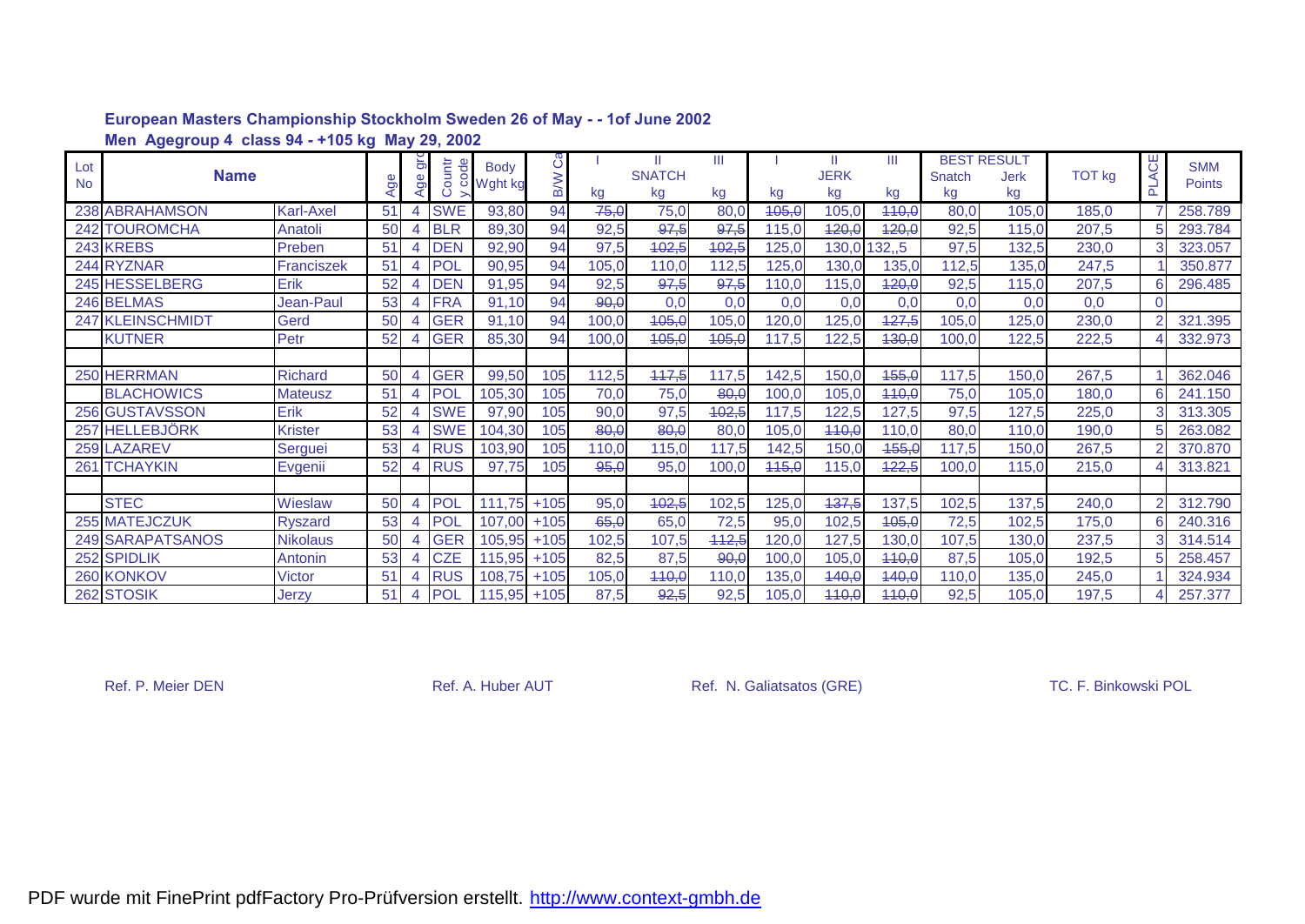|                | Men Agegroup 3 class 56 - 69 kg May 29, 2002 |                 |    |     |            |             |     |      |               |      |       |             |       |        |                    |               |                          |               |
|----------------|----------------------------------------------|-----------------|----|-----|------------|-------------|-----|------|---------------|------|-------|-------------|-------|--------|--------------------|---------------|--------------------------|---------------|
| Lot            |                                              |                 |    | ັອ  | ෪          | <b>Body</b> | õ   |      |               | Ш    |       | Ш.          | Ш     |        | <b>BEST RESULT</b> |               | PLACE                    | <b>SMM</b>    |
| <b>No</b>      | <b>Name</b>                                  |                 | جّ | Age | Countr     | U Wght kg   | B/W |      | <b>SNATCH</b> |      |       | <b>JERK</b> |       | Snatch | <b>Jerk</b>        | <b>TOT kg</b> |                          | <b>Points</b> |
|                |                                              |                 |    |     |            |             |     | kg   | kg            | kg   | kg    | kg          | kg    | kg     | kg                 |               |                          |               |
|                | 263 NOSKOV                                   | Valeri          | 48 | 3   | <b>RUS</b> | 55,50       | 56  | 62,5 | 67,5          | 70,0 | 85,0  | 90,0        | 92,5  | 67,5   | 92,5               | 160,0         | $\mathcal{P}$            | 305,044       |
|                | 264 CHEPIL                                   | Nikolay         | 48 | 3   | UKR        | 55,80       | 56  | 65,0 | 70,0          | 70,0 | 82,5  | 87,5        | 92,5  | 65,0   | 92,5               | 157,5         | 3                        | 298,911       |
|                | <b>265 DANYLCHENKO</b>                       | <b>Vitaly</b>   | 46 | 3   | <b>UKR</b> | 54,55       | 56  | 82,5 | 88,0          | 0,0  | 100,0 | 107,5 108*  |       | 87,5   | 107,5              | 195,0         |                          | 371,457       |
|                | <b>266 NUUTINEN</b>                          | Kalervo         | 46 | 3   | <b>FIN</b> | 55,70       | 56  | 55,0 | 55,0          | 60,0 | 65,0  | 70,0        | 72,5  | 55,0   | 65,0               | 120,0         |                          | 224,552       |
|                |                                              |                 |    |     |            |             |     |      |               |      |       |             |       |        |                    |               |                          |               |
|                | 267 RAHN                                     | <b>Klaus</b>    | 49 | 3   | <b>GER</b> | 61,40       | 62  | 62,5 | 67,5          | 70,0 | 80,0  | 85,0        | 85,0  | 67,5   | 80,0               | 147,5         |                          | 260,879       |
|                | 268 BOROZAN                                  | <b>Ivo</b>      | 47 | 3   | <b>CRO</b> | 60,50       | 62  | 77,5 | 77,5          | 82,5 | 97,5  | 402,5       | 102,5 | 82,5   | 102,5              | 185,0         | 2                        | 322,696       |
|                | 269 BELLI                                    | Alain           | 45 | 3   | <b>FRA</b> | 61,90       | 62  | 75,0 | 80,0          | 82,5 | 92,5  | 100,0       | 402,5 | 82,5   | 100.0              | 182,5         | 3                        | 276,609       |
|                | 270 PEDORIA                                  | Jean-Marc       | 46 | 3   | <b>FRA</b> | 60,10       | 62  | 55,0 | 60,0          | 62,5 | 70,0  | 75,0        | 80,0  | 62,5   | 75,0               | 137,5         | 5                        | 241,848       |
|                | 272 PATROVICS                                | Geza            | 48 | 3   | <b>HUN</b> | 61,95       | 62  | 77,5 | 80,0          | 82,5 | 100,0 | 105,0       | 107.5 | 82,5   | 107.5              | 190,0         |                          | 331,606       |
|                |                                              |                 |    |     |            |             |     |      |               |      |       |             |       |        |                    |               |                          |               |
|                |                                              |                 |    |     |            |             |     |      |               |      |       |             |       |        |                    |               |                          |               |
|                | 274 RAST                                     | Jörg            | 48 | 3   | <b>GER</b> | 68,75       | 69  | 75,0 | 75,0          | 77,5 | 100,0 | 105,0       | 407,5 | 75,0   | 105,0              | 180,0         | 5                        | 291.567       |
|                | <b>275 LAUROU</b>                            | Anatoli         | 49 | 3   | <b>BLR</b> | 67,25       | 69  | 80,0 | 82,5          | 82,5 | 100,0 | 100,0       | 400,0 | 80,0   | 0,0                | 0,0           |                          |               |
|                | 276 KANNASOJA                                | Kalevi          | 45 | 3   | <b>FIN</b> | 68,80       | 69  | 92,5 | 92,5          | 97,5 | 112,5 | 117,5       | 420,0 | 97,5   | 117,5              | 215,0         | $\overline{\mathcal{L}}$ | 339,289       |
|                | 277 SEABER                                   | Andrew          | 46 | 3   | <b>GBR</b> | 68,50       | 69  | 80,0 | 85,0          | 90,0 | 100,0 | 105,0       | 0,0   | 90,0   | 105,0              | 195,0         | 3                        | 311,735       |
|                | 278 PIECH                                    | <b>Edward</b>   | 47 | 3   | POL        | 68,10       | 69  | 75,0 | 80,0          | 80,0 | 97,5  | 100,0       | 405,0 | 75,0   | 100.0              | 175,0         | 6                        | 263,205       |
|                | 280 LEHTO                                    | Roland          | 48 | 3   | <b>SWE</b> | 68,45       | 69  | 50,0 | 60,0          | 60,0 | 50,0  | 70,0        | 80,0  | 50,0   | 50,0               | 100,0         | 9                        | 162,461       |
|                | 281 MILLER                                   | Evgen           | 48 | 3   | UKR        | 69.00       | 69  | 70.0 | 75,0          | 75,0 | 90,0  | 95,0        | 95,0  | 70.0   | 95,0               | 165,0         | 8                        | 266,618       |
|                | <b>282 KACHANOV</b>                          | Volodymyr       | 48 | 3   | <b>UKR</b> | 68,30       | 69  | 80,0 | 85,0          | 85,0 | 405,0 | 405,0       | 405,0 | 80,0   | 0,0                | 0,0           |                          |               |
|                | 283 POTAPOV                                  | Leonid          | 47 | 3   | <b>RUS</b> | 68,75       | 69  | 90,0 | 95,0          | 97,5 | 112,5 | 120,0       | 422,5 | 95,0   | 120,0              | 215,0         |                          | 345,704       |
| $\overline{?}$ | <b>DZIKI</b>                                 | <b>Boguslaw</b> | 47 | 3   | <b>GER</b> | 68,75       | 69  | 75,0 | 80,0          | 80,0 | 100,0 | 405,0       | 107,5 | 75,0   | 107,5              | 182,5         |                          | 293,447       |
| ?              | <b>GALLAND</b>                               | <b>Roland</b>   | 46 | 3   | <b>FRA</b> | 65,40       | 69  | 72,5 | 77,5          | 77,5 | 90,0  | 95,0        | 100,0 | 77,5   | 95,0               | 172,5         |                          | 284,796       |

Ref. Viktor Zubov (RUS) **Ref. Johan Lichtenworter (AUT)** Ref. Peter Sedlar (SVK) TC. F. Reider (SWI)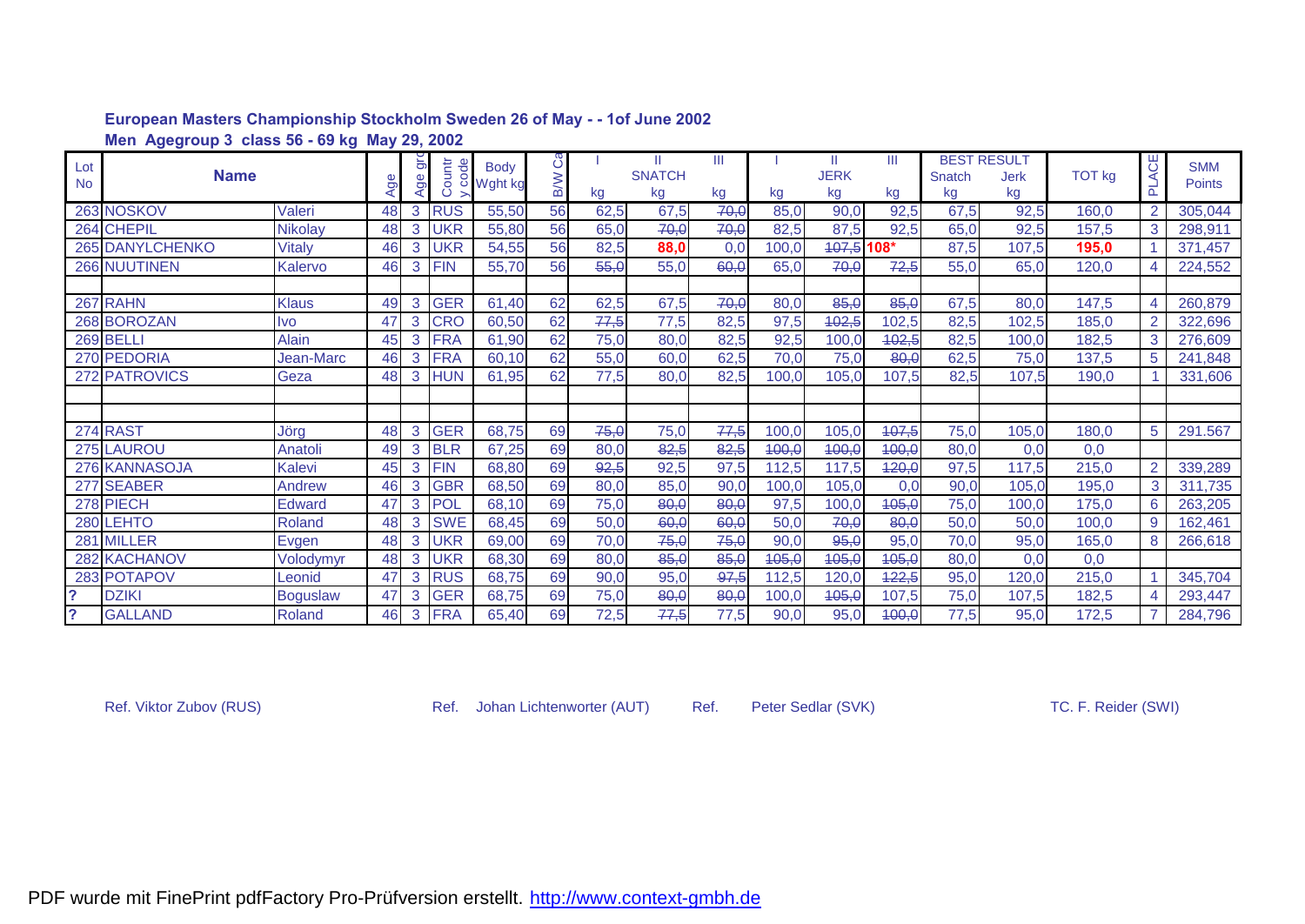|                  | Men Agegroup 3 class 77 kg May 30, 2002 |                  |    |   |             |                          |                 |       |                     |         |       |                  |         |              |                                         |               |                             |
|------------------|-----------------------------------------|------------------|----|---|-------------|--------------------------|-----------------|-------|---------------------|---------|-------|------------------|---------|--------------|-----------------------------------------|---------------|-----------------------------|
| Lot<br><b>No</b> | <b>Name</b>                             |                  |    | ă | 뇬           | <b>Body</b><br>Wght kg د |                 | kg    | <b>SNATCH</b><br>kg | Ш<br>kg | kg    | JERK<br>kg       | Ш<br>kg | Snatch<br>kg | <b>BEST RESULT</b><br><b>Jerk</b><br>kg | <b>TOT kg</b> | <b>SMM</b><br><b>Points</b> |
|                  | 288 YILDRIM                             | Hasan            | 48 |   | UR          | 69,90                    | 77 <sub>1</sub> | 85,0  | 87,5                | 90,0    | 105,0 | 110.0            | 442,5   | 87,5         | 110,0                                   | 197,5         | 311.490                     |
|                  | 290 KÜRTI                               | Laszlo           | 46 |   | <b>HUN</b>  | 76,30                    | 77              | 100,0 | 105,0               | 107,5   | 20.0  | 127.5            | 427,5   | 107.5        | 120,0                                   | 227,5         | 339.696                     |
|                  | 292 GORACZKO                            | <b>Stanislaw</b> | 49 |   | <b>IPOL</b> | 76,30                    | 77.             | 85,0  | 90,0                | 92,5    | 15.0  | <del>120,0</del> | 420,0   | 92,5         | 115,0                                   | 207,5         | 316.763                     |
|                  | 293 SZARNIEWICZ                         | Miroslaw         | 44 |   | POL         | 76,05                    | 77              | 95,0  | 95,0                | 400,0   | 440.0 | 440,0            | 110.0   | 95.0         | 110,0                                   | 205,0         | 300.595                     |
|                  | <b>295 INGE</b>                         | Claes            | 49 |   | <b>SWE</b>  | 75,55                    | 77              | 87,5  | 92,5                | 95,0    | 12.5  | 117.5            | 120.0   | 92,5         | 117,5                                   | 210,0         | 317.560                     |
|                  | 297 NEPYYVODA                           | Sergiy           | 45 |   | <b>UKR</b>  | 76,05                    | 771             | 92,5  | 97,5                | 97,5    | 12.5  | 117.5            | 420,0   | 92,5         | 17.5                                    | 210,0         | 311.050                     |
|                  | <b>LARCY</b>                            | <b>Steohane</b>  | 45 |   | <b>FRA</b>  | 75,85                    | 77              | 92.5  | 97,5                | 97,5    | 115.0 | 120,0            | 122,5   | 92,5         | 15,0                                    | 207,5         | 307.827                     |

Ref. L. Nikoforev RUS **Ref. A. Huber AUT** Ref. F. Rieder SUI Ref. F. Rieder SUI Ref. L. Nikoforev RUS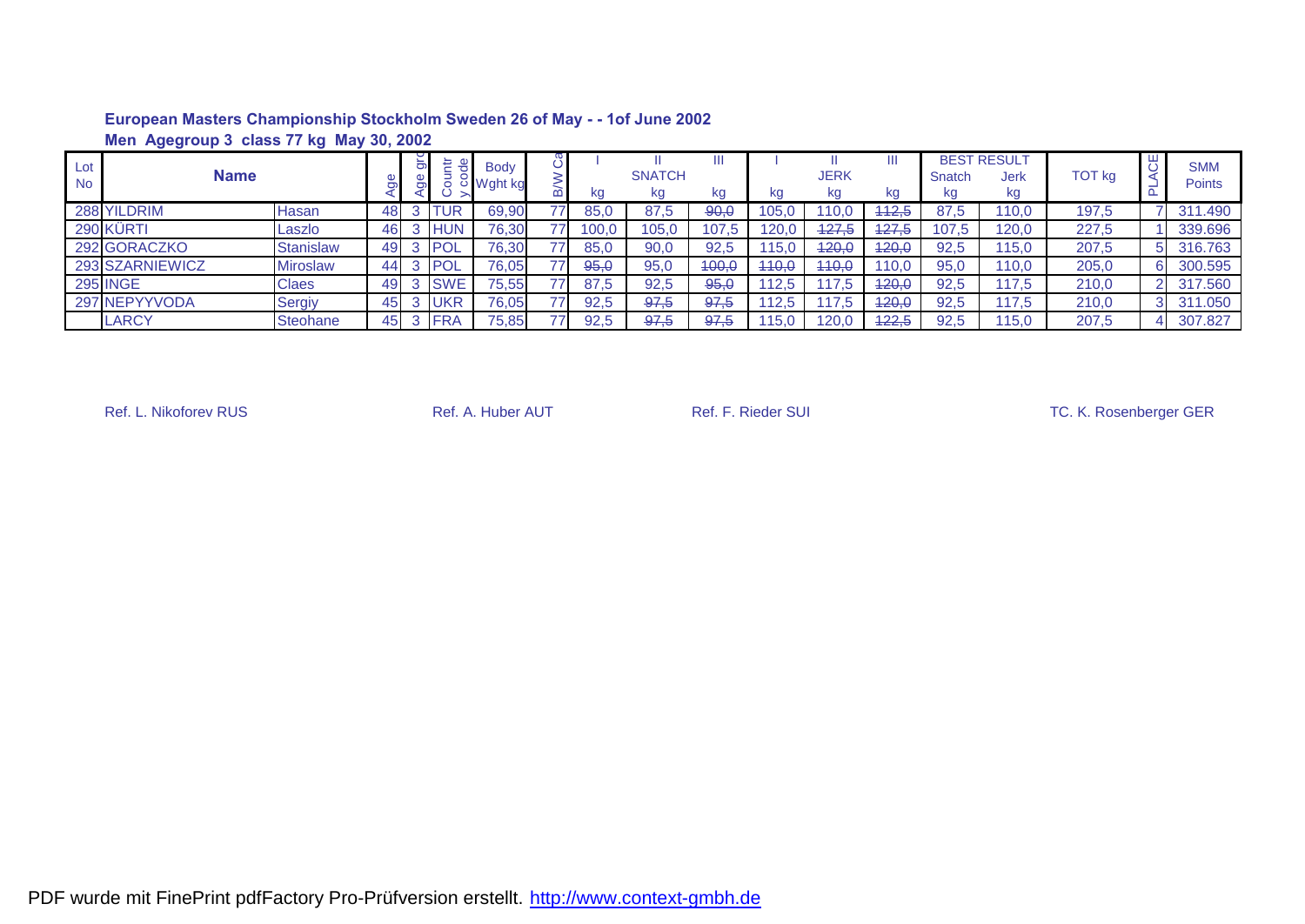|                  | Men Agegroup 3 class 85 kg May 30, 2002 |                 |    |     |            |                                     |    |       |                     |         |       |                  |       |              |                                         |               |        |                      |
|------------------|-----------------------------------------|-----------------|----|-----|------------|-------------------------------------|----|-------|---------------------|---------|-------|------------------|-------|--------------|-----------------------------------------|---------------|--------|----------------------|
| Lot<br><b>No</b> | <b>Name</b>                             |                 |    | grc | 는          | <b>Body</b><br><sup>う</sup> Wght kg |    | kg    | <b>SNATCH</b><br>kg | Ш<br>kg | kg    | JERK<br>kg       | kg    | Snatch<br>kg | <b>BEST RESULT</b><br><b>Jerk</b><br>kg | <b>TOT</b> kg | 出<br>O | <b>SMM</b><br>Points |
|                  | 299 SCHMIDT                             | Gerhard         | 47 | 3   | <b>GER</b> | 84,65                               | 85 | 80,0  | 85,0                | 87,5    | 10.0  | 15. <sub>C</sub> | 447.5 | 85,0         | 115.0                                   | 200,0         | 6      | 284.490              |
|                  | 300 ERKELENZ                            | Peter           | 49 | 3   | <b>GER</b> | 84,20                               | 85 | 87,5  | 92,5                | 92,5    | 107.5 | 412.5            | 112,5 | 87,5         | 107.5                                   | 195,0         |        | 282.012              |
|                  | <b>303 GALIATSATOS</b>                  | <b>Nikolaos</b> | 47 | 3   | <b>GRE</b> | 84,35                               | 85 | 92,5  | 97,5                | 97.5    | 420,0 | 120,0            | 0.0   | 92,5         | 120,0                                   | 212,5         | 5      | 302.813              |
|                  | 304 HERCZEG                             | Gabor           | 46 | 3   | <b>HUN</b> | 84,25                               | 85 | 102,5 | 107,5               | 440,0   | 130.0 | 437,5            | 440,0 | 107.5        | 130.0                                   | 237,5         | 4      | 335.860              |
|                  | <b>305 GUNZ</b>                         | <b>Herbert</b>  | 46 | 3   | <b>AUT</b> | 82,05                               | 85 | 75,0  | 80,0                | 80,0    | 110,0 | 442.5            | 0,0   | 75,0         | 110.0                                   | 185,0         |        | 265.234              |
|                  | 306 MODREY                              | <b>Manfred</b>  | 45 | 3   | <b>AUT</b> | 82,25                               | 85 | 15,5  | <del>120,0</del>    | 420,0   | 430,0 | 130.0            | 135.0 | 15.0         | 135,0                                   | 250,0         |        | 354,405              |
|                  | 308 MÄNNISTÖ                            | Vesa            | 47 | 3   | <b>FIN</b> | 84,20                               | 85 | 105,0 | 440,0               | 110,0   | 132,5 | 137,5            | 442,5 | 110,0        | 137.5                                   | 247,5         |        | 353.008              |
|                  | 309 RYYNÄNEN                            | Tuomo           | 48 |     | <b>FIN</b> | 79,10                               | 85 | 70,0  | 75,0                | 77,5    | 100,0 | 105.0            | 440,0 | 70,0         | 105,0                                   | 175,0         | 10     | 259.981              |
|                  | 310 LAITINEN                            | Matti           | 46 | 3   | <b>FIN</b> | 81.40                               | 85 | 75.0  | 80.0                | 82,5    | 405,0 | 407.5            | 107.5 | 82.5         | 107.5                                   | 190,0         |        | 273,560              |
|                  | 312 VÄÄNÄNEN                            | Raimo           | 46 | 3   | <b>SWE</b> | 85.00                               | 85 | 100.0 | 105.0               | 112.5   | 130.0 | 132.5            | 137.5 | 12.5         | 137.5                                   | 250,0         |        | 351.959              |

Ref. M. Oksanon FIN Ref. P. Sedlar SVK Ref. F. Binkowski POL Ref. M. Oksanon FIN TC. T. Flood GBR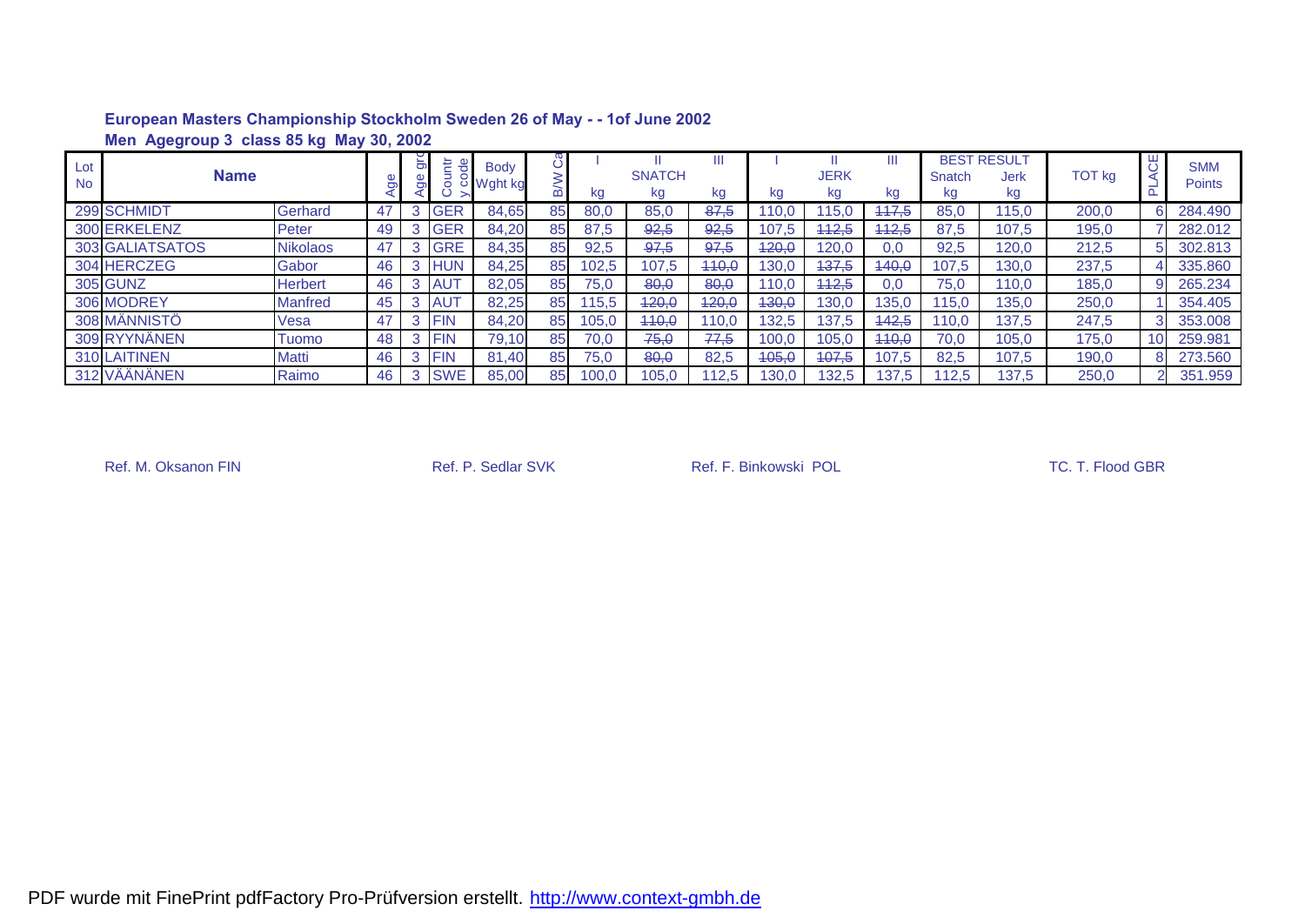|                  | Men Agegroup 3 class 94 - +105 kg May 30, 2002 |                    |    |                            |                             |                          |                 |       |                          |         |       |                   |         |              |                                  |               |                   |                             |
|------------------|------------------------------------------------|--------------------|----|----------------------------|-----------------------------|--------------------------|-----------------|-------|--------------------------|---------|-------|-------------------|---------|--------------|----------------------------------|---------------|-------------------|-----------------------------|
| Lot<br><b>No</b> | <b>Name</b>                                    |                    | ත  | $\breve{\mathbf{5}}$<br>ge | tr<br>ode<br>$\overline{5}$ | <b>Body</b><br>U Wght kg | ී<br><b>B/W</b> | kg    | Ш<br><b>SNATCH</b><br>kg | Ш<br>kg | kg    | <b>JERK</b><br>kg | Ш<br>kg | Snatch<br>kg | <b>BEST RESULT</b><br>Jerk<br>kg | <b>TOT kg</b> | ₩<br>$\mathbb{A}$ | <b>SMM</b><br><b>Points</b> |
|                  | 315 KARABANOV                                  | <b>Vitalii</b>     | 48 | 3                          | <b>RUS</b>                  | 93.60                    | 94              | 102,5 | 107,5                    | 440,0   | 125,0 | 430,0             | 0.0     | 107,5        | 125,0                            | 232,5         |                   | 318.005                     |
|                  | 316 FARSUND                                    | Tom                | 48 | 3                          | <b>NOR</b>                  | 93.70                    | 94              | 90,0  | 95,0                     | 400,0   | 115,0 | 120,0             | 125,0   | 95,0         | 125,0                            | 220,0         |                   | 300.773                     |
|                  | 318 BALLARIN                                   | Paolo              | 46 | 3                          | ITA                         | 92.05                    | 94              | 100,0 | 405,0                    | 105,0   | 440,0 | 140,0             | 450,0   | 105,0        | 140,0                            | 245,0         | 3                 | 332.282                     |
|                  | 319 TZOUGARAKIS                                | <b>Eleftherios</b> | 45 | 3                          | <b>GRE</b>                  | 92.25                    | 94              | 107,5 | 115,0                    | 420,0   | 140,0 | 450,5             | 450,5   | 115,0        | 140.0                            | 255,0         |                   | 342.083                     |
|                  | 320 PODHOLA                                    | Antonin            | 45 | 3                          | <b>CZE</b>                  | 89.0                     | 94              | 90,0  | 95,0                     | 400,0   | 115,0 | 120,0             | 125,0   | 95,0         | 125,0                            | 220,0         |                   | 299.920                     |
|                  | 322 HEDMAN                                     | Olof               | 47 | 3                          | <b>SWE</b>                  | 93.20                    | 94              | 100,0 | 405,0                    | 105,0   | 130,0 | 135,0             | 140,0   | 105,0        | 135,0                            | 240,0         |                   | 326.446                     |
|                  | 323 SCOTT                                      | Ralf               | 45 | 3                          | <b>SWE</b>                  | 91.40                    | 94              | 117,5 | 123,5                    | 427.5   | 140.0 | 445.0             | 145.0   | 122.5        | 145.0                            | 267,5         |                   | 360,310                     |
|                  |                                                |                    |    |                            |                             |                          |                 |       |                          |         |       |                   |         |              |                                  |               |                   |                             |
|                  | 324 PUSCHEL                                    | Jurgen             | 46 | 3                          | <b>GER</b>                  | 102.30                   | 105             | 100,0 | 407,5                    | 407,5   | 135,0 | 442,5             | 442,5   | 100,0        | 135,0                            | 235,0         | 5                 | 305.767                     |
|                  | 325 LEUCHTE                                    | Frank              | 47 | 3                          | <b>GER</b>                  | 103.85                   | 105             | 447,5 | 117,5                    | 422,5   | 140,0 | 145,0             | 450,0   | 117,5        | 145,0                            | 262,5         | $\mathcal{P}$     | 342.602                     |
|                  | 328 KLYCHBAEV                                  | <b>Sakhy</b>       | 49 | 3                          | <b>RUS</b>                  | 99.60                    | 105             | 105,0 | 440,0                    | 110,0   | 140,0 | 145,0             | 147,5   | 110,0        | 140,0                            | 250,0         |                   | 335.786                     |
|                  | <b>331 PRIM</b>                                | <b>Rolf</b>        | 48 | 3                          | <b>SWE</b>                  | 104.15                   | 105             | 122,5 | 127,5                    | 0,0     | 140,0 | 145,0             | 450,0   | 127,5        | 145,0                            | 272,5         |                   | 357.936                     |
|                  | 332 RUDENKO                                    | Vitaly             | 46 | 3                          | <b>UKR</b>                  | 103.45                   | 105             | 112,5 | 447,5                    | 447,5   | 145,0 | 452,5             | 452,5   | 12,5         | 145,0                            | 257,5         | 3                 | 333.752                     |
|                  |                                                |                    |    |                            |                             |                          |                 |       |                          |         |       |                   |         |              |                                  |               |                   |                             |
|                  | 327 POCHELIUK                                  | Anatoli            | 48 | 3                          | <b>BLR</b>                  | 105.05                   | $+105$          | 110,0 | 445,0                    | 445,0   | 135,0 | 140,0             | 0,0     | 110,0        | 140,0                            | 250,0         | 5                 | 327.446                     |
|                  | <b>326 MIS</b>                                 | Fryderyk           | 47 | 3                          | <b>GER</b>                  | 117.45                   | $+105$          | 120,0 | 125,0                    | 130,0   | 142,5 | 150,0             | 455,0   | 130,0        | 150,0                            | 280,0         |                   | 352.738                     |
|                  | 333 SWIECICKI                                  | Jan                | 48 | 3                          | <b>POL</b>                  | 119.40                   | $+105$          | 130,0 | 435,0                    | 135,0   | 160,0 | 175,0             | 180,5   | 135,0        | 180,0                            | 315,0         |                   | 398.250                     |
|                  | 334 JECKEL                                     | Gerhard            | 48 | 3                          | <b>AUT</b>                  | 126.20                   | $+105$          | 122,5 | 430,0                    | 430,0   | 142,5 | 147,5             | 150,0   | 122,5        | 150,0                            | 272,5         | 3                 | 340.697                     |
|                  | <b>LUNDQVIST</b>                               | Jan                | 45 | 3                          | <b>SWE</b>                  |                          | 116.25 +105     | 115,0 | 420,0                    | 420,0   | 142,5 | 147,5             | 150,0   | 15,0         | 150,0                            | 265,0         |                   | 328.621                     |

Ref. T.Flood GBR **Ref. G. Patrocivs HUN** Ref. J. Hinichsen SWE **Ref. T.Flood GBR** TC. F. Rieder SUI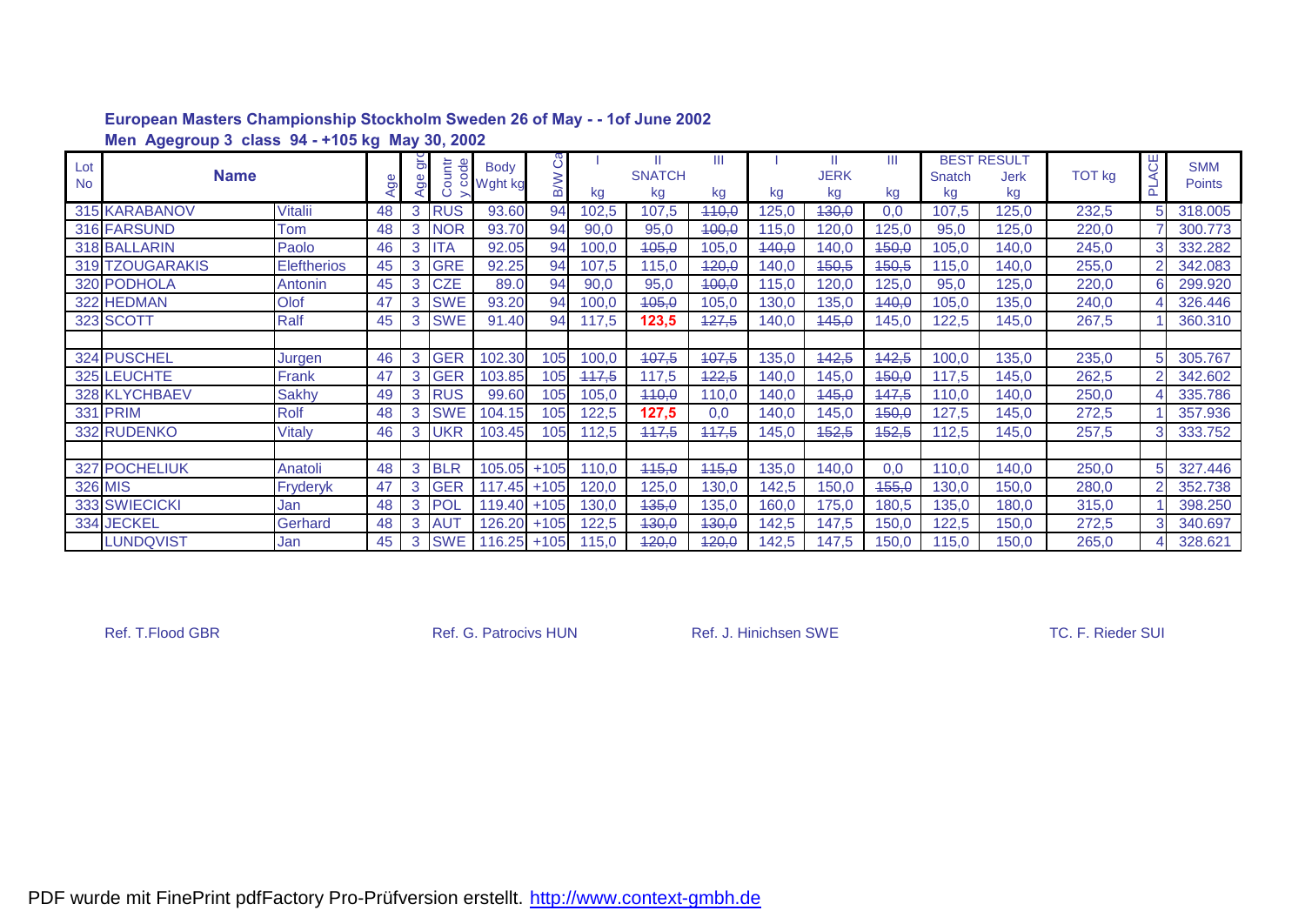|                  | Men Agegroup 2 class 56 - 69 kg May 30, 2002 |                  |     |                            |              |                          |                  |      |                          |         |       |                   |         |              |                                         |               |               |                             |
|------------------|----------------------------------------------|------------------|-----|----------------------------|--------------|--------------------------|------------------|------|--------------------------|---------|-------|-------------------|---------|--------------|-----------------------------------------|---------------|---------------|-----------------------------|
| Lot<br><b>No</b> | <b>Name</b>                                  |                  | Age | $\breve{\mathbf{5}}$<br>ō. | ountr<br>ode | <b>Body</b><br>U Wght kg | ပီ<br><b>B/W</b> | kg   | Ш<br><b>SNATCH</b><br>kg | Ш<br>kg | kg    | <b>JERK</b><br>kg | Ш<br>kg | Snatch<br>kg | <b>BEST RESULT</b><br><b>Jerk</b><br>kg | <b>TOT kg</b> | ₩<br>⋖<br>군   | <b>SMM</b><br><b>Points</b> |
|                  | 335 WAGNER                                   | Andreas          | 40  | 2                          | <b>GER</b>   | 55,80                    | 56               | 77,5 | 82,5                     | 85,0    | 100,0 | 105,0             | 110,0   | 85,0         | 110,0                                   | 195,0         |               | 342.912                     |
|                  | 337 ZERNIN                                   | Leonid           | 44  | 2                          | <b>RUS</b>   | 55,05                    | 56               | 65,0 | 70,0                     | 0,0     | 80,0  | 85,0              | 90,0    | 70,0         | 85,0                                    | 155,0         | 3             | 287.131                     |
|                  | 338 GRZEJA                                   | <b>Krzysztof</b> | 44  |                            | <b>POL</b>   | 55,05                    | 56               | 75,0 | 80,0                     | 82,5    | 92,5  | 100,0             | 407,5   | 82,5         | 100.0                                   | 182,5         |               | 338.073                     |
|                  |                                              |                  |     |                            |              |                          |                  |      |                          |         |       |                   |         |              |                                         |               |               |                             |
|                  | <b>336 HAYK</b>                              | Kasyan           | 41  | $\overline{2}$             | <b>GER</b>   | 60,60                    | 62               | 70,0 | 75,0                     | 77,5    | 90,0  | 95,0              | 100,0   | 77,5         | 100,0                                   | 177,5         |               | 294.773                     |
|                  | <b>HERAK</b>                                 | Peter            | 42  | 2                          | <b>SVK</b>   | 61,90                    | 62               | 87,5 | 92,5                     | 95,0    | 100,0 | 405,0             | 405,0   | 95,0         | 100,0                                   | 195,0         |               | 321.653                     |
|                  | 339 LIEBERHERR                               | Peter            | 43  | 2                          | <b>SWI</b>   | 60,65                    | 62               | 72,5 | 77,5                     | 80,0    | 92,5  | 97,5              | 400,0   | 80,0         | 97,5                                    | 177,5         |               | 300.491                     |
|                  | 340 JUHASZ                                   | Gabor            | 42  | 2                          | <b>HUN</b>   | 61,60                    | 62               | 80,0 | 85,0                     | 90,0    | 100,0 | 105,0             | 440,0   | 85,0         | 105,0                                   | 190,0         | $\mathcal{P}$ | 314.567                     |
|                  | 342 IVANOV                                   | <b>Vladimir</b>  | 44  | 2                          | <b>RUS</b>   | 61,05                    | 62               | 75,0 | 80,0                     | 80,0    | 95,0  | 400,0             | 405,0   | 75,0         | 95,0                                    | 170,0         | 5             | 289.516                     |
|                  | 343 HARTMAN                                  | <b>Michel</b>    | 43  |                            | <b>FRA</b>   | 61,10                    | 62               | 72,5 | 72,5                     | 72,5    | 0.0   | 0.0               | 0.0     | 0.0          | 0.0                                     | 0,0           |               |                             |
|                  |                                              |                  |     |                            |              |                          |                  |      |                          |         |       |                   |         |              |                                         |               |               |                             |
|                  | 344 SCHELLENBERG                             | Ralf             | 40  | 2                          | <b>GER</b>   | 68,90                    | 69               | 95,0 | 400,0                    | 100,0   | 115,0 | 122,5             | 425,0   | 100,0        | 122,5                                   | 222,5         |               | 337.209                     |
|                  | 345 REIAKVAM                                 | Gunnar           | 41  |                            | <b>NOR</b>   | 68,80                    | 69               | 90,0 | 95,0                     | 97,5    | 112,5 | 117,5             | 117,5   | 95,0         | 112,5                                   | 207,5         |               | 314.300                     |
|                  | <b>346 KARHULA</b>                           | Hannu            | 43  | 2                          | <b>FIN</b>   | 68,55                    | 69               | 75,0 | 77,5                     | 80,0    | 90,0  | 92,5              | 92,5    | 77,5         | 90,0                                    | 167,5         |               | 259.436                     |
|                  | 348 ÄNGSÅS                                   | Peter            | 42  | 2                          | <b>SWE</b>   | 68,55                    | 69               | 97,5 | 97,5                     | 400,0   | 0,0   | 0,0               | 0,0     | 0,0          | 0,0                                     | 0,0           |               |                             |
|                  | 349 ZETTERBERG                               | Gunnar           | 41  | $\overline{2}$             | <b>SWE</b>   | 68,80                    | 69               | 85,0 | 87,5                     | 90,0    | 112,5 | 117,5             | 420,0   | 90,0         | 117,5                                   | 207,5         | 5             | 314.300                     |
|                  | 350 ZAYTCEV                                  | Vladimir         | 41  | 2                          | <b>RUS</b>   | 69,00                    | 69               | 95,0 | 400,0                    | 400,0   | 122,5 | 430,0             | 0.0     | 100,0        | 122,5                                   | 222,5         |               | 336.364                     |
|                  | 351 VASYANOV                                 | Alehandre        |     | 2                          | <b>RUS</b>   | 68,35                    | 69               | 85,0 | 85,0                     | 90,0    | 105,0 | 110,0             | 445,0   | 85,0         | 110.0                                   | 195,0         |               | 299.525                     |
|                  | 352 DESBORDES                                | Jean-Pierre      | 42  | 2                          | <b>FRA</b>   | 68,55                    | 69               | 87,5 | 92,5                     | 92,5    | 117,5 | 120,0             | 422,5   | 87,5         | 120,0                                   | 207,5         | $\mathcal{R}$ | 318.095                     |
|                  | 353 SANCHEZ                                  | <b>Marcos</b>    | 40  | 2                          | <b>FRA</b>   | 68,00                    | 69               | 77,5 | 82,5                     | 85,0    | 100,0 | 405,0             | 105,0   | 82,5         | 105,0                                   | 187,5         |               | 283.522                     |

Ref. L. Nikiforev RUS **Ref. N. Galiatsatos GRE** Ref. F. Binkowski POL TC. P. Sedlar SVK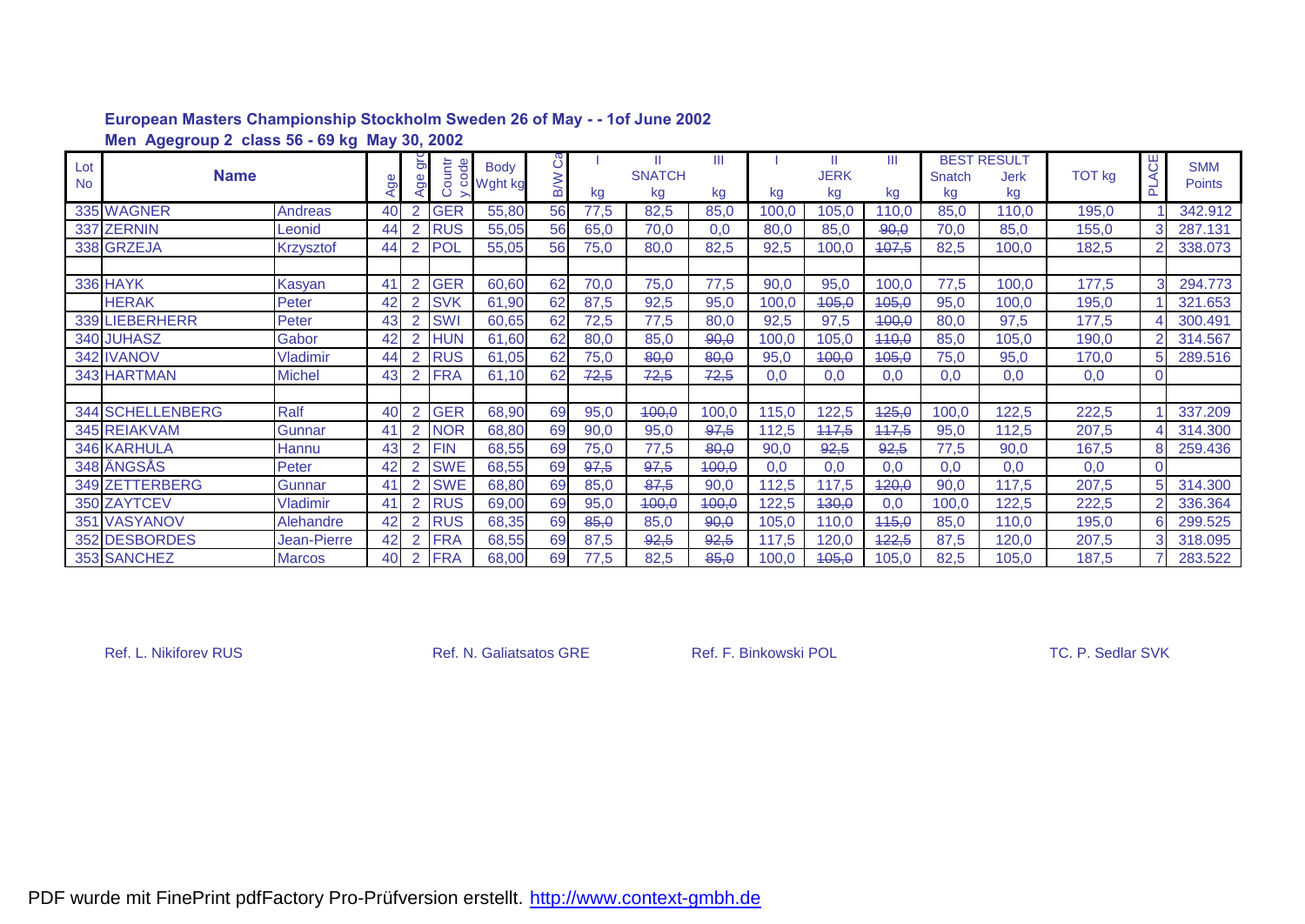|           | Men Agegroup 2 class 77 - 85 kg May 31, 2002 |                  |    |                |            |             |            |       |               |       |       |              |          |        |                    |               |                |               |
|-----------|----------------------------------------------|------------------|----|----------------|------------|-------------|------------|-------|---------------|-------|-------|--------------|----------|--------|--------------------|---------------|----------------|---------------|
| Lot       |                                              |                  |    | $\frac{1}{9}$  | ode        | <b>Body</b> | ပိ         |       | Ш             | Ш     |       |              | Ш        |        | <b>BEST RESULT</b> |               | ෪              | <b>SMM</b>    |
| <b>No</b> | <b>Name</b>                                  |                  | 9o | ge             | ountr      | o Wght kg   | <b>M/B</b> |       | <b>SNATCH</b> |       |       | <b>JERK</b>  |          | Snatch | <b>Jerk</b>        | <b>TOT kg</b> |                | <b>Points</b> |
|           |                                              |                  |    |                |            |             |            | kg    | kg            | kg    | kg    | kg           | kg       | kg     | kg                 |               | ௳              |               |
|           | <b>356 WORM</b>                              | Holger           | 41 | 2              | <b>GER</b> | 76,85       | 77         | 110,0 | 445,0         | 445,0 | 30,0  | 135,0        | 440,0    | 110,0  | 135,0              | 245,0         |                | 346.180       |
|           | 357 BOISTON                                  | <b>Didier</b>    | 41 |                | <b>FRA</b> | 75,30       | 77         | 100,0 | 105,0         | 440,0 | 125,0 | 135,0        | 140,0    | 105,0  | 135,0              | 240,0         |                | 343.227       |
|           | <b>358 LAUDENKLOS</b>                        | Peter            | 43 |                | <b>GER</b> | 76,95       | 77         | 85,0  | 90,0          | 92,5  | 105,0 | 110,0        | 112,5    | 92,5   | 112,5              | 205,0         |                | 295.246       |
|           | 360 LYSENKO                                  | Vladyslav        | 40 |                | UKR        | 77,00       | 77         | 405,0 | 105,0         | 407,5 | 120,0 | 427,5        |          | 105,0  | 120,0              | 225,0         | 3              | 314.515       |
|           | 361 KÄRKKÄINEN                               | Johnny           | 44 |                | <b>SWE</b> | 77,45       | 77         | 92,5  | 97,5          | 97,5  | 112,5 | 117,5        | 120,0    | 92,5   | 120,0              | 212,5         | 6              | 308.289       |
|           | <b>362 KAPRAL</b>                            | Eduard           | 43 | 2              | <b>SVK</b> | 75,10       | 77         | 87,5  | 87,5          | 92,5  | 110,0 | 445,0        | 445,0    | 92,5   | 110,0              | 202,5         | 9              | 295.877       |
|           | 363 PATASI                                   | Oskar            | 42 |                | <b>SVK</b> | 76,10       | 77         | 95,0  | 400,0         | 100,0 | 117,5 | 422,5        | 122,5    | 100,0  | 122,5              | 222,5         |                | 319.236       |
|           | 364 ZAKOLE                                   | Akram            | 44 |                | <b>FIN</b> | 75,40       | 77         | 85,0  | 90,0          | 90,0  | 445,0 | 115,0        | 117,5    | 85,0   | 117,5              | 202,5         | 10             | 298.450       |
|           | 366 BURMAN                                   | Johnny           | 43 |                | <b>SWE</b> | 76,85       | 77         | 95,0  | 400,0         | 400,0 | 445,0 | 445,0        | 445,0    | 95,0   | 0,0                | 0,0           |                |               |
|           | 367 BJÖRKLUND                                | Klas-Åke         | 44 | 2              | <b>SWE</b> | 76,15       | 77         | 102,5 | 107,5         | 440,0 | 115,0 | 115,0        | 420,0    | 107,5  | 115,0              | 222,5         | 5              | 326.002       |
|           | 368 CHRISTIANSEN                             | <b>Tommy</b>     | 41 | 2              | <b>SWE</b> | 75,10       | 77         | 87,5  | 90,0          | 92,5  | 110.0 | 445,0        | 115,0    | 92,5   | 115,0              | 207,5         |                | 294.772       |
|           |                                              |                  |    |                |            |             |            |       |               |       |       |              |          |        |                    |               |                |               |
|           | 369 MÄCHTLEN                                 | Wiegand          | 41 |                | <b>GER</b> | 83,60       | 85         | 95,0  | 100,0         | 102,5 | 115,0 | 122,5        | 427,5    | 102,5  | 122,5              | 225,0         | 6              | 303.566       |
|           | 370 SCHULZE                                  | Jens             | 42 | 2              | <b>GER</b> | 84,80       | 85         | 90,0  | 95,0          | 95,0  | 115,0 | 120,0        | 425,0    | 95,0   | 120,0              | 215,0         |                | 290.741       |
|           | 372 KALENSKIY                                | Yuriy            | 40 | 2              | UKR        | 84,10       | 85         | 110,0 | 115,0         | 120,0 | 130,0 | 137,5        | $-440,0$ | 120,0  | 137,5              | 257,5         | 3              | 346.355       |
|           | 375 KRASOVSKI                                | <b>Stanislav</b> | 41 | 2              | <b>BLR</b> | 83,65       | 85         | 110,0 | 445,0         | 445,0 | 430,0 | 430,0        | 430,0    | 110,0  | 0,0                | 0,0           |                |               |
|           | 376 LENART                                   | <b>Rudolf</b>    | 44 | $\overline{2}$ | <b>SVK</b> | 82,55       | 85         | 400,0 | 400,0         | 400,0 |       |              |          | 0,0    | 0,0                | 0,0           |                |               |
|           | <b>379 TAHVANAINEN</b>                       | Keijo            | 43 | 2              | <b>FIN</b> | 85,00       | 85         | 115,0 | 120,0         | 122,5 | 145,0 | 150,0        | 455,0    | 122,5  | 150,0              | 272,5         | $\overline{2}$ | 371.875       |
|           | 380 JØRGENSEN                                | Hans             | 42 |                | <b>DEN</b> | 83,35       | 85         | 420,0 | 420,0         | 120,0 | 155,0 | <b>461,5</b> | 161,5    | 120,0  | 155,0              | 275,0         |                | 375.162       |
|           | 381 ANDRZEJAK                                | <b>Krzysztof</b> | 42 | $\overline{2}$ | POL        | 83,80       | 85         | 115,0 | 420,0         | 420,0 | 135,0 | 442,5        | 442,5    | 115,0  | 135,0              | 250,0         |                | 340.113       |
|           | <b>382 VIRKKUNEN</b>                         | Hannu            | 43 |                | 2 FIN      | 81,75       | 85         | 110,0 | 115,0         | 115,0 | 130,0 | 135,0        | 135,0    | 115,0  | 130,0              | 245,0         | 5 <sub>5</sub> | 341.152       |

Ref. A. Huber AUT **Ref. F. Rieder SUI** Ref. N. Galiatsatos GRE TC. K. Rosenberg GER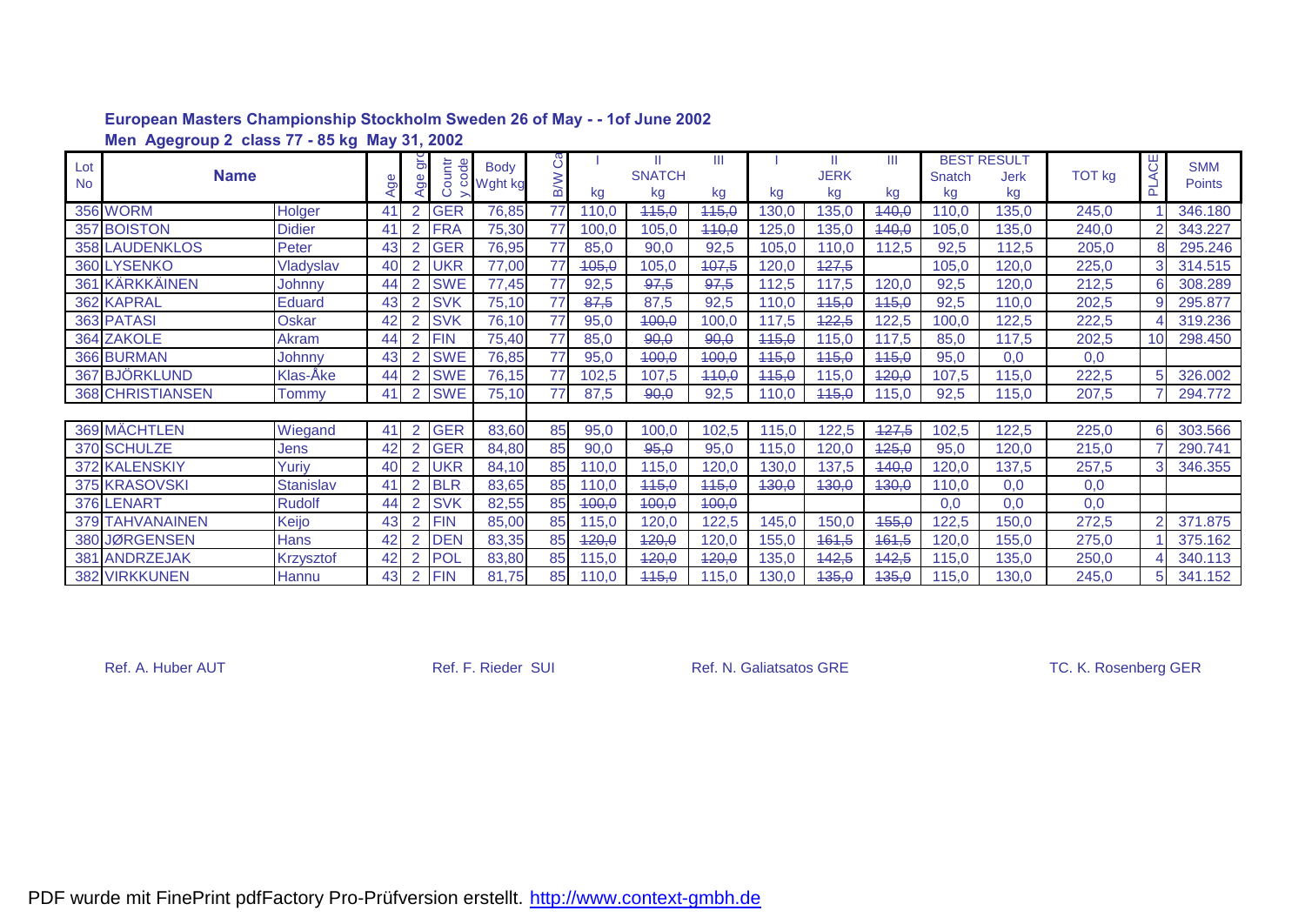|                  | Men Agegroup 2 class 94 kg May 31, 2002 |               |    |                     |                           |                        |               |       |                     |       |       |                   |          |              |                                  |               |                 |                             |
|------------------|-----------------------------------------|---------------|----|---------------------|---------------------------|------------------------|---------------|-------|---------------------|-------|-------|-------------------|----------|--------------|----------------------------------|---------------|-----------------|-----------------------------|
| Lot<br><b>No</b> | <b>Name</b>                             |               |    | $\overline{5}$<br>Ō | ŧ<br>$\overline{e}$<br>Po | <b>Body</b><br>Wght kg | $\circ$<br>മ് | kg    | <b>SNATCH</b><br>kg | kg    | kg    | <b>JERK</b><br>kg | Ш<br>kg  | Snatch<br>kg | <b>BEST RESULT</b><br>Jerk<br>kg | <b>TOT</b> kg | 50              | <b>SMM</b><br><b>Points</b> |
|                  | 373 KVILHAUG                            | <b>Trond</b>  | 42 | $\overline{2}$      | <b>NOR</b>                | 87,20                  | 94            | 92,5  | 97,5                | 102,5 | 12,5  | 120,0             | $-127,5$ | 102,5        | 120,0                            | 222,5         |                 | 296,784                     |
|                  | 385 SZALEK                              | <b>Dirk</b>   | 40 | $\overline{2}$      | <b>GER</b>                | 92,60                  | 94            | 90,0  | 95,0                | 400,0 | 115.0 | 120,0             | 425,0    | 95,0         | 120,0                            | 215,0         |                 | 273,734                     |
|                  | 386 BRAUN                               | <b>Helmut</b> | 41 |                     | <b>GER</b>                | 87,45                  | 94            | 87,5  | 92,5                | 0,0   | 90,0  | 115,0             | 120,0    | 87,5         | 120,0                            | 207,5         | 12              | 273,771                     |
|                  | <b>387 LANGENHAN</b>                    | <b>Dieter</b> | 40 |                     | <b>GER</b>                | 93,65                  | 94            | 100,0 | 405,0               | 405,0 | 125,0 | 432,5             | 132.5    | 100,0        | 132,5                            | 232,5         |                 | 294,594                     |
|                  | 389 BORYSKO                             | <b>Orest</b>  | 40 | $\cap$              | <b>UKR</b>                | 94,00                  | 94            | 440,0 | 110,0               | 115,0 | 140,0 | 147,5             | 0.0      | 10,0         | 147,5                            | 257,5         |                 | 325,76                      |
|                  | 391 ZAKHAREVITCH                        | Vassili       | 43 | 2                   | RUS                       | 89,70                  | 94            | 122,5 | 427,5               | 127,5 | 150,0 | 155,0             | 457,5    | 127,5        | 155,0                            | 282,5         |                 | 375,71                      |
|                  | 392 TRONES                              | Roger         | 41 | 2                   | <b>NOR</b>                | 86,65                  | 94            | 100,0 | 405,0               | 405,0 | 127.5 | 132,5             | 437,5    | 100,0        | 132,5                            | 232,5         | 6               | 308,166                     |
|                  | 393 BATTAGLIA                           | Erich         | 40 |                     | MON                       | 93,20                  | 94            | 92,5  | 92,5                | 92,5  | 107.5 | 112,5             | 447,5    | 92,5         | 112,5                            | 205,0         | 13 <sup>l</sup> | 260,281                     |
|                  | 396 MÄNNISTÖ                            | <b>Aki</b>    | 41 | 2                   | <b>FIN</b>                | 93,10                  | 94            | 125,0 | $130,5*$            | 132,5 | 150,0 | 155,0             | 466,0    | 130,0        | 155,0                            | 285,0         |                 | 365.525                     |
|                  | 397 VESTMAN                             | Matti         | 42 | $\overline{2}$      | <b>FIN</b>                | 93,05                  | 94            | 97,5  | 402,5               | 102,5 | 15.0  | 422,5             | 425,0    | 102,5        | 115,0                            | 217,5         | 10 <sup>1</sup> | 281,693                     |
|                  | <b>398 PESU</b>                         | Martti        | 44 | 2                   | <b>FIN</b>                | 92,45                  | 94            | 82,5  | 85,0                | 87,5  | 107.5 | 112.5             | 445,0    | 87,5         | 12,5                             | 200,0         | 14              | 265,357                     |
|                  | 400 GABRYS                              | Andrzej       | 43 |                     | <b>POL</b>                | 93,10                  | 94            | 102,5 | 107,5               | 110,0 | 120,0 | 0.0               | 0.0      | 10.0         | 120,0                            | 230,0         |                 | 300,9                       |
|                  | 402 ELFSTRÖM                            | Örjan         | 44 |                     | <b>SWE</b>                | 91,35                  | 94            | 105,0 | 110,0               | 112,5 | 25,0  | 432.5             | 437,5    | 12,5         | 25,0                             | 237,5         | 5               | 316,765                     |
|                  | <b>MAMCHYCH</b>                         | <b>Mykola</b> | 40 |                     | <b>UKR</b>                | 92,90                  | 94            | 115,0 | 120,0               | 120,0 | 142.5 | 147,5             | 452,5    | 120,0        | 147.5                            | 267,5         | 3.              | 340,103                     |

Ref. W. Zoubov RUS **Ref. D. Walker GBR** Ref. M. Oksanen FIN TC. F. Rieder SUI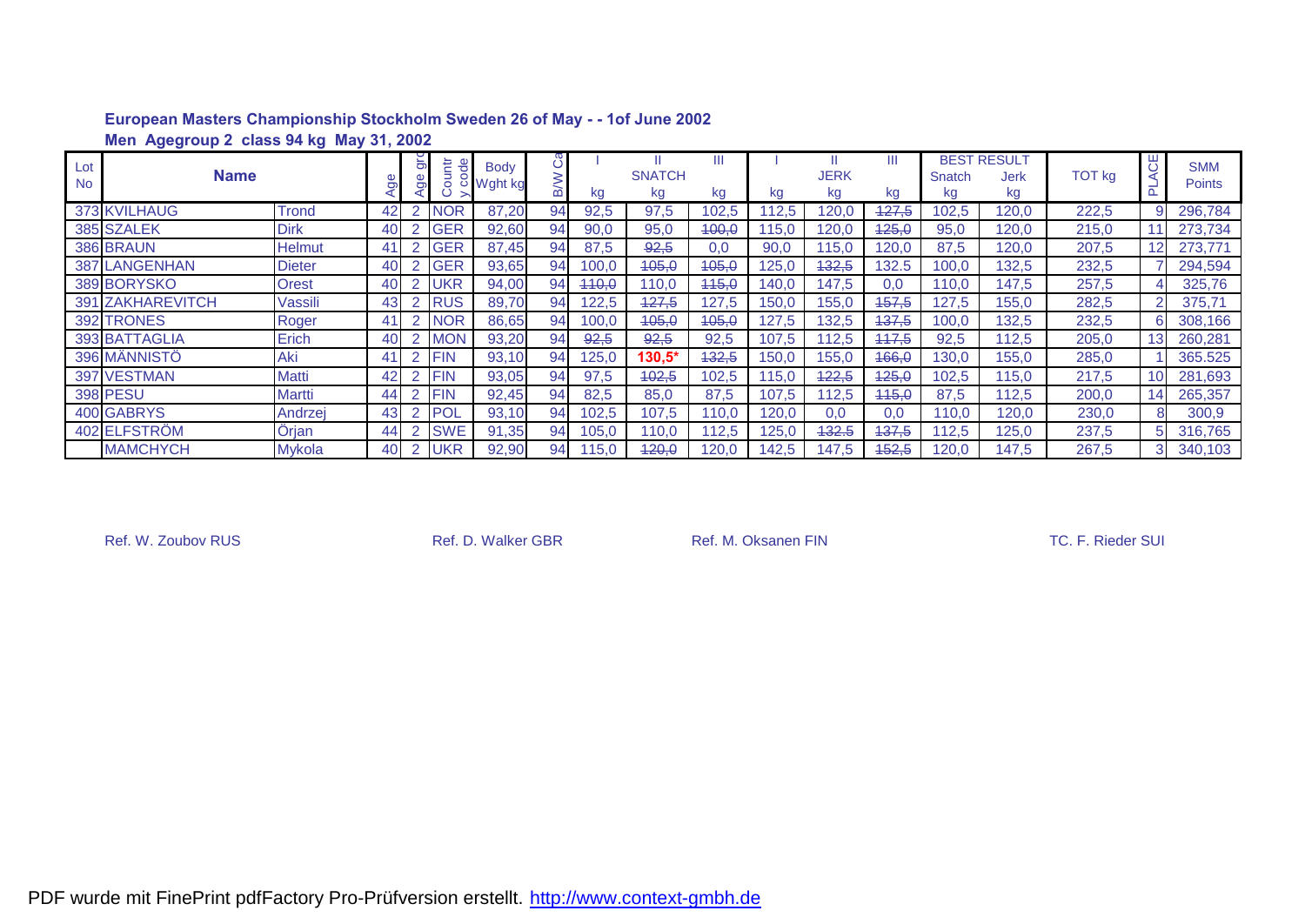|                  | Men Agegroup 2 class 105 - +105 kg May 31, 2002 |                 |          |                     |                 |                          |         |       |                     |       |       |                   |          |              |                                         |               |             |                      |
|------------------|-------------------------------------------------|-----------------|----------|---------------------|-----------------|--------------------------|---------|-------|---------------------|-------|-------|-------------------|----------|--------------|-----------------------------------------|---------------|-------------|----------------------|
| Lot<br><b>No</b> | <b>Name</b>                                     |                 | $\sigma$ | $\overline{5}$<br>ත | ŧ<br>ā          | <b>Body</b><br>o Wght kg | $\circ$ | kg    | <b>SNATCH</b><br>kg | kg    | kg    | <b>JERK</b><br>kg | Ш<br>kg  | Snatch<br>kg | <b>BEST RESULT</b><br><b>Jerk</b><br>kg | <b>TOT kg</b> | ₩<br>௳      | <b>SMM</b><br>Points |
|                  | 384 PREISSNER                                   | Roland          | 40       | $\overline{2}$      | <b>GER</b>      | 94,95                    | 105     | 400,0 | 100,0               | 405,0 | 125,0 | 430,0             | 132,5    | 100.0        | 132,5                                   | 232,5         | 5           | 292,908              |
|                  | 395 LACKNER                                     | <b>Hubert</b>   | 41       | $\overline{2}$      | <b>AUT</b>      | 94,85                    | 105     | 92,5  | 97,5                | 102,5 | 25,0  | 130,0             | -135.0   | 102,5        | 130.0                                   | 232,5         |             | 295,873              |
|                  | 410 LEISSER                                     | Johann          | 44       |                     | AU <sub>1</sub> | 105,00                   | 105     | 115,0 | 122,5               | 125,0 | 52,5  | 160,0             | 465,0    | 125,0        | 160,0                                   | 285,0         |             | 360,252              |
|                  | 411 DHESI                                       | Gurdawar        | 44       | 2                   | <b>GBR</b>      | 102,05                   | 105     | 115,0 | 120,0               | 425,0 | 160,0 | 165,0             | 470,0    | 120,0        | 165,0                                   | 285,0         |             | 363,763              |
|                  | 412 SÖDERLIND                                   | Leif            | 41       | 2                   | <b>SWE</b>      | 104,30                   | 105     | 95,0  | 100,0               | 405,0 | 125,0 | 130,0             | 132,5    | 100,0        | 125,0                                   | 225,0         | 6           | 278,442              |
|                  | <b>414 VIRKKALA</b>                             | Kari            | 41       | 2                   | <b>FIN</b>      | 104,65                   | 105     | 102,5 | 407,5               | 107,5 | 30.0  | 437,5             | 137,5    | 107,5        | 137.5                                   | 245,0         | 3           | 300,597              |
|                  |                                                 |                 |          |                     |                 |                          |         |       |                     |       |       |                   |          |              |                                         |               |             |                      |
|                  | 407 HOFF                                        | Karl-Jörgen     | 43       | $\mathcal{P}$       | <b>NOR</b>      | 107,25                   | $+105$  | 87,5  | 92,5                | 95,0  | 117,5 | 125,0             | 427,5    | 92,5         | 125,0                                   | 217,5         | 6           | 276,069              |
|                  | 404 BERKEMANN                                   | <b>Heinrich</b> | 44       |                     | <b>GER</b>      | 108,60                   | $+105$  | 105,0 | 110,0               | 442,5 | 135,0 | 140,0             | 442,5    | 110,0        | 140.0                                   | 250,0         | 4           | 312,673              |
|                  | 415 KÖHLER                                      | Andreas         | 41       | 2                   | <b>GER</b>      | $123,90 + 105$           |         | 90,0  | 95,0                | 97,5  | 125,0 | 430,0             | 130,0    | 97,5         | 125,0                                   | 222,5         | $5^{\circ}$ | 261,152              |
|                  | <b>416 KADIJEVIC</b>                            | <b>Dusko</b>    | 43       | $\overline{2}$      | <b>CRO</b>      | 119,50                   | $+105$  | 125,0 | 130,0               | 137,5 | 70,0  | 477,5'            | $177,5*$ | 137,5        | 170,0                                   | 307,5         |             | 370,941              |
|                  | <b>417 ROUKALA</b>                              | Juha            | 41       |                     | <b>FIN</b>      | 119,55                   | $+105$  | 132,5 | 140,0               | 145,0 | 150,0 | 460,0             | 160,0    | 145,0        | 160.0                                   | 305,0         |             | 360,659              |
|                  | <b>418 VENABLES</b>                             | <b>David</b>    | 41       |                     | <b>GBR</b>      | 116.70                   | $+105$  | 120,0 | 125,0               | 432,5 | 150,0 | 155,0             | 160,0    | 25,0         | 160,0                                   | 285,0         | 3           | 338,907              |
|                  | <b>420 NASTALEK</b>                             | Adam            | 42       | 2                   | <b>POL</b>      | 148,75                   | $+105$  | 425,0 | 425,0               | 425,0 | 0,0   | 0,0               | 0,0      | 0,0          | 0,0                                     | 0,0           | 0           |                      |

Ref. F. Rieder SUI **Ref. L. Nikiforev RUS** Ref. A. Hammarberg SWE TC. A. Huber AUT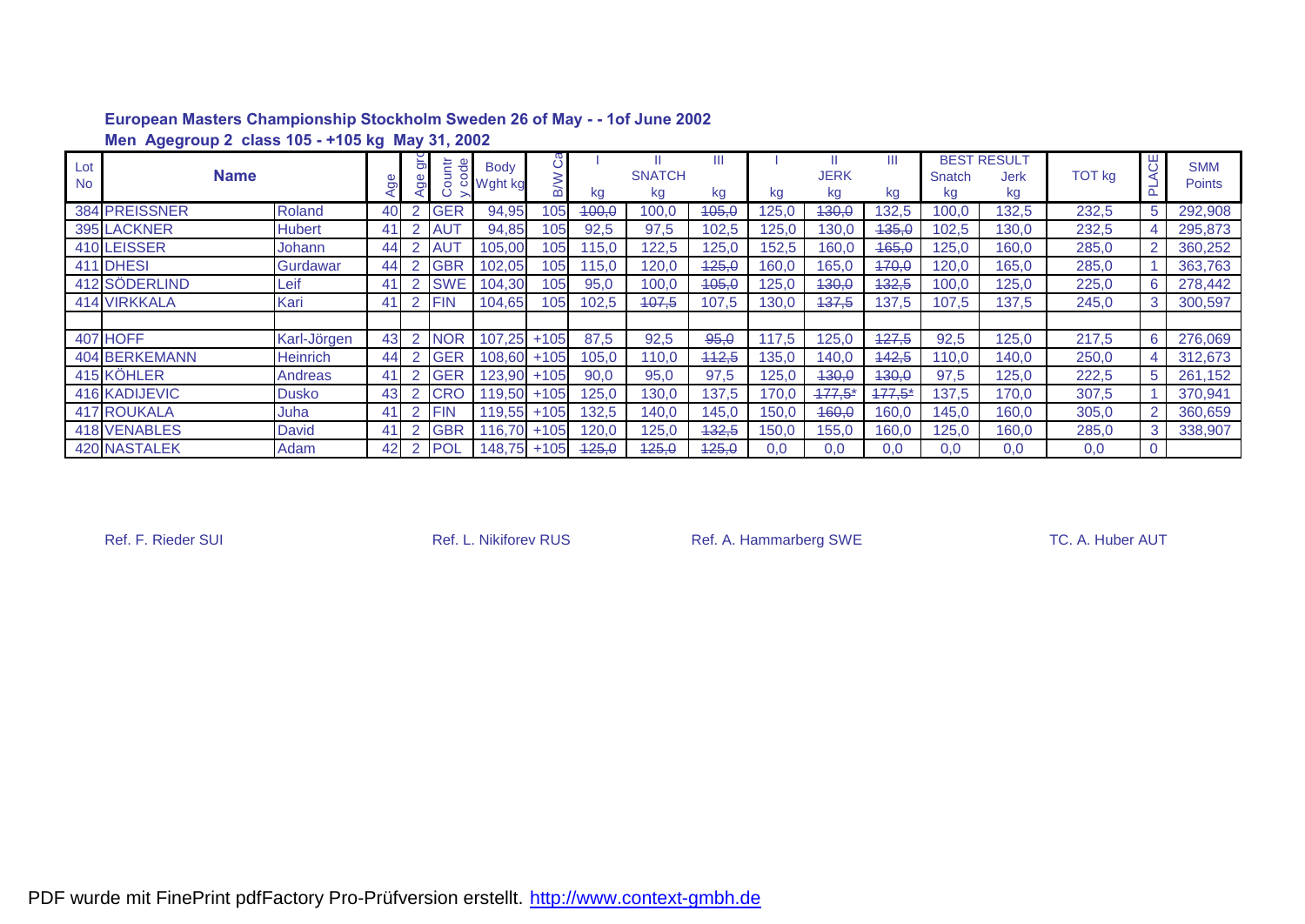|                  | Men Agegroup 1 class 62 - 69 kg May 31, 2002 |                 |    |    |                     |                        |    |      |                     |       |       |                   |         |              |                                  |               |                |                             |
|------------------|----------------------------------------------|-----------------|----|----|---------------------|------------------------|----|------|---------------------|-------|-------|-------------------|---------|--------------|----------------------------------|---------------|----------------|-----------------------------|
| Lot<br><b>No</b> | <b>Name</b>                                  |                 |    | క్ | the<br>ā<br>$\circ$ | <b>Body</b><br>Wght kg |    | kg   | <b>SNATCH</b><br>kg | kg    | kg    | <b>JERK</b><br>kg | Ш<br>kg | Snatch<br>kg | <b>BEST RESULT</b><br>Jerk<br>kg | <b>TOT kg</b> | 50             | <b>SMM</b><br><b>Points</b> |
| 421              | <b>IDOMINGUES</b>                            | Jean-Manuel     | 37 |    | <b>FRA</b>          | 61,85                  | 62 | 70,0 | 75,0                | -80,0 | 92,5  | 97,5              | 405,0   | 75,0         | 97,5                             | 172,5         | 3              | 270.454                     |
|                  | 422 MARINIC                                  | <b>Vladimir</b> | 37 |    | <b>GER</b>          | 61,80                  | 62 | 72,5 | 72,5                | 77,5  | 92,5  | 97,5              | 100,0   | 77,5         | 100,0                            | 177,5         | 2 <sup>1</sup> | 278,464                     |
|                  | 424 ARNOU                                    | Pascal          | 36 |    | <b>FRA</b>          | 61.75                  | 62 | 85,0 | 90,0                | 95,0  | 105,0 | 115,0             | 120.0   | 90,0         | 120,0                            | 210,0         |                | 325,758                     |
|                  |                                              |                 |    |    |                     |                        |    |      |                     |       |       |                   |         |              |                                  |               |                |                             |
|                  | <b>425 LINDEMAN</b>                          | <b>Sven</b>     | 35 |    | <b>SWE</b>          | 67,40                  | 69 | 62,5 | 67,5                | 67,5  | 77,5  | 82,5              | 87,5    | 62,5         | 87,5                             | 150,0         | 8              | 215.345                     |
|                  | <b>426 KERN</b>                              | Urs             | 35 |    | <b>SUI</b>          | 68,40                  | 69 | 77,5 | 82,5                | 85,0  | 105,0 | 440,0             | 440,0   | 85,0         | 105,0                            | 190,0         |                | 270.037                     |
|                  | 427 LUNDEKVIST                               | <b>Michael</b>  | 39 |    | <b>SWE</b>          | 69,00                  | 69 | 85,0 | 92,5                | 92,5  | 110.0 | 115.0             | 420,0   | 92,5         | 115,0                            | 207.5         | 3              | 307.671                     |
|                  | 429 WESSOLEK                                 | Axel            | 35 |    | <b>GER</b>          | 66,75                  | 69 | 87,5 | 92,5                | 95,0  | 112.5 | 117.5             | 120,0   | 92,5         | 120,0                            | 212,5         |                | 307.132                     |
|                  | 430 ROHLAND                                  | Joachim         | 37 |    | <b>GER</b>          | 67,55                  | 69 | 80,0 | 85,0                | 87,5  | 105,0 | 110.0             | 442.5   | 85,0         | 110.0                            | 195,0         | 5.             | 286.821                     |
|                  | 431 SPEISER                                  | Andreas         | 37 |    | <b>GER</b>          | 68,30                  | 69 | 90,0 | 90,0                | 95,0  | 110.0 | 115.0             | 447.5   | 90,0         | 115,0                            | 205,0         | 4              | 299.262                     |
|                  | 432 JÜRGEN                                   | Uwe             | 38 |    | <b>GER</b>          | 68,05                  | 69 | 80,0 | 85,0                | 85,0  | 105,0 | 440,0             | 442.5   | 85,0         | 105,0                            | 190,0         | 6              | 281.344                     |
|                  | 433 MÜHREL                                   | Thoralf         | 38 |    | <b>GER</b>          | 68,70                  | 69 | 87,5 | 87,5                | 92,5  | 115.0 | 120.0             | 427.5   | 87,5         | 120,0                            | 207,5         | $\mathbf{2}$   | 305.283                     |

Ref. T. Norlander (SWE) Ref. A. Huber (AUT) Ref. N. Galiatsatos (GRE) TC. D. Walker (GBR)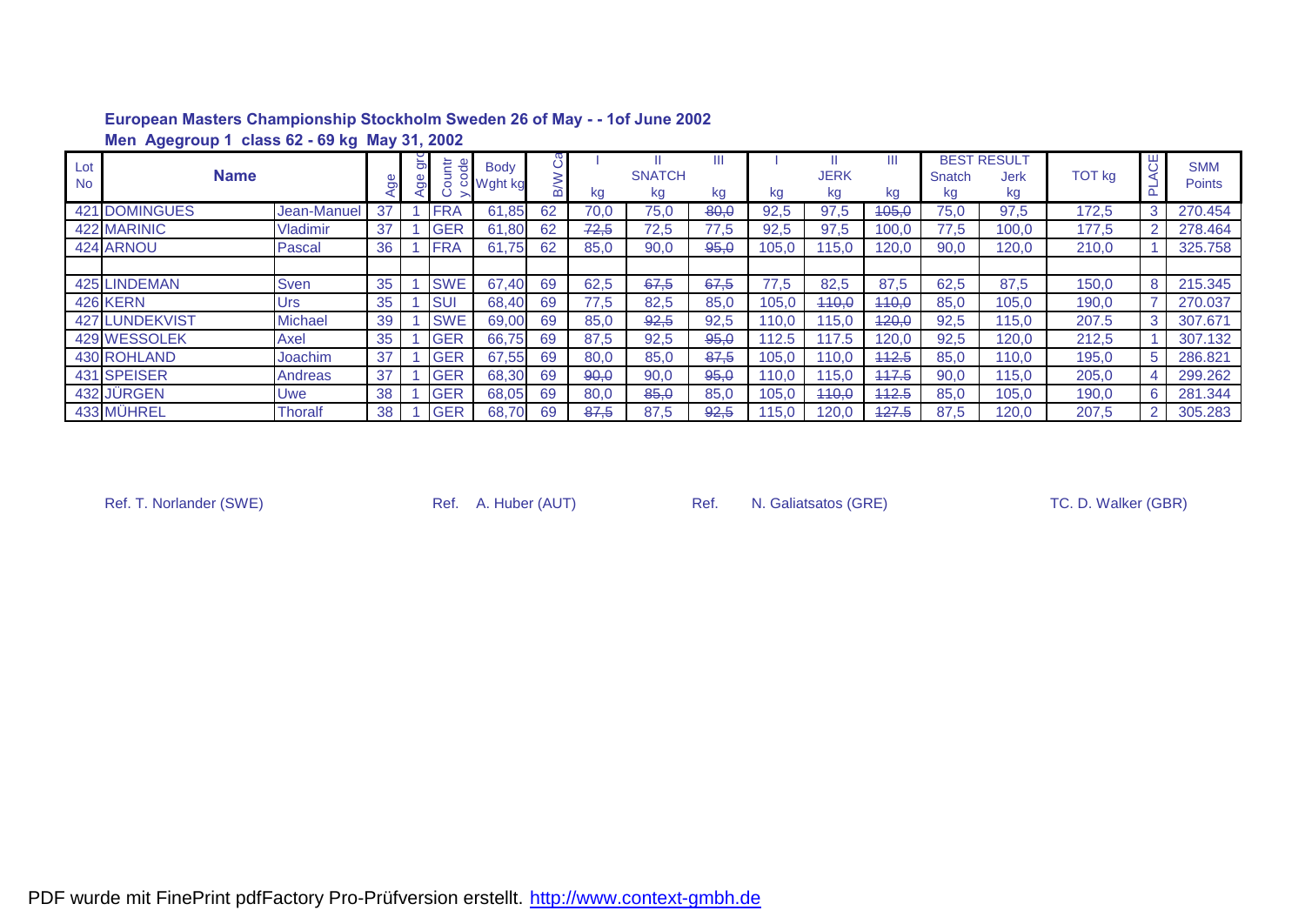|                  | Men Agegroup 1 class 77 - 85 kg June 1, 2002 |              |    |                      |                                   |                          |                 |            |                    |            |       |             |             |            |                                   |               |                 |                             |
|------------------|----------------------------------------------|--------------|----|----------------------|-----------------------------------|--------------------------|-----------------|------------|--------------------|------------|-------|-------------|-------------|------------|-----------------------------------|---------------|-----------------|-----------------------------|
| Lot<br><b>No</b> | <b>Name</b>                                  |              | Ō  | $\overline{5}$<br>9e | tr<br><u>e</u><br>Cour<br>$\circ$ | <b>Body</b><br>o Wght kg | ී<br><b>M/B</b> |            | Ш<br><b>SNATCH</b> | Ш          |       | <b>JERK</b> | Ш           | Snatch     | <b>BEST RESULT</b><br><b>Jerk</b> | <b>TOT kg</b> | ₩<br>군          | <b>SMM</b><br><b>Points</b> |
|                  | 436 SALLVEY                                  | Erik         | 36 |                      | <b>GER</b>                        | 76,40                    | 77              | kg<br>90,0 | kg<br>95,0         | kg<br>97,5 | kg    | kg<br>115,0 | kg<br>115,0 | kg<br>95,0 | kg<br>110,0                       |               | 9               | 275.454                     |
|                  |                                              |              |    |                      |                                   |                          |                 |            |                    |            | 110,0 |             |             |            |                                   | 205,0         |                 |                             |
|                  | 437 KLINKSCHAT                               | Ralf         | 36 |                      | <b>GER</b>                        | 76,90                    | 77              | 105,0      | 110,0              | 442,5      | 125,0 | 130,0       | 435,0       | 110,0      | 130,0                             | 240,0         |                 | 321.254                     |
|                  | <b>438 BRANKE</b>                            | Michael      | 37 |                      | <b>GER</b>                        | 76,55                    | 77              | 85,0       | 85,0               | 85,0       | 115,0 | 120,0       | 425,0       | 85,0       | 120,0                             | 205,0         | 10 <sup>1</sup> | 278.248                     |
|                  | 439 BASKIN                                   | Peter        | 37 |                      | <b>SWE</b>                        | 72,60                    | 77              | 70,0       | 70,0               | 80,0       | 95,0  | 100,0       | 405,0       | 70,0       | 100,0                             | 170,0         |                 | 238.449                     |
|                  | <b>440 JUNTUNEN</b>                          | Jari         | 35 |                      | <b>FIN</b>                        | 77,00                    | 77              | 112,5      | 117,5              | 117,5      | 132,5 | 137,5       | 440,0       | 117,5      | 137,5                             | 255,0         |                 | 336.368                     |
|                  | 441 COLIN                                    | <b>Bruno</b> | 38 |                      | <b>FRA</b>                        | 76,95                    | 77              | 102,5      | 407,5              | 107,5      | 122,5 | 127,5       | 430,0       | 107,5      | 127,5                             | 235,0         | 5               | 321.964                     |
|                  | 442 HAKALA                                   | Vesa         | 39 |                      | <b>FIN</b>                        | 76,55                    | 77              | 90,0       | 95,0               | 97,5       | 115,0 | 420,0       | 120,0       | 97,5       | 120,0                             | 217,5         |                 | 302.119                     |
|                  | 443 WARD                                     | <b>Russ</b>  | 36 |                      | <b>GBR</b>                        | 75,30                    | 77              | 92,5       | 97,5               | 402,5      | 120,0 | 427,5       | 427,5       | 97,5       | 120,0                             | 217,5         |                 | 294.778                     |
|                  | 445 NORRMEN                                  | Lars         | 37 |                      | <b>SWE</b>                        | 76,75                    | 77              | 102,5      | 107,5              | 442,5      | 35,0  | 142,5       | 447,5       | 107,5      | 142,5                             | 250,0         |                 | 339.028                     |
|                  | 447 OLSSON                                   | Kent         | 39 |                      | <b>SWE</b>                        | 76,00                    | 77              | 97,5       | 402,5              | 405,0      | 420,0 | 425,0       | 125,0       | 97,5       | 125,0                             | 222,5         | 6               | 310.380                     |
|                  | 448 VEJUX                                    | Philippe     | 36 |                      | <b>FRA</b>                        | 77,00                    | 77              | 105,0      | 445,0              | 445,0      | 140,0 | 147,5       | 152,5       | 105,0      | 152,5                             | 257,5         |                 | 344.419                     |
|                  |                                              |              |    |                      |                                   |                          |                 |            |                    |            |       |             |             |            |                                   |               |                 |                             |
|                  | 450 KVAPIL                                   | Josef        | 36 |                      | <b>CZE</b>                        | 84,40                    | 85              | 95,0       | 97,5               | 97,5       | 125,0 | 130,0       | 130,0       | 97,5       | 125,0                             | 222,5         | 6               | 283.110                     |
|                  | 451 PIRKKIÖ                                  | Jaarli       | 35 |                      | <b>FIN</b>                        | 84,55                    | 85              | 120,0      | 125,0              | 130,0      | 150,0 | 160,0       | 465,0       | 130,0      | 160,0                             | 290,0         |                 | 363.578                     |
|                  | <b>452 HEIKUKSELA</b>                        | llkka        | 37 |                      | <b>FIN</b>                        | 84,70                    | 85              | 110,0      | 445,0              | 115,0      | 135,0 | 140.0       | 145,0       | 115,0      | 145,0                             | 260,0         |                 | 334.182                     |
|                  | 454 SONNE                                    | <b>Sten</b>  | 39 |                      | <b>DEN</b>                        | 83,95                    | 85              | 80,0       | 82,5               | 82,5       | 0,0   | 0,0         | 0.0         | 0,0        | 0,0                               | 0,0           |                 |                             |
|                  | <b>455 GALICKI</b>                           | <b>Bruno</b> | 37 |                      | <b>FRA</b>                        | 84,95                    | 85              | 107,5      | 112,5              | 445,0      | 132,5 | 140,0       | 145,0       | 112,5      | 140,0                             | 252,5         |                 | 324.060                     |
|                  | <b>457 BASKIN</b>                            | Johan        | 36 |                      | <b>SWE</b>                        | 83,70                    | 85              | 80,0       | 92,5               | 400,0      | 120,0 | 430,0       | 130,0       | 92,5       | 130,0                             | 222,5         |                 | 284.315                     |
|                  | 458 NILSSON                                  | <b>Bengt</b> | 35 |                      | <b>SWE</b>                        | 84,65                    | 85              | 95,0       | 102,5              | 405,0      | 122,5 | 427,5       | 427,5       | 102,5      | 122,5                             | 225,0         |                 | 281.918                     |

Ref. E. Hagman SWE **Ref. A. Huber AUT** Ref. Ref. Ref. Ref. Ref. N. Galiatsatos GRE TC. F. Rieder SUI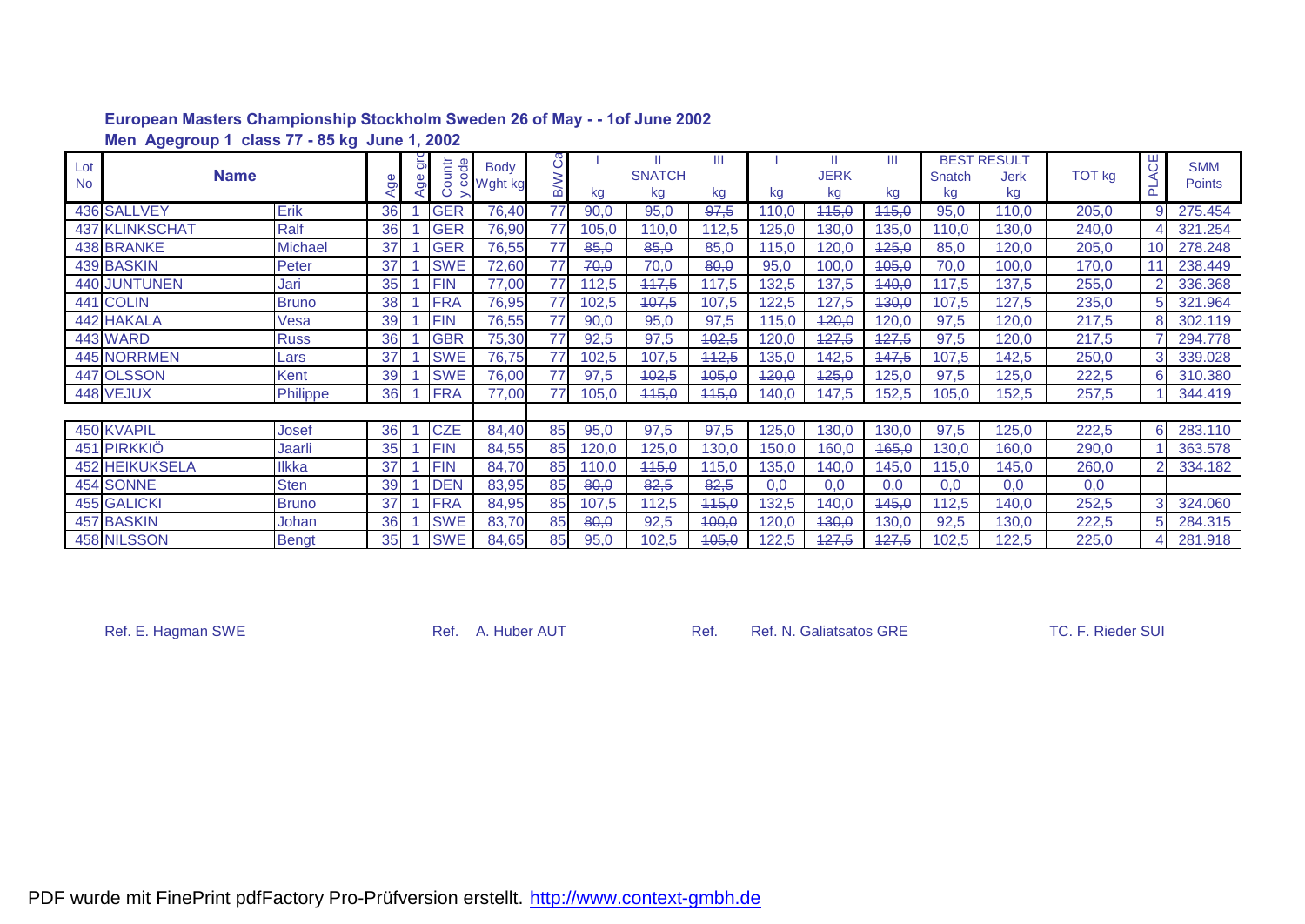|                  | class 94 kg June 1, 2002<br><b>Men Agegroup 1</b> |                |    |    |            |                        |    |       |                     |         |       |            |       |              |                                         |               |  |                             |
|------------------|---------------------------------------------------|----------------|----|----|------------|------------------------|----|-------|---------------------|---------|-------|------------|-------|--------------|-----------------------------------------|---------------|--|-----------------------------|
| Lot<br><b>No</b> | <b>Name</b>                                       |                |    | සි | 는          | <b>Body</b><br>Wght kg |    | kg    | <b>SNATCH</b><br>kg | Ш<br>kg | kg    | JERK<br>Kg | kg    | Snatch<br>kg | <b>BEST RESULT</b><br><b>Jerk</b><br>kg | <b>TOT kg</b> |  | <b>SMM</b><br><b>Points</b> |
|                  | 456 GINSBY                                        | Johnny         | 38 |    | <b>SWE</b> | 88,20                  | 94 | 102,5 | 107,5               | 12,5    | 25.0  | 132.5      | 140.0 | 12.5         | 140,0                                   | 252,5         |  | 321,961                     |
|                  | 460 MAJER                                         | Andreas        | 35 |    | <b>GER</b> | 93,30                  | 94 | 135,0 | 140.0               | 145,0   | 165.0 | 170.0      | 175.0 | 145,0        | 175.0                                   | 320,0         |  | 383,227                     |
|                  | <b>462 AAS</b>                                    | Ole Jakob      | 38 |    | <b>NOR</b> | 93,50                  | 94 | 440,0 | 110.0               | 15.0    | 140.0 | 445.0      | 145.0 | 15.0         | 145.0                                   | 260,0         |  | 322,988                     |
|                  | <b>464 DUUN</b>                                   | <b>Tryggve</b> | 37 |    | <b>NOR</b> | 93,65                  | 94 | 445,0 | 115.0               | 420,0   | 137.5 | 442.5      | 442,5 | 15,0         | 137.5                                   | 252,5         |  | 309,797                     |
|                  | 465 RAAD                                          | Ole Erik       | 38 |    | <b>NOR</b> | 93,80                  | 94 | 405,0 | 105,0               | 405,0   | 0.0   | 0.0        | 0.0   | 0,0          | 0,0                                     | 0,0           |  |                             |
|                  | <b>467 SCHINHAN</b>                               | Roman          | 38 |    | <b>AUT</b> | 92,95                  | 94 | 10,0  | 445,0               | 445,0   | 135.0 | 142.5      | 445,0 | 10.0         | 142.5                                   | 252,5         |  | 314,459                     |
|                  | <b>469 AUVINEN</b>                                | <b>Jyrki</b>   | 37 |    | <b>FIN</b> | 89,60                  | 94 | 400,0 | 100,0               | 405,0   | 15.0  | 125.0      | 125.0 | 100.0        | 125,0                                   | 225,0         |  | 281,479                     |
|                  | <b>473 KRUGLIK</b>                                | <b>Viktor</b>  | 39 |    | <b>UKR</b> | 88,15                  | 94 | 90,0  | 95,0                | 100,0   | 05.0  | 112.5      | 120.0 | 100.0        | 120.0                                   | 220,0         |  | 283,621                     |

Ref. D. Walker GBR **Ref. F. Rieder SWI** Ref. A. Hammarberg SWE TC. T. Norlander SWE